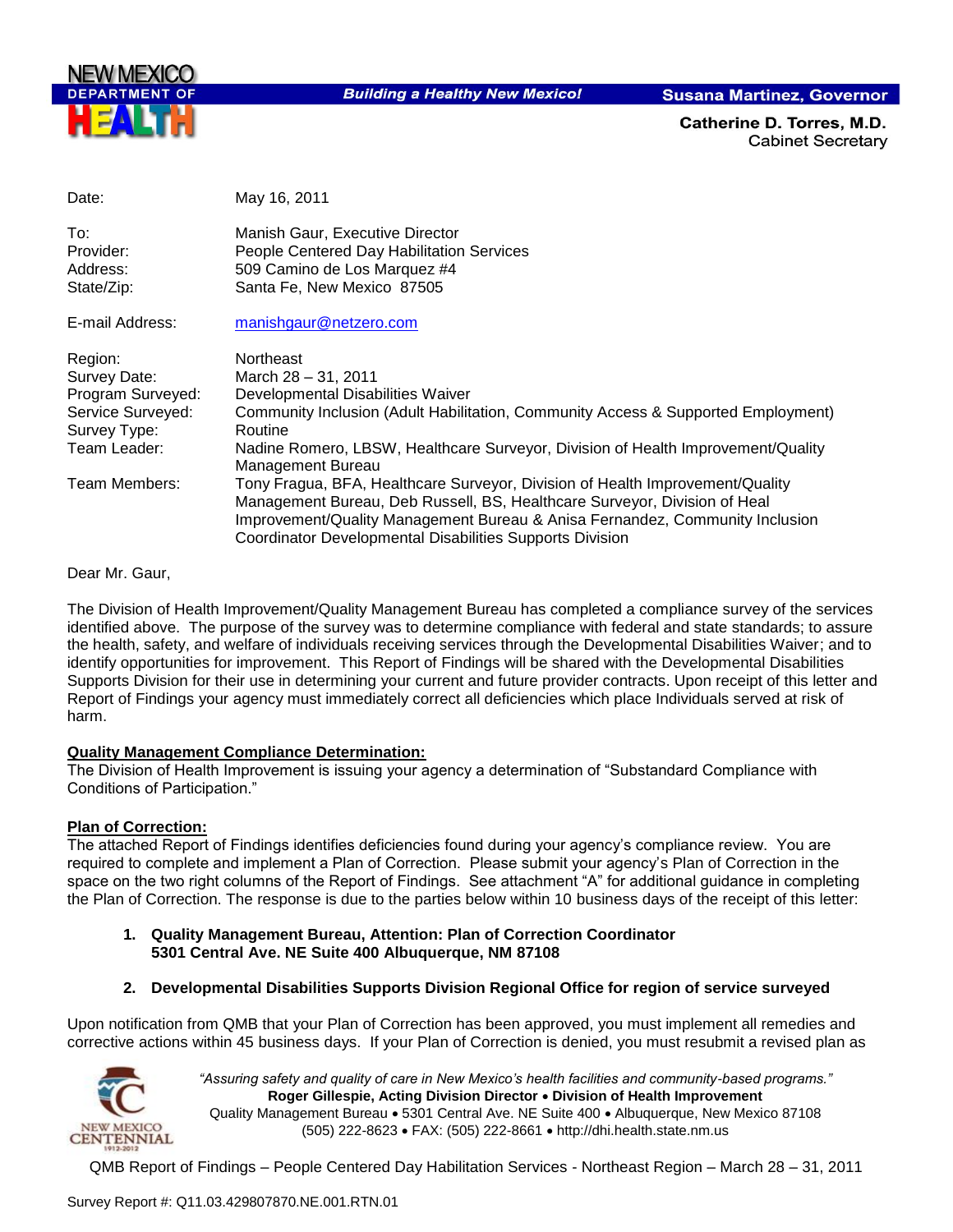soon as possible for approval, as all remedies must still be completed within 45 business days of the receipt of this letter.

Failure to submit, complete or implement your Plan of Correction within the 45 day required time frames may result in the imposition of a \$200 per day Civil Monetary Penalty until it is received, completed and/or implemented.

## **Request for Informal Reconsideration of Findings (IRF):**

If you disagree with a finding of deficient practice, you have 10 business days upon receipt of this notice to request an IRF. Submit your request for an IRF in writing to:

> QMB Deputy Bureau Chief 5301 Central Ave NE Suite #400 Albuquerque, NM 87108 Attention: IRF request

See Attachment "C" for additional guidance in completing the request for Informal Reconsideration of Findings. The request for an IRF will not delay the implementation of your Plan of Correction which must be completed within 45 business days. Providers may not appeal the nature or interpretation of the standard or regulation, the team composition or sampling methodology. If the IRF approves the modification or removal of a finding, you will be advised of any changes.

Please call the Plan of Correction Coordinator at 505-222-8647 if you have questions about the Report of Findings or Plan of Correction. Thank you for your cooperation and for the work you perform.

Sincerely,

Nadine Romero, LBSW

Nadine Romero, LBSW Team Lead/Healthcare Surveyor Division of Health Improvement Quality Management Bureau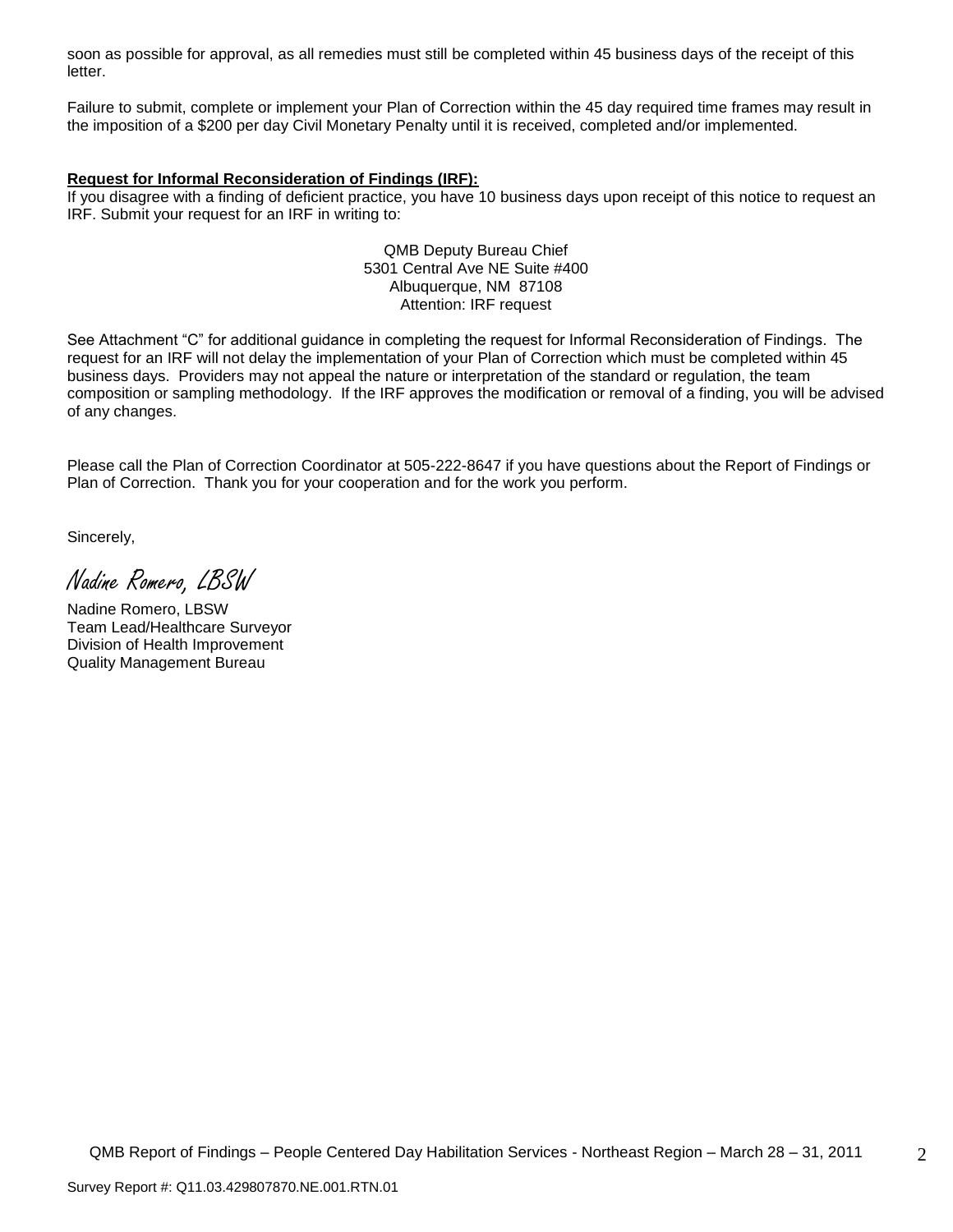| <b>Survey Process Employed:</b>            |                                                                                                       |                                                                                                                                                                                                         |
|--------------------------------------------|-------------------------------------------------------------------------------------------------------|---------------------------------------------------------------------------------------------------------------------------------------------------------------------------------------------------------|
| <b>Entrance Conference Date:</b>           | March 28, 2011                                                                                        |                                                                                                                                                                                                         |
| Present:                                   |                                                                                                       | <b>Person Centered Day Habilitation Services</b><br>Manish Gaur, Executive Director                                                                                                                     |
|                                            | <b>DOH/DHI/QMB</b>                                                                                    | Nadine Romero, LBSW, Team Lead/Healthcare Surveyor<br>Tony Fragua, BFA, Healthcare Surveyor<br>Deb Russell, BS, Healthcare Surveyor                                                                     |
|                                            |                                                                                                       | <b>DDSD - Northeast Regional Office</b><br>Anisa Fernandez, Community Inclusion Coordinator                                                                                                             |
| Exit Conference Date:                      | March 31, 2011                                                                                        |                                                                                                                                                                                                         |
| Present:                                   | Suzanne Marien, Supervisor                                                                            | <b>Person Centered Day Habilitation Services</b><br>Manish Gaur, Executive Director<br>Angelica Duran, Office Manager                                                                                   |
|                                            | <b>DOH/DHI/QMB</b>                                                                                    | Nadine Romero, LBSW, Team Lead/Healthcare Surveyor<br>Tony Fragua, BFA, Healthcare Surveyor<br>Deb Russell, BS, Healthcare Surveyor                                                                     |
|                                            |                                                                                                       | <b>DDSD - Northeast Regional Office</b><br>Anisa Fernandez, Community Inclusion Coordinator                                                                                                             |
| <b>Administrative Locations Visited</b>    | Number:                                                                                               | 2 (1033 Paseo del Sur Suite H Taos, NM & 509<br>Camino de Los Marquez # 4 Santa Fe, NM)                                                                                                                 |
| <b>Total Sample Size</b>                   | Number:                                                                                               | 8<br>1 - Jackson Class Members<br>7 - Non- <i>Jackson</i> Class Members<br>7 - Adult Habilitation<br>2 - Community Access<br>2 - Supported Employment                                                   |
| <b>Persons Served Interviewed</b>          | Number:                                                                                               | 8                                                                                                                                                                                                       |
| Records Reviewed (Persons Served)          | Number:                                                                                               | 8                                                                                                                                                                                                       |
| Direct Service Professionals Interviewed   | Number:                                                                                               | 7                                                                                                                                                                                                       |
| Direct Service Professionals Record Review | Number:                                                                                               | 17                                                                                                                                                                                                      |
| Service Coordinator Record Review          | Number:                                                                                               | 1                                                                                                                                                                                                       |
| <b>Administrative Files Reviewed</b>       | <b>Billing Records</b><br><b>Medical Records</b><br><b>Personnel Files</b><br><b>Training Records</b> | <b>Incident Management Records</b><br>Agency Policy and Procedure<br><b>Caregiver Criminal History Screening Records</b><br><b>Employee Abuse Registry</b><br>Human Rights Notes and/or Meeting Minutes |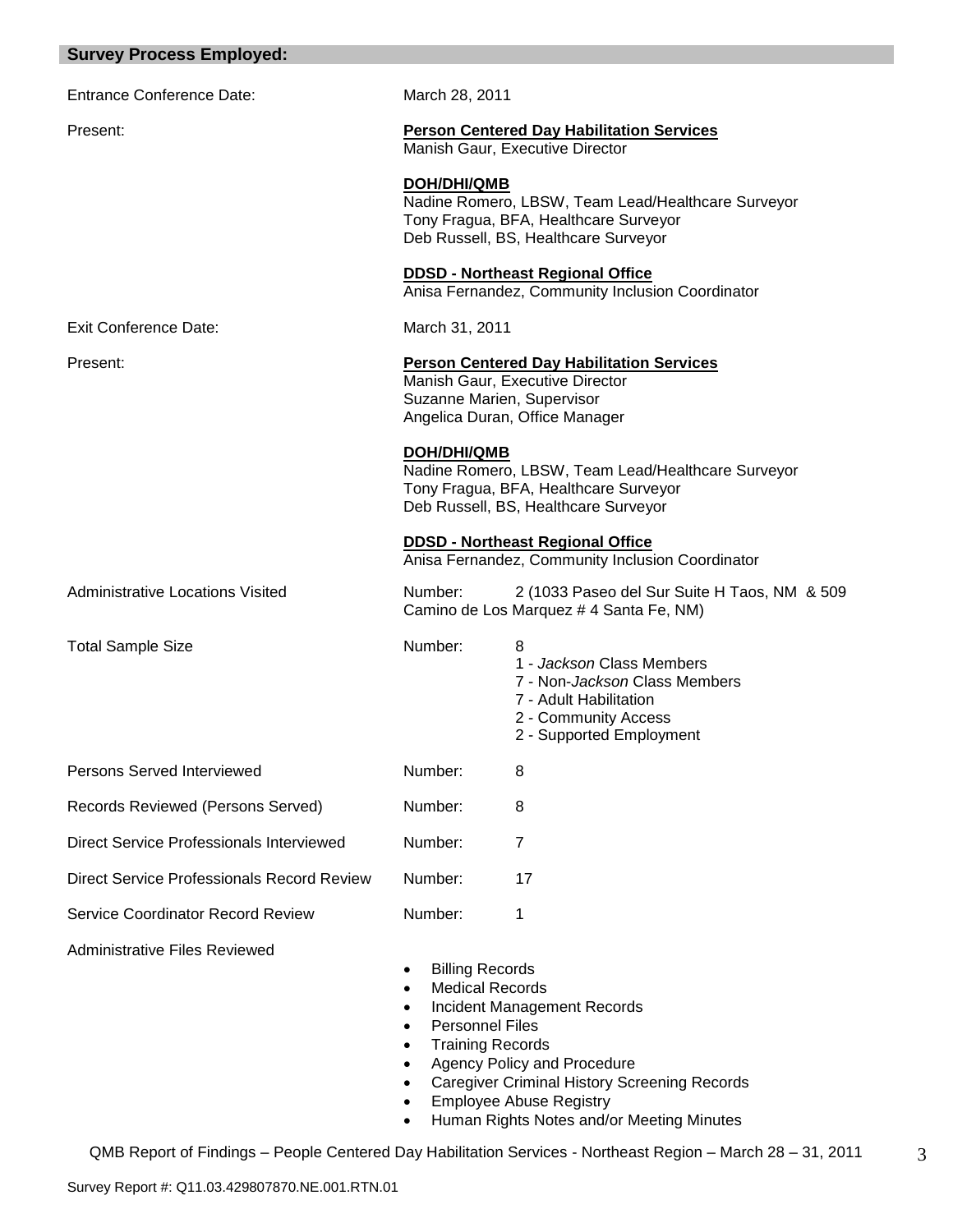- **•** Evacuation Drills
- Quality Assurance / Improvement Plan
- CC: Distribution List: DOH Division of Health Improvement
	- DOH Developmental Disabilities Supports Division
	- DOH Office of Internal Audit
	- HSD Medical Assistance Division

4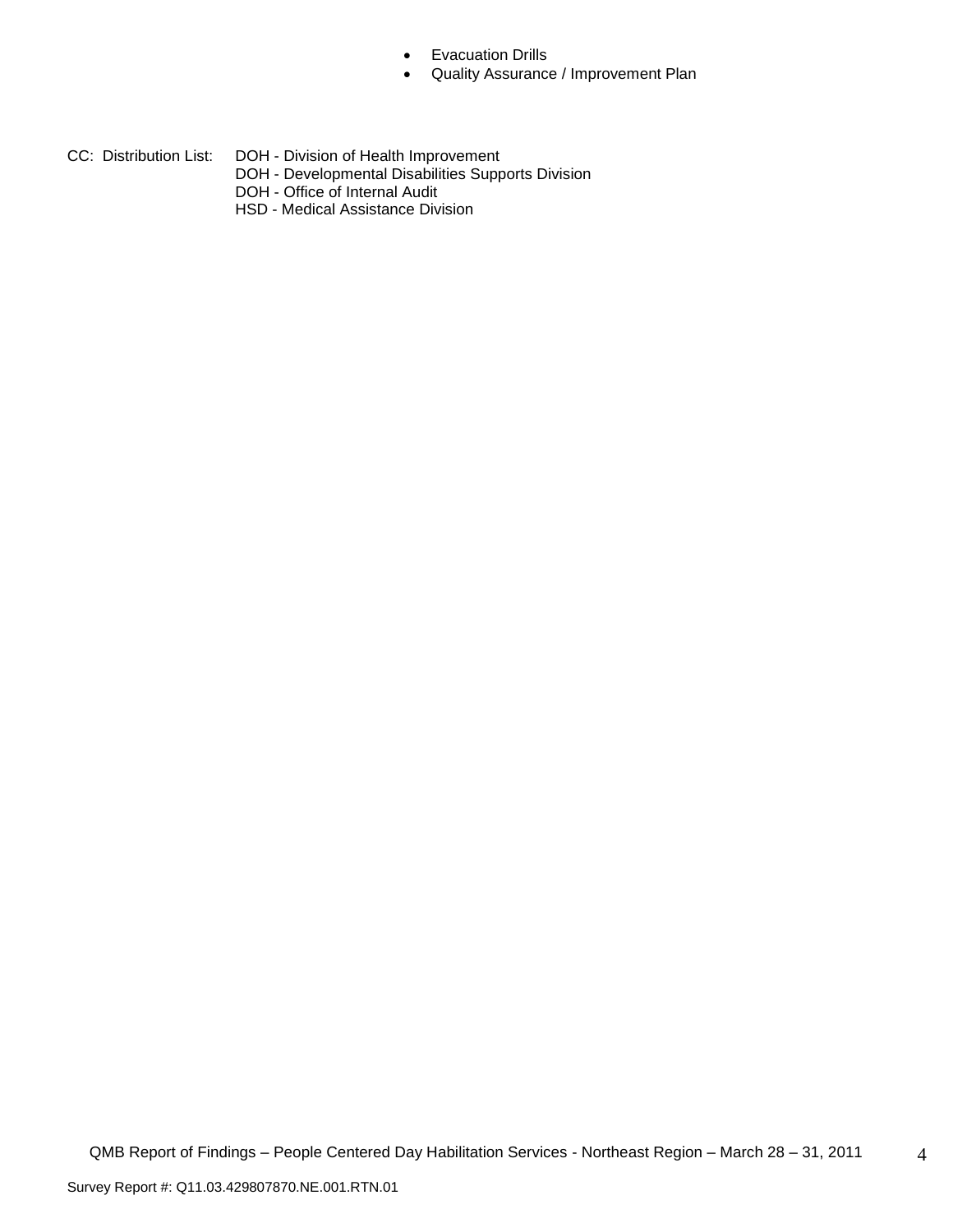## **Attachment A**

# **Provider Instructions for Completing the QMB Plan of Correction (POC) Process**

## *Introduction:*

After a QMB Compliance Review, your QMB Report of Findings will be sent to you via US mail.

Each provider must develop and implement a Plan of Correction (POC) that identifies specific quality assurance and quality improvement activities the agency will implement to correct deficiencies and prevent continued non compliance.

Agencies must submit their Plan of Correction within 10 business days from the date you receive the QMB Report of Findings. (Providers who do not submit a POC within 10 days will be referred to the Internal Review Committee [IRC] for sanctions).

If you have questions about the Plan of Correction process, call the QMB Plan of Correction Coordinator at 505-222-8647 or email at George.Perrault@state.nm.us. Requests for technical assistance must be requested through your DDSD Regional Office.

If you wish to dispute a finding on the official Report of Findings, you must file an Informal Reconsideration of Findings (IRF) request within ten (10) days of receiving your report. The POC process cannot resolve disputes regarding findings. Please note that you must still submit a POC for findings that are in question (see Attachment "C").

# *Instructions for Completing Agency POC:*

## *Required Content*

Your Plan of Correction should provide a step-by-step description of the methods to correct each deficient practice to prevent recurrence and information that ensures the regulation cited is in compliance. The remedies noted in your POC are expected to be added to your Agency"s required, annual Quality Assurance Plan. (see page 3, DDW standards, effective; April 1, 2007, Chapter 1, Section I Continuous Quality Management System)

If a deficiency has already been corrected, the plan should state how it was corrected, the completion date (date the correction was accomplished), and how possible recurrence of the deficiency will be prevented.

The Plan of Correction you submit needs to address *each deficiency* in the two right hand columns with:

- 1. How the corrective action will be accomplished for all cited deficiencies in the report of findings;
- 2. How your Agency will identify all other individuals having the potential to be affected by the same deficient practice;
- 3. What measures will be put into place or what systemic changes will be made to ensure that the deficient practice will not reoccur and corrective action is sustained;
- 4. How your Agency plans to monitor corrective actions utilizing its continuous Quality Assurance/Quality Improvement Plan to assure solutions in the plan of correction are achieved and sustained, including (if appropriate):
	- Details about how and when Consumer, Personnel and Residential files are audited by Agency personnel to ensure they contain required documents;
	- Information about how Medication Administration Records are reviewed to verify they contain all required information before they are distributed, as they are being used, and after they are completed;
	- Your processes for ensuring that all staff are trained in Core Competencies, Incident Reporting, and Individual-Specific service requirements, etc;
	- How accuracy in Billing documentation is assured;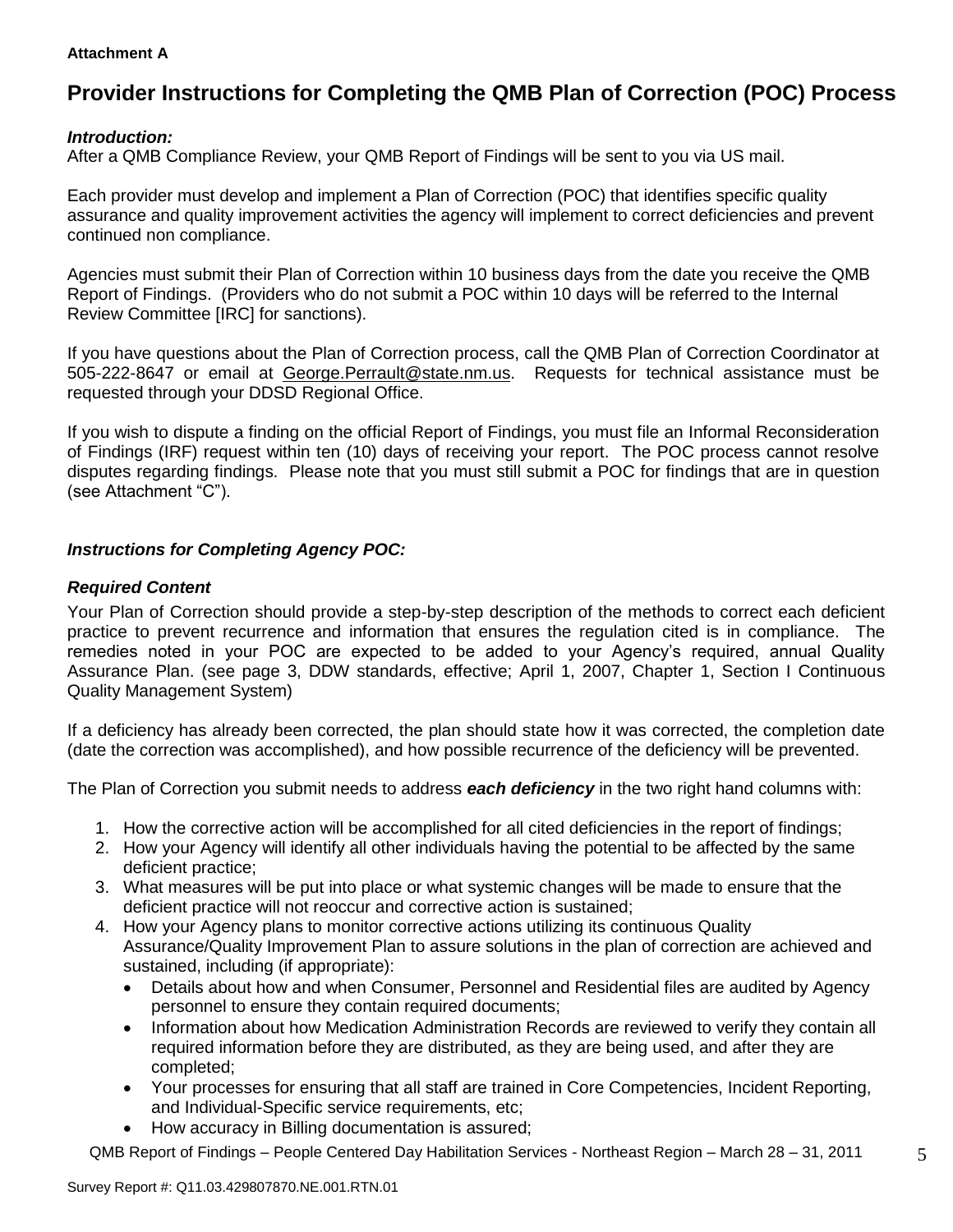- How health, safety is assured;
- For Case Management Providers, how ISPs are reviewed to verify they meet requirements, how the timeliness of LOC packet submissions and consumer visits are tracked;
- Your process for gathering, analyzing and responding to Quality data, and
- Details about Quality Targets in various areas, current status, Root Cause Analyses about why Targets were not met, and remedies implemented.
- 5. The individual"s title responsible for the Plan of Correction and completion date.

*Note:* **Instruction or in-service of staff alone may not be a sufficient plan of correction.** This is a good first step toward correction, but additional steps should be taken to ensure the deficiency is corrected and will not recur.

## *Completion Dates*

The plan of correction must include a **completion date** (entered in the far right-hand column). Be sure the date is **realistic** in the amount of time your Agency will need to correct the deficiency; not to exceed 45 days.

Direct care issues should be corrected immediately and monitored appropriately. Some deficiencies may require a staged plan to accomplish total correction. Deficiencies requiring replacement of equipment, etc., may require more time to accomplish correction but should show reasonable time frames.

# *Plan of Correction Submission Requirements*

- 1. Your Plan of Correction must be completed on the official QMB Survey Report of Findings/Plan of Correction Form and received by QMB within ten (10) business days from the date you received the report of findings.
- 2. If you have questions about the POC process, call the POC Coordinator, George Perrault at 505-222- 8647 for assistance.
- 3. For Technical Assistance (TA) in developing or implementing your POC, contact your local DDSD Regional Office.
- 4. Submit your POC to George Perrault, POC Coordinator in any of the following ways:
	- a. Electronically at [George.Perrault@state.nm.us](mailto:George.Perrault@state.nm.us)
	- b. Faxed to 505-222-8661, or
	- c. Mailed to QMB, 5301 Central Avenue SW, Suite 400, Albuquerque, NM 87108
- 5. Do not send supporting documentation to QMB until after your POC has been approved by QMB.
- 6. QMB will notify you when your POC has been "approve" or "denied."
	- a. Whether your POC is "approved," or "denied," you will have a maximum of 45 business days from the date of receipt of your Report of Findings to correct all survey deficiencies.
	- b. If your POC is "Denied" it must be revised and resubmitted as soon as possible, as the 45 business day limit is in effect.
	- c. If your POC is "Denied" a second time your agency may be referred to the Internal Review Committee.
	- d. You will receive written confirmation that your POC has been approved by QMB and a final deadline for completion of your POC.
- 7. Failure to submit your POC within 10 days without prior approval of an extension by QMB will result in a referral to the Internal Review Committee and the possible implementation of monetary penalties and/or sanctions.
- 8. Revisions, Modifications or Extensions to your Plan of Correction (post QMB approval) must be made in writing and submitted to the Plan of Correction Coordinator at QMB, prior to the due date and are approved on a case-by-case basis. No changes may be made to your POC or the timeframes for implementation without written approval of the POC Coordinator.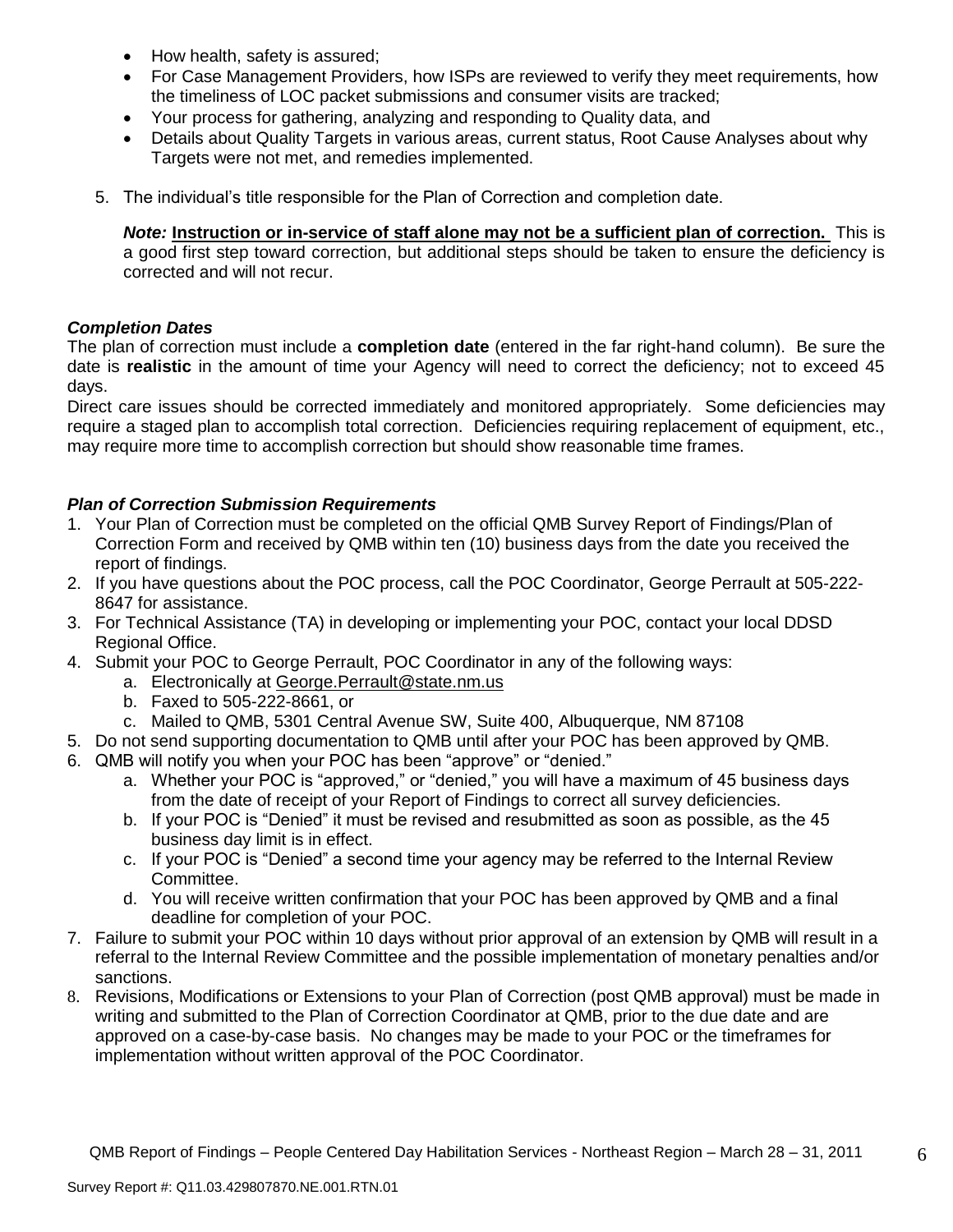# *POC Document Submission Requirements*

Once your POC has been approved by the QMB Plan of Correction Coordinator you must submit copies of documents as evidence that all deficiencies have been corrected, as follows.

- 1. Your internal documents are due within a *maximum* of 45 business days of receipt of your Report of Findings.
- 2. You may submit your documents by postal mail, fax, or electronically on disc or scanned and attached to e-mails.
- 3. All submitted documents *must be annotated*: please be sure the tag numbers and Identification numbers are indicated on each document submitted. Documents which are not annotated with the Tag number and Identification number may not be accepted.
- 4. Do not submit original documents; hard copies or scanned and electronically submitted copies are fine. Originals must be maintained in the agency file(s) per DDSD Standards.
- 5. In lieu of some documents, you may submit copies of file or home audit forms that clearly indicate cited deficiencies have been corrected, other attestations of correction must be approved by the Plan of Correction Coordinator prior to their submission.
- 6. For billing deficiencies, you must submit:
	- a. Evidence of an internal audit of billing documentation for a sample of individuals and timeframes;
	- b. Copies of "void and adjust" forms submitted to correct all over-billed or unjustified units billed identified during your internal audit.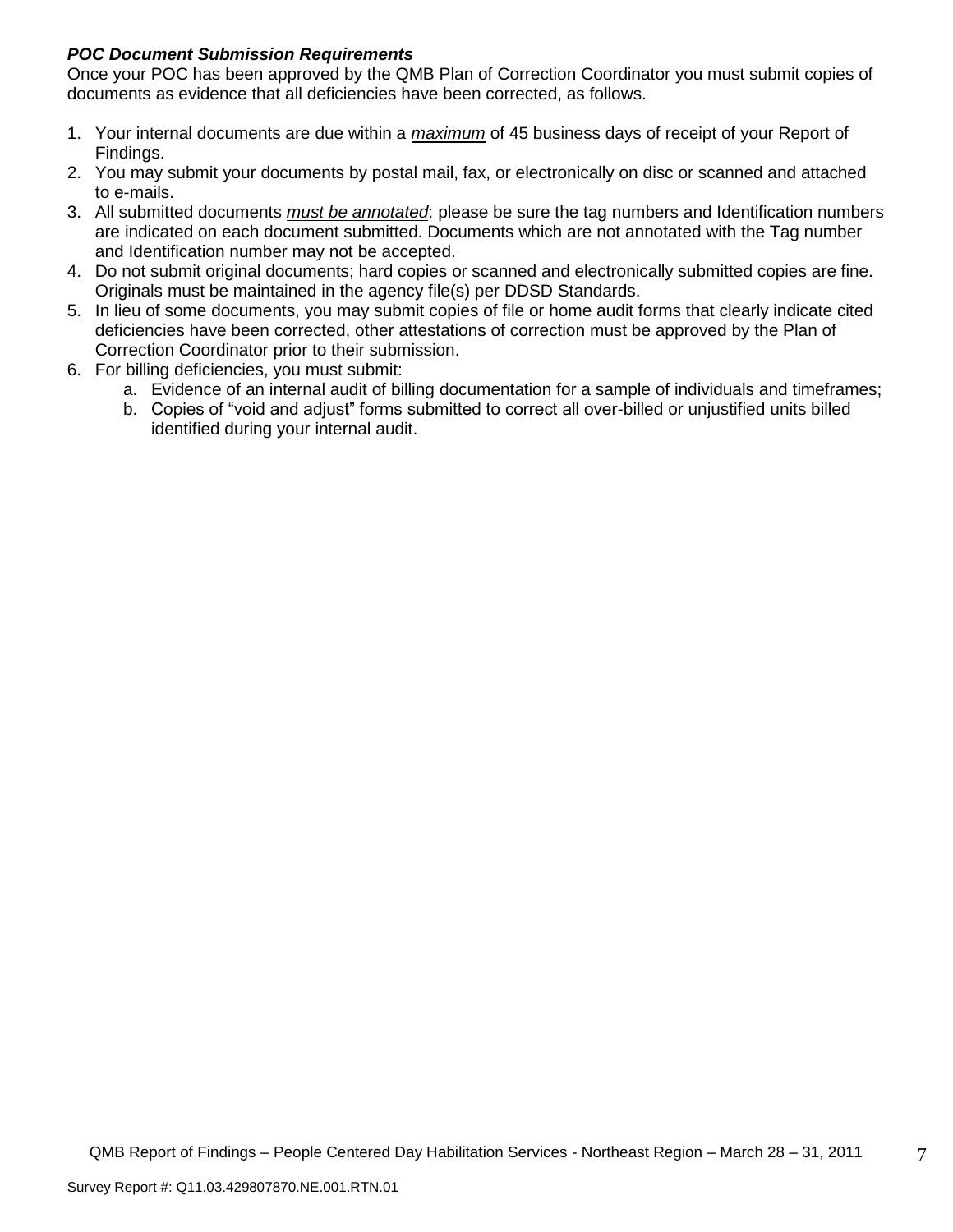Each deficiency in your Report of Findings is scored on a Scope and Severity Scale. The culmination of each deficiency"s Scope and Severity is used to determine degree of compliance to standards and regulations and level of QMB Compliance Determination.

|                 |                      |                                                             |                                 | <b>SCOPE</b>                |                                             |
|-----------------|----------------------|-------------------------------------------------------------|---------------------------------|-----------------------------|---------------------------------------------|
|                 |                      |                                                             | <b>Isolated</b><br>$01\%$ - 15% | <b>Pattern</b><br>16% - 79% | <b>Widespread</b><br>80% - 100%             |
|                 | High Impact          | Immediate Jeopardy to<br>individual health and or<br>safety | J.                              | Κ.                          | L.                                          |
|                 |                      | Actual harm                                                 | G.                              | н.                          | L                                           |
| <b>SEVERITY</b> | Medium<br>Impact     | <b>No Actual Harm</b><br>Potential for more than            | D.                              | Ε.                          | $F.$ (3 or<br>more)                         |
|                 |                      | minimal harm                                                | $D.$ (2 or<br>less)             |                             | $F.$ (no<br>conditions of<br>participation) |
|                 | <b>Impact</b><br>Low | No Actual Harm<br>Minimal potential for<br>harm.            | А.                              | <b>B.</b>                   | C.                                          |

# **Scope and Severity Definitions:**

• Isolated:

A deficiency that is limited to 1% to 15% of the sample, usually impacting few individuals in the sample.

• Pattern:

A deficiency that impacts a number or group of individuals from 16% to 79% of the sample is defined as a pattern finding. Pattern findings suggest the need for system wide corrective actions.

• Widespread:

A deficiency that impacts most or all (80% to 100%) of the individuals in the sample is defined as widespread or pervasive. Widespread findings suggest the need for system wide corrective actions as well as the need to implement a Continuous Quality Improvement process to improve or build infrastructure. Widespread findings could be referred to the Internal Review Committee for review and possible actions or sanctions.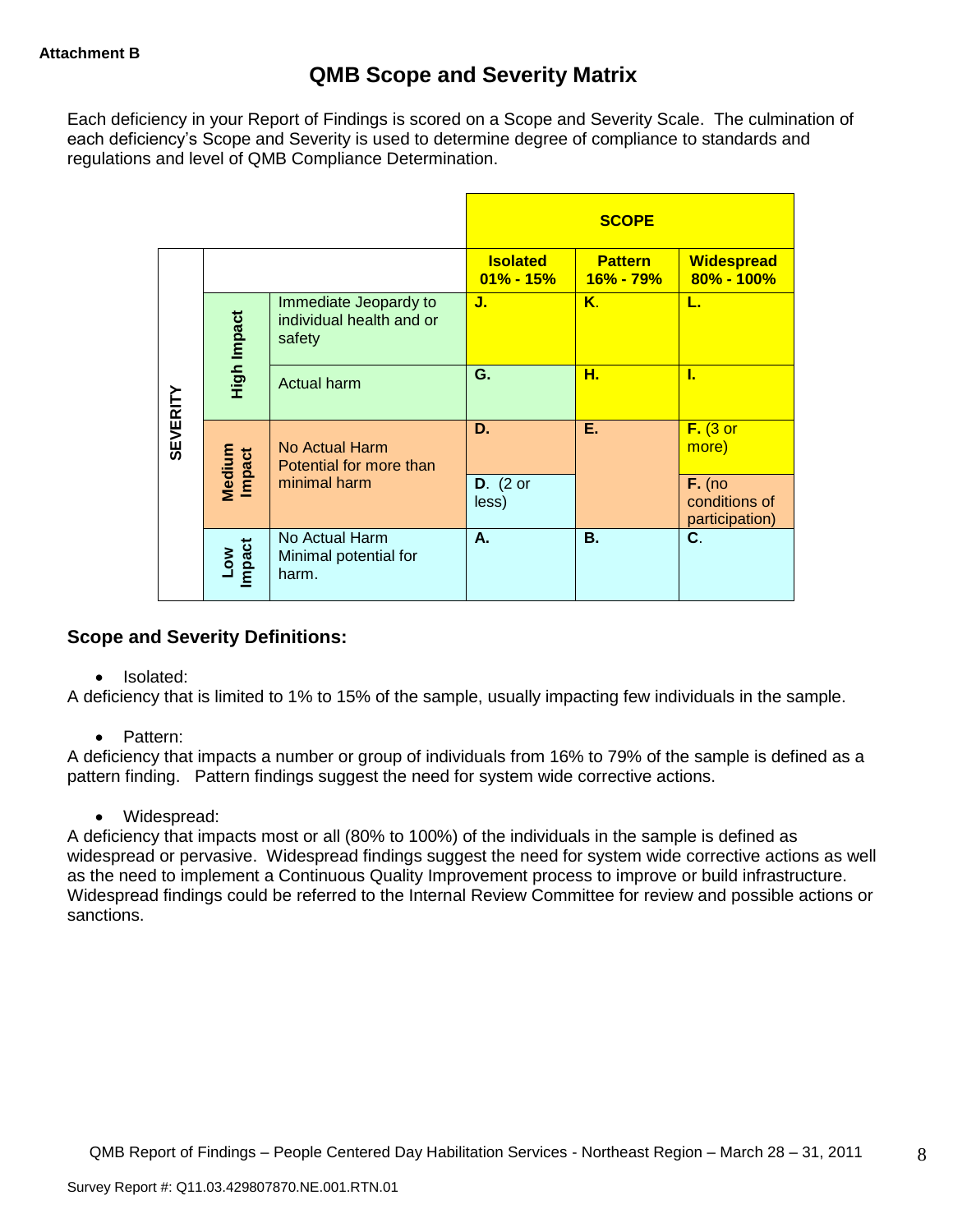# **QMB Determinations of Compliance**

"Substantial Compliance with Conditions of Participation"

The QMB determination of "Substantial Compliance with Conditions of Participation" indicates that a provider is in substantial compliance with all "Conditions of Participation" and other standards and regulations. The agency has obtained a level of compliance such that there is a minimal potential for harm to individuals" health and safety. To qualify for a determination of Substantial Compliance with Conditions of Participation, the provider must be in compliance with all Conditions of Participation.

"Non-Compliance with Conditions of Participation"

The QMB determination of "Non-Compliance with Conditions of Participation" indicates that a provider is out of compliance with one (1) or more "Conditions of Participation." This non-compliance, if not corrected, is likely to result in a serious negative outcome or the potential for more than minimal harm to individuals' health and safety.

Providers receiving a repeat determination of 'Non-Compliance' may be referred by QMB to the Internal Review Committee (IRC) for consideration of remedies and possible actions.

"Sub-Standard Compliance with Conditions of Participation":

The QMB determination of "Sub-Standard Compliance with Conditions of Participation" indicates a provider is significantly out of compliance with Conditions of Participation and/or has:

- Multiple findings of widespread non-compliance with any standard or regulation with a significant potential for more than minimal harm.
- Any finding of actual harm or Immediate Jeopardy.

Providers receiving a repeat determination of 'Substandard Compliance' will be referred by QMB to the Internal Review Committee (IRC) for consideration of remedies and possible actions.

9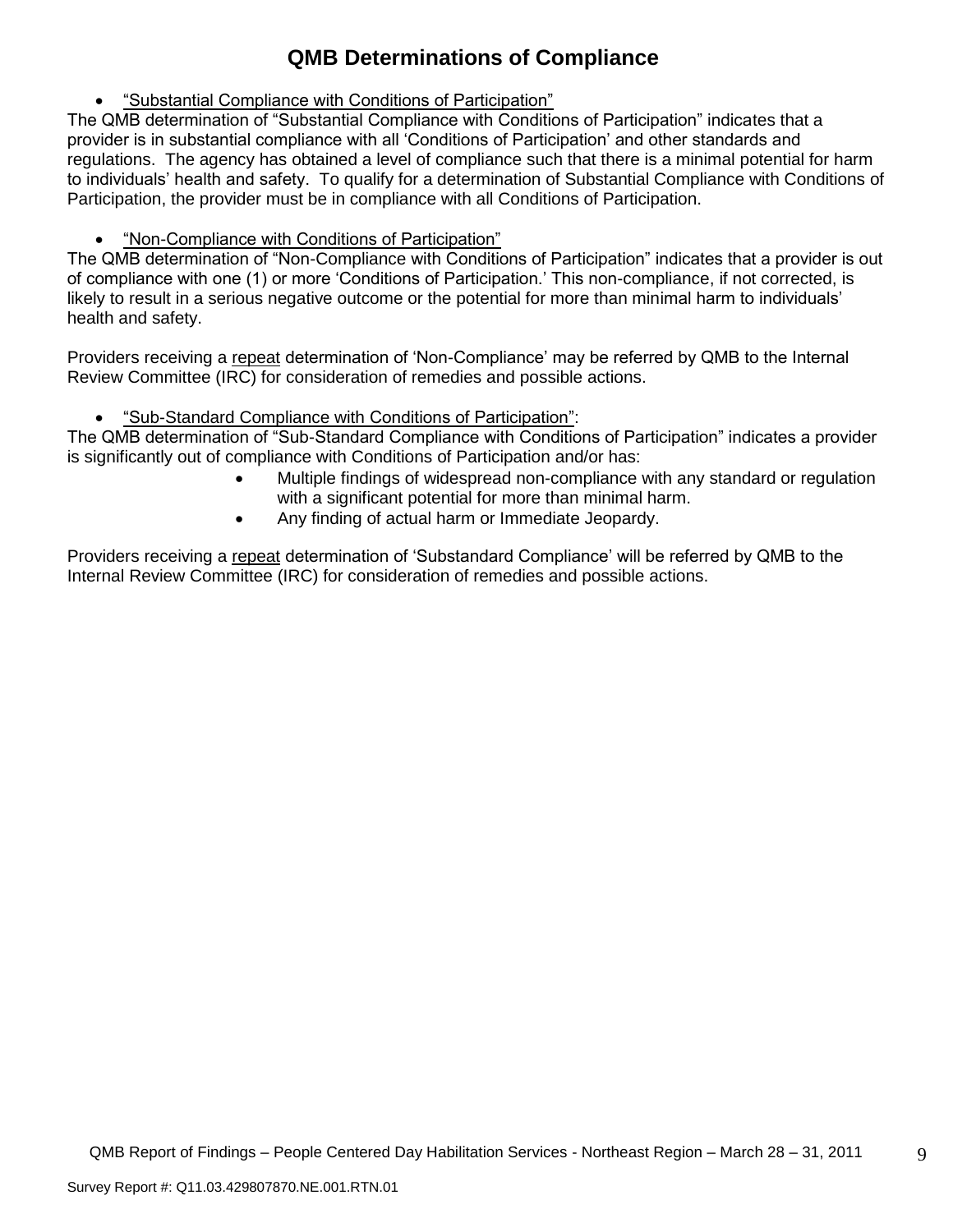# **Guidelines for the Provider Informal Reconsideration of Finding (IRF) Process**

## **Introduction:**

Throughout the QMB Survey process, surveyors are openly communicating with providers. Open communication means that surveyors have clarified issues and/or requested missing information before completing the review. Regardless, there may still be instances where the provider disagrees with a specific finding. Providers may use the following process to informally dispute a finding.

## **Instructions:**

- 1. The Informal Reconsideration of the Finding (IRF) request must be in writing to the QMB Deputy Bureau Chief **within 10 working days** of receipt of the final report.
- 2. The written request for an IRF must be completed on the QMB Request for Informal Reconsideration of Finding Form available on the QMB website:<http://dhi.health.state.nm.us/qmb>
- 3. The written request for an IRF must specify in detail the request for reconsideration and why the finding is inaccurate.
- 4. The IRF request must include all supporting documentation or evidence.

## **The following limitations apply to the IRF process:**

- The request for an IRF and all supporting evidence must be received within 10 days.
- Findings based on evidence requested during the survey and not provided may not be subject to reconsideration.
- The supporting documentation must be new evidence not previously reviewed or requested by the survey team.
- Providers must continue to complete their Plan of Correction during the IRF process
- Providers may not request an IRF to challenge the sampling methodology.
- Providers may not request an IRF based on disagreement with the nature of the standard or regulation.
- Providers may not request an IRF to challenge the team composition.
- Providers may not request an IRF to challenge the QMB compliance determination or the length of their DDSD provider contract.

A Provider forfeits the right to an IRF if the request is not made within 10 working days of receiving the report and/or does not include all supporting documentation or evidence to show compliance with the standards and regulations.

QMB has 30 working days to complete the review and notify the provider of the decision. The request will be reviewed by the IRF committee. The Provider will be notified in writing of the ruling; no face to face meeting will be conducted.

When a Provider requests that a finding be reconsidered, it does not stop or delay the Plan of Correction process. **Providers must continue to complete the Plan of Correction, including the finding in dispute regardless of the IRF status.** If a finding is removed or modified, it will be noted and removed or modified from the Report of Findings. It should be noted that in some cases a Plan of Correction may be completed prior to the IRF process being completed. The provider will be notified in writing on the decisions of the IRF committee.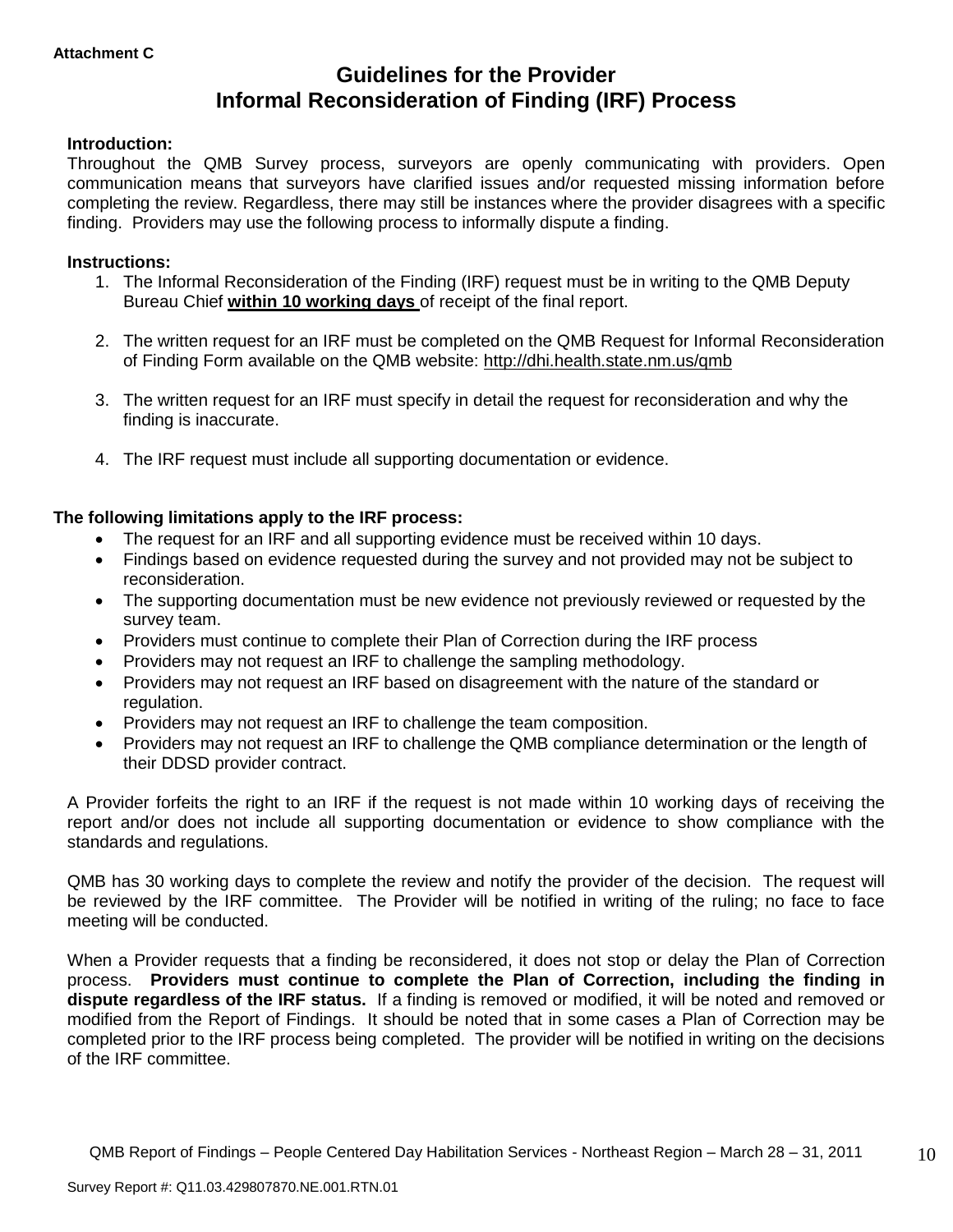| Agency:                 | <b>People Centered Day Habilitation Services - Northeast Region</b>               |
|-------------------------|-----------------------------------------------------------------------------------|
| Program:                | Developmental Disabilities Waiver                                                 |
| Service:                | Community Inclusion (Adult Habilitation, Community Access & Supported Employment) |
| <b>Monitoring Type:</b> | <b>Routine Survey</b>                                                             |
| Date of Survey:         | March 28 – 31, 2011                                                               |

| <b>Standard of Care</b>                                                               | <b>Deficiency</b>                                  | <b>Agency Plan of Correction and</b><br><b>Responsible Party</b> | <b>Date</b><br><b>Due</b> |
|---------------------------------------------------------------------------------------|----------------------------------------------------|------------------------------------------------------------------|---------------------------|
| Tag #1A06 Provider Agency Policy and                                                  | <b>Scope and Severity Rating: C</b>                |                                                                  |                           |
| <b>Procedure Requirements</b>                                                         |                                                    |                                                                  |                           |
| Developmental Disabilities (DD) Waiver Service                                        | Based on record review, the Agency failed to       |                                                                  |                           |
| Standards effective 4/1/2007                                                          | implement and maintain, at the Agency main office, |                                                                  |                           |
| <b>CHAPTER 1. II. PROVIDER AGENCY</b>                                                 | documentation of policies and procedures for the   |                                                                  |                           |
| <b>REQUIREMENTS:</b> The objective of these standards                                 | following:                                         |                                                                  |                           |
| is to establish Provider Agency policy, procedure                                     |                                                    |                                                                  |                           |
| and reporting requirements for DD Medicaid Waiver                                     | (2) Response to individual emergency medical       |                                                                  |                           |
| program. These requirements apply to all such                                         | situations, including staff training for           |                                                                  |                           |
| Provider Agency staff, whether directly employed or                                   | emergency response and on-call systems as          |                                                                  |                           |
| subcontracting with the Provider Agency. Additional                                   | indicated; and                                     |                                                                  |                           |
| Provider Agency requirements and personnel                                            |                                                    |                                                                  |                           |
| qualifications may be applicable for specific service                                 |                                                    |                                                                  |                           |
| standards.                                                                            |                                                    |                                                                  |                           |
| <b>B. Provider Agency Policy and Procedure</b>                                        |                                                    |                                                                  |                           |
| Requirements: All Provider Agencies, in addition                                      |                                                    |                                                                  |                           |
| to requirements under each specific service                                           |                                                    |                                                                  |                           |
| standard shall at a minimum develop, implement                                        |                                                    |                                                                  |                           |
| and maintain, at the designated Provider Agency                                       |                                                    |                                                                  |                           |
| main office, documentation of policies and                                            |                                                    |                                                                  |                           |
| procedures for the following:                                                         |                                                    |                                                                  |                           |
| (1) Coordination of Provider Agency staff serving                                     |                                                    |                                                                  |                           |
| individuals within the program which delineates                                       |                                                    |                                                                  |                           |
| the specific roles of agency staff, including                                         |                                                    |                                                                  |                           |
| expectations for coordination with                                                    |                                                    |                                                                  |                           |
| interdisciplinary team members who do not                                             |                                                    |                                                                  |                           |
| work for the provider agency;                                                         |                                                    |                                                                  |                           |
| Response to individual emergency medical<br>(2)                                       |                                                    |                                                                  |                           |
| situations, including staff training for<br>emergency response and on-call systems as |                                                    |                                                                  |                           |
| indicated; and                                                                        |                                                    |                                                                  |                           |
| Agency protocols for disaster planning and<br>(3)                                     |                                                    |                                                                  |                           |
| emergency preparedness.                                                               |                                                    |                                                                  |                           |
|                                                                                       |                                                    |                                                                  |                           |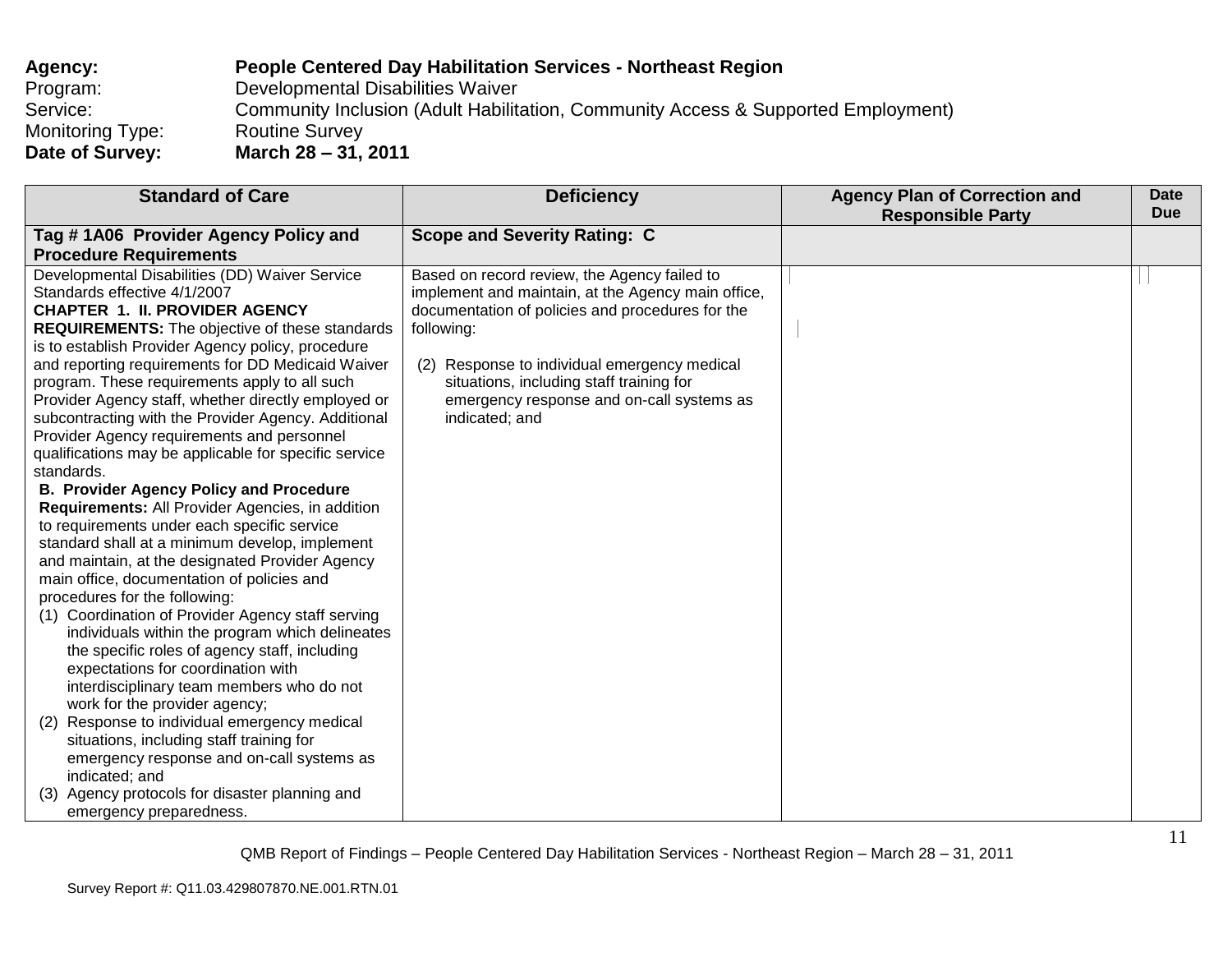| Tag #1A08 Agency Case File                                                                         | <b>Scope and Severity Rating: B</b>                                                           |  |
|----------------------------------------------------------------------------------------------------|-----------------------------------------------------------------------------------------------|--|
| Developmental Disabilities (DD) Waiver Service                                                     | Based on record review, the Agency failed to                                                  |  |
| Standards effective 4/1/2007                                                                       | maintain at the administrative office a confidential                                          |  |
| <b>CHAPTER 1 II. PROVIDER AGENCY</b>                                                               | case file for 6 of 8 individuals.                                                             |  |
| <b>REQUIREMENTS:</b> The objective of these standards                                              |                                                                                               |  |
| is to establish Provider Agency policy, procedure                                                  | Review of the Agency individual case files found the                                          |  |
| and reporting requirements for DD Medicaid Waiver<br>program. These requirements apply to all such | following items were not found, incomplete, and/or<br>not current:                            |  |
| Provider Agency staff, whether directly employed or                                                |                                                                                               |  |
| subcontracting with the Provider Agency. Additional                                                | • Current Emergency & Personal Identification                                                 |  |
| Provider Agency requirements and personnel                                                         | <b>Information</b>                                                                            |  |
| qualifications may be applicable for specific service                                              | <sup>o</sup> Did not contain Pharmacy Information (#6)                                        |  |
| standards.                                                                                         |                                                                                               |  |
| D. Provider Agency Case File for the Individual:                                                   | • Annual ISP                                                                                  |  |
| All Provider Agencies shall maintain at the                                                        | $^{\circ}$ Incomplete (#3)                                                                    |  |
| administrative office a confidential case file for each                                            |                                                                                               |  |
| individual. Case records belong to the individual                                                  | • ISP Signature Page (#2)                                                                     |  |
| receiving services and copies shall be provided to                                                 |                                                                                               |  |
| the receiving agency whenever an individual                                                        | • ISP Teaching & Support Strategies                                                           |  |
| changes providers. The record must also be made                                                    | ° Individual #2 - TASS not found for:                                                         |  |
| available for review when requested by DOH, HSD                                                    | ° Outcome Statement # 2                                                                       |  |
| or federal government representatives for oversight                                                | $\triangleright$ Will meet with Day Hab staff and together                                    |  |
| purposes. The individual's case file shall include                                                 | set up the picture schedule                                                                   |  |
| the following requirements:<br>(1) Emergency contact information, including the                    | $\triangleright$ When presented with acting, say yes to                                       |  |
| individual's address, telephone number, names                                                      | participation                                                                                 |  |
| and telephone numbers of relatives, or guardian                                                    |                                                                                               |  |
| or conservator, physician's name(s) and                                                            | ° Outcome Statement #3                                                                        |  |
| telephone number(s), pharmacy name, address                                                        | $\triangleright$ Will invite a friend to go swimming                                          |  |
| and telephone number, and health plan if                                                           | $\triangleright$ Will swim with her friend                                                    |  |
| appropriate;                                                                                       |                                                                                               |  |
| (2) The individual's complete and current ISP, with                                                | ° Individual #4 - TASS not found for:                                                         |  |
| all supplemental plans specific to the individual,                                                 | ° Outcome Statement #3                                                                        |  |
| and the most current completed Health                                                              | $\triangleright$ Will research budgetary cost<br>$\triangleright$ Will adapt DVD for the play |  |
| Assessment Tool (HAT);                                                                             | $\triangleright$ Will assemble all necessary materials for                                    |  |
| (3) Progress notes and other service delivery                                                      | production                                                                                    |  |
| documentation;                                                                                     |                                                                                               |  |
| (4) Crisis Prevention/Intervention Plans, if there are                                             | ° Individual #8 - TASS not found for:                                                         |  |
| any for the individual;                                                                            | ° Outcome Statement # 2                                                                       |  |
| (5) A medical history, which shall include at least                                                | $\triangleright$ Pulling up his pants                                                         |  |
| demographic data, current and past medical<br>diagnoses including the cause (if known) of the      | Putting on his jacket                                                                         |  |
|                                                                                                    | $\triangleright$ Getting his own lunch                                                        |  |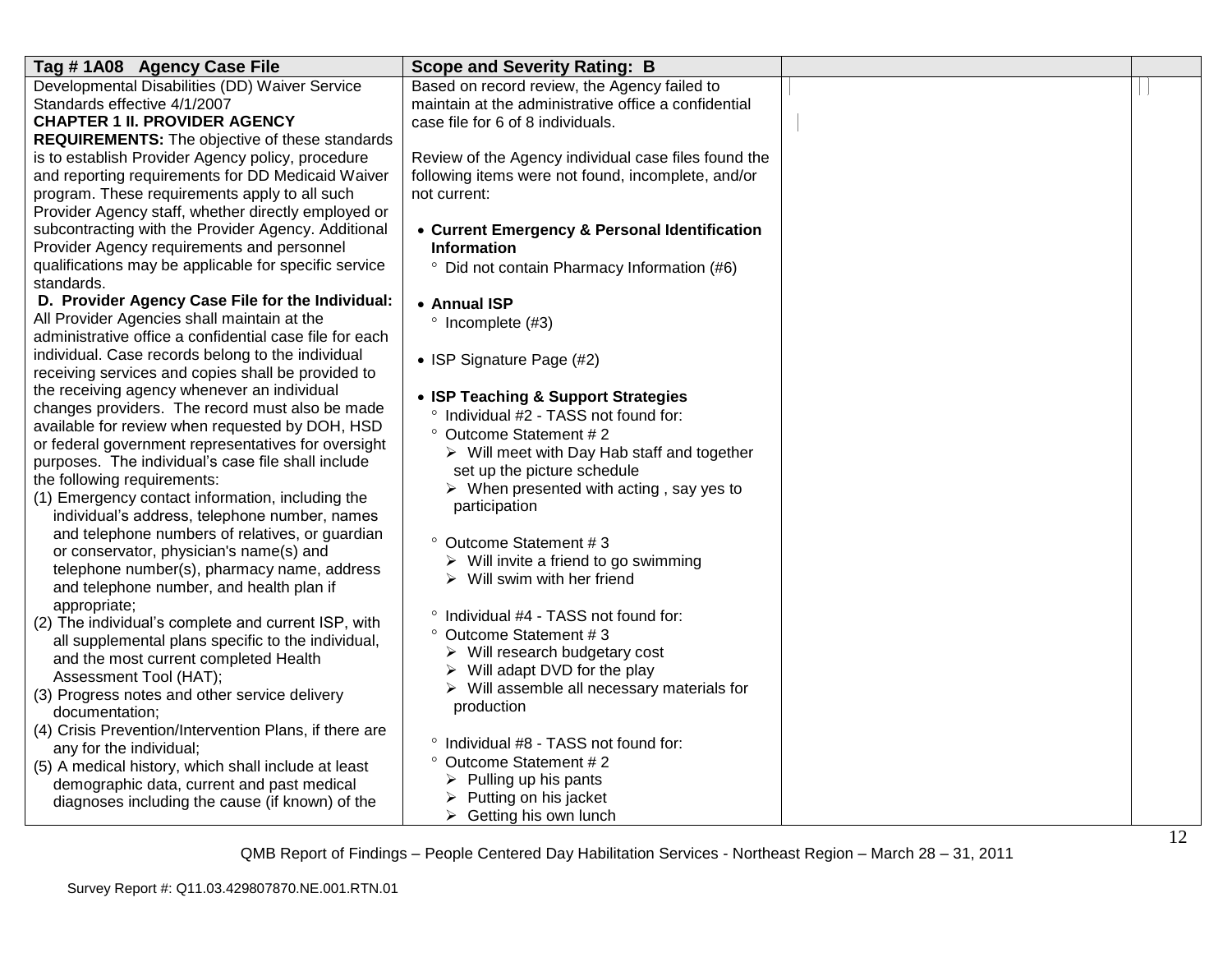| developmental disability, psychiatric diagnoses,<br>allergies (food, environmental, medications),<br>immunizations, and most recent physical exam;<br>(6) When applicable, transition plans completed for<br>individuals at the time of discharge from Fort<br>Stanton Hospital or Los Lunas Hospital and<br>Training School; and<br>(7) Case records belong to the individual receiving<br>services and copies shall be provided to the<br>individual upon request.<br>(8) The receiving Provider Agency shall be provided<br>at a minimum the following records whenever an<br>individual changes provider agencies:<br>(a) Complete file for the past 12 months;<br>(b) ISP and quarterly reports from the current<br>and prior ISP year;<br>(c) Intake information from original admission to<br>services; and<br>(d) When applicable, the Individual Transition<br>Plan at the time of discharge from Los Lunas<br>Hospital and Training School or Ft. Stanton<br>Hospital. | $\triangleright$ Return lunch box to cubby<br><sup>o</sup> Outcome Statement #3<br>$\triangleright$ Choose where he wants to go<br>$\triangleright$ Show three pictures to choose an activity<br>• Positive Behavioral Plan (#3 & 7)<br>• Speech Therapy Plan (#4)<br>• Occupational Therapy Plan (#2)<br>• Physical Therapy Plan (#6)<br>• Annual Physical (#2 & 3)<br>• Dental Exam<br>° Individual #3 - As indicated by the DDSD file<br>matrix Dental Exams are to be conducted<br>annually. No evidence of exam was found.<br>• Vision Exam<br>° Individual #1 - As indicated by the DDSD file<br>matrix Vision Exams are to be conducted every<br>other year. No evidence of exam was found.<br>° Individual #2 - As indicated by the DDSD file<br>matrix Vision Exams are to be conducted every<br>other year. No evidence of exam was found.<br>° Individual #3 - As indicated by the DDSD file<br>matrix Vision Exams are to be conducted every<br>other year. No evidence of exam was found |  |
|----------------------------------------------------------------------------------------------------------------------------------------------------------------------------------------------------------------------------------------------------------------------------------------------------------------------------------------------------------------------------------------------------------------------------------------------------------------------------------------------------------------------------------------------------------------------------------------------------------------------------------------------------------------------------------------------------------------------------------------------------------------------------------------------------------------------------------------------------------------------------------------------------------------------------------------------------------------------------------|-------------------------------------------------------------------------------------------------------------------------------------------------------------------------------------------------------------------------------------------------------------------------------------------------------------------------------------------------------------------------------------------------------------------------------------------------------------------------------------------------------------------------------------------------------------------------------------------------------------------------------------------------------------------------------------------------------------------------------------------------------------------------------------------------------------------------------------------------------------------------------------------------------------------------------------------------------------------------------------------------------|--|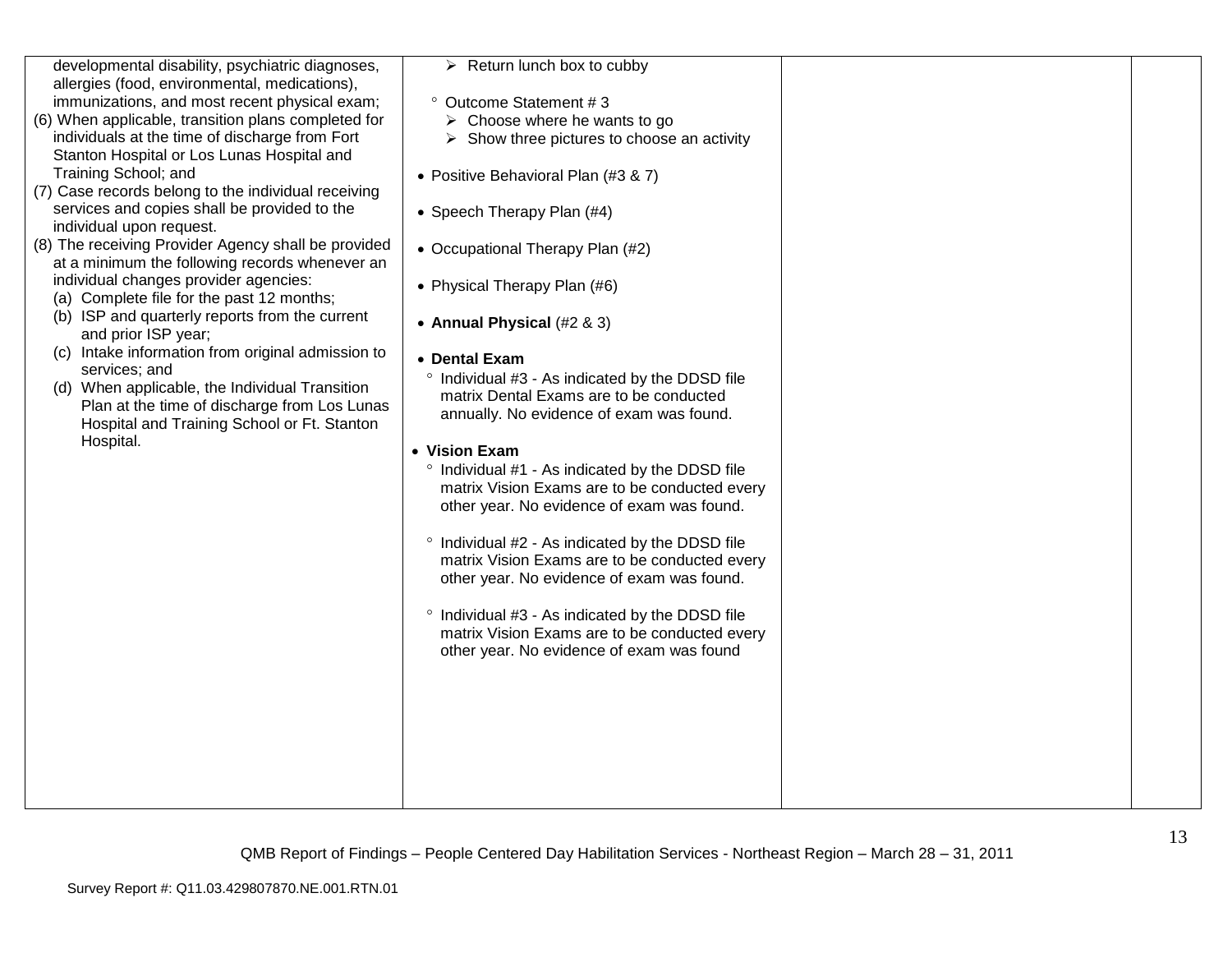| Tag #1A08.1 Agency Case File - Progress                                                                                                                                                                                                                                                                                                                                                                                                                                                                                                                                                                                                                                                                                                                                                                                                                                                                                                                                                                                                                                                                                                                                                                                       | <b>Scope &amp; Severity Rating: A</b>                                                                                                                                                                                                                                                                                                                                                                        |  |
|-------------------------------------------------------------------------------------------------------------------------------------------------------------------------------------------------------------------------------------------------------------------------------------------------------------------------------------------------------------------------------------------------------------------------------------------------------------------------------------------------------------------------------------------------------------------------------------------------------------------------------------------------------------------------------------------------------------------------------------------------------------------------------------------------------------------------------------------------------------------------------------------------------------------------------------------------------------------------------------------------------------------------------------------------------------------------------------------------------------------------------------------------------------------------------------------------------------------------------|--------------------------------------------------------------------------------------------------------------------------------------------------------------------------------------------------------------------------------------------------------------------------------------------------------------------------------------------------------------------------------------------------------------|--|
| <b>Notes</b>                                                                                                                                                                                                                                                                                                                                                                                                                                                                                                                                                                                                                                                                                                                                                                                                                                                                                                                                                                                                                                                                                                                                                                                                                  |                                                                                                                                                                                                                                                                                                                                                                                                              |  |
| Developmental Disabilities (DD) Waiver Service<br>Standards effective 4/1/2007<br><b>CHAPTER 1 II. PROVIDER AGENCY</b><br><b>REQUIREMENTS:</b> The objective of these standards<br>is to establish Provider Agency policy, procedure<br>and reporting requirements for DD Medicaid Waiver<br>program. These requirements apply to all such<br>Provider Agency staff, whether directly employed or<br>subcontracting with the Provider Agency. Additional<br>Provider Agency requirements and personnel<br>qualifications may be applicable for specific service<br>standards.<br>D. Provider Agency Case File for the Individual:<br>All Provider Agencies shall maintain at the<br>administrative office a confidential case file for each<br>individual. Case records belong to the individual<br>receiving services and copies shall be provided to<br>the receiving agency whenever an individual<br>changes providers. The record must also be made<br>available for review when requested by DOH, HSD<br>or federal government representatives for oversight<br>purposes. The individual's case file shall include<br>the following requirements:<br>Progress notes and other service delivery<br>(3)<br>documentation; | Based on record review, the Agency failed to<br>maintain progress notes and other service delivery<br>documentation for 1 of 8 Individuals.<br><b>Adult Habilitation Progress Notes/Daily Contact</b><br>Logs<br>$\bullet$ Individual #3 - None found for 12/2010 - 2/2011<br><b>Supported Employment Progress Notes/Daily</b><br><b>Contact Logs</b><br>• Individual #3 - None found for $12/2010 - 2/2011$ |  |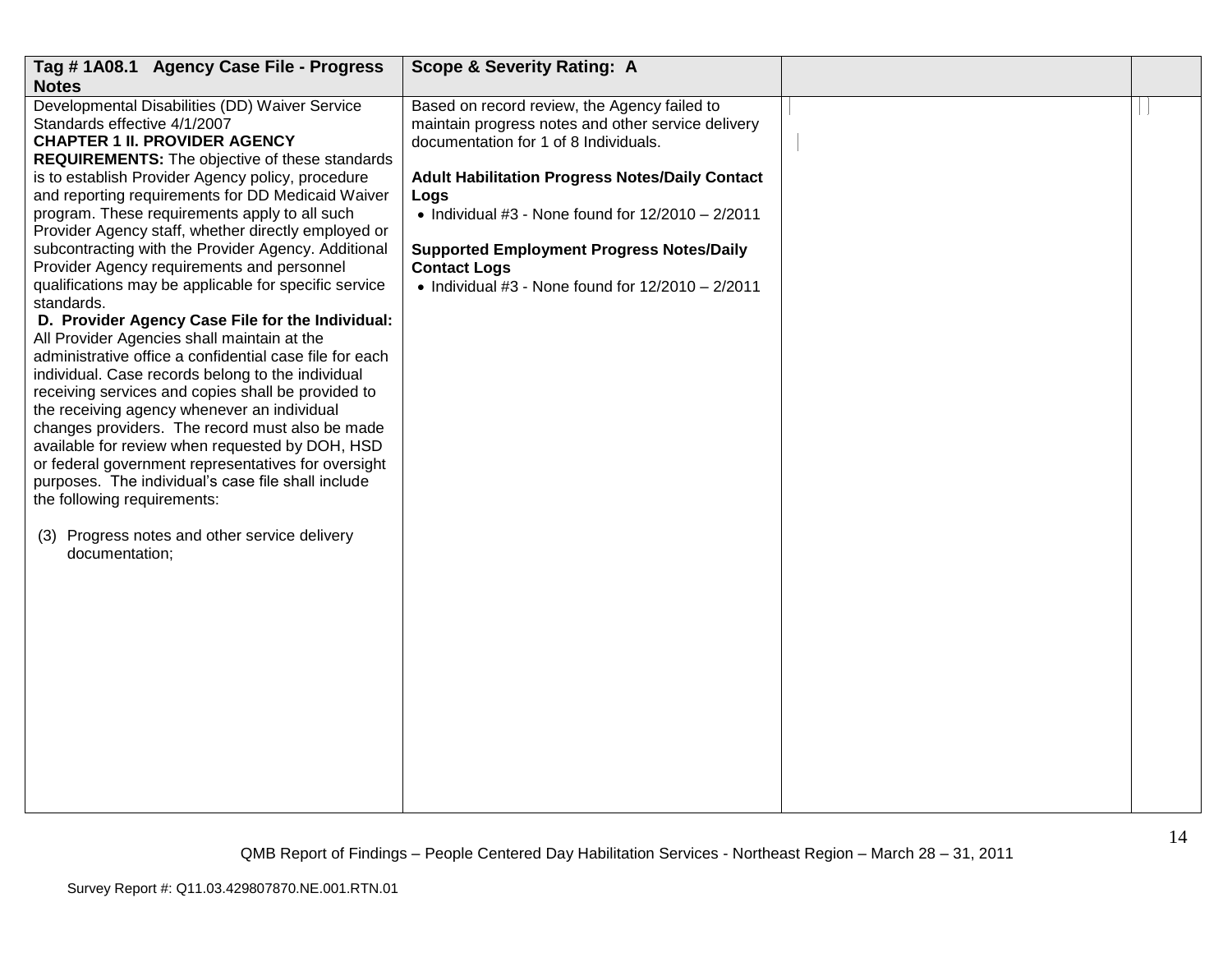| Tag #1A11.1 (CoP) Transportation Training                                                         | <b>Scope and Severity Rating: E</b>                  |  |
|---------------------------------------------------------------------------------------------------|------------------------------------------------------|--|
| Developmental Disabilities (DD) Waiver Service                                                    | Based on record review the Agency failed to provide  |  |
| Standards effective 4/1/2007                                                                      | staff training regarding the safe operation of the   |  |
| <b>CHAPTER 1 II. PROVIDER AGENCY</b>                                                              | vehicle, assisting passengers and safe lifting       |  |
| <b>REQUIREMENTS:</b> The objective of these standards                                             | procedures for 5 of 17 Direct Service Professionals. |  |
| is to establish Provider Agency policy, procedure                                                 |                                                      |  |
| and reporting requirements for DD Medicaid Waiver                                                 | No documented evidence was found of the following    |  |
| program. These requirements apply to all such                                                     | required training:                                   |  |
| Provider Agency staff, whether directly employed or                                               |                                                      |  |
| subcontracting with the Provider Agency. Additional<br>Provider Agency requirements and personnel | • Transportation (DSP #40, 42, 45, 49 & 56)          |  |
| qualifications may be applicable for specific service                                             |                                                      |  |
| standards                                                                                         |                                                      |  |
|                                                                                                   |                                                      |  |
| Department of Health (DOH) Developmental                                                          |                                                      |  |
| <b>Disabilities Supports Division (DDSD) Policy</b>                                               |                                                      |  |
| <b>Training Requirements for Direct Service Agency</b>                                            |                                                      |  |
| Staff Policy Eff Date: March 1, 2007                                                              |                                                      |  |
| <b>II. POLICY STATEMENTS:</b>                                                                     |                                                      |  |
| I. Staff providing direct services shall complete                                                 |                                                      |  |
| safety training within the first thirty (30) days of                                              |                                                      |  |
| employment and before working alone with an                                                       |                                                      |  |
| individual receiving services. The training shall                                                 |                                                      |  |
| address at least the following:                                                                   |                                                      |  |
| 1. Operating a fire extinguisher                                                                  |                                                      |  |
| 2. Proper lifting procedures                                                                      |                                                      |  |
| 3. General vehicle safety precautions (e.g., pre-                                                 |                                                      |  |
| trip inspection, removing keys from the ignition                                                  |                                                      |  |
| when not in the driver's seat)                                                                    |                                                      |  |
| 4. Assisting passengers with cognitive and/or                                                     |                                                      |  |
| physical impairments (e.g., general guidelines for                                                |                                                      |  |
| supporting individuals who may be unaware of                                                      |                                                      |  |
| safety issues involving traffic or those who                                                      |                                                      |  |
| require physical assistance to enter/exit a                                                       |                                                      |  |
| vehicle)                                                                                          |                                                      |  |
| 5. Operating wheelchair lifts (if applicable to the<br>staff's role)                              |                                                      |  |
| 6. Wheelchair tie-down procedures (if applicable                                                  |                                                      |  |
| to the staff's role)                                                                              |                                                      |  |
| 7. Emergency and evacuation procedures (e.g.,                                                     |                                                      |  |
| roadside emergency, fire emergency)                                                               |                                                      |  |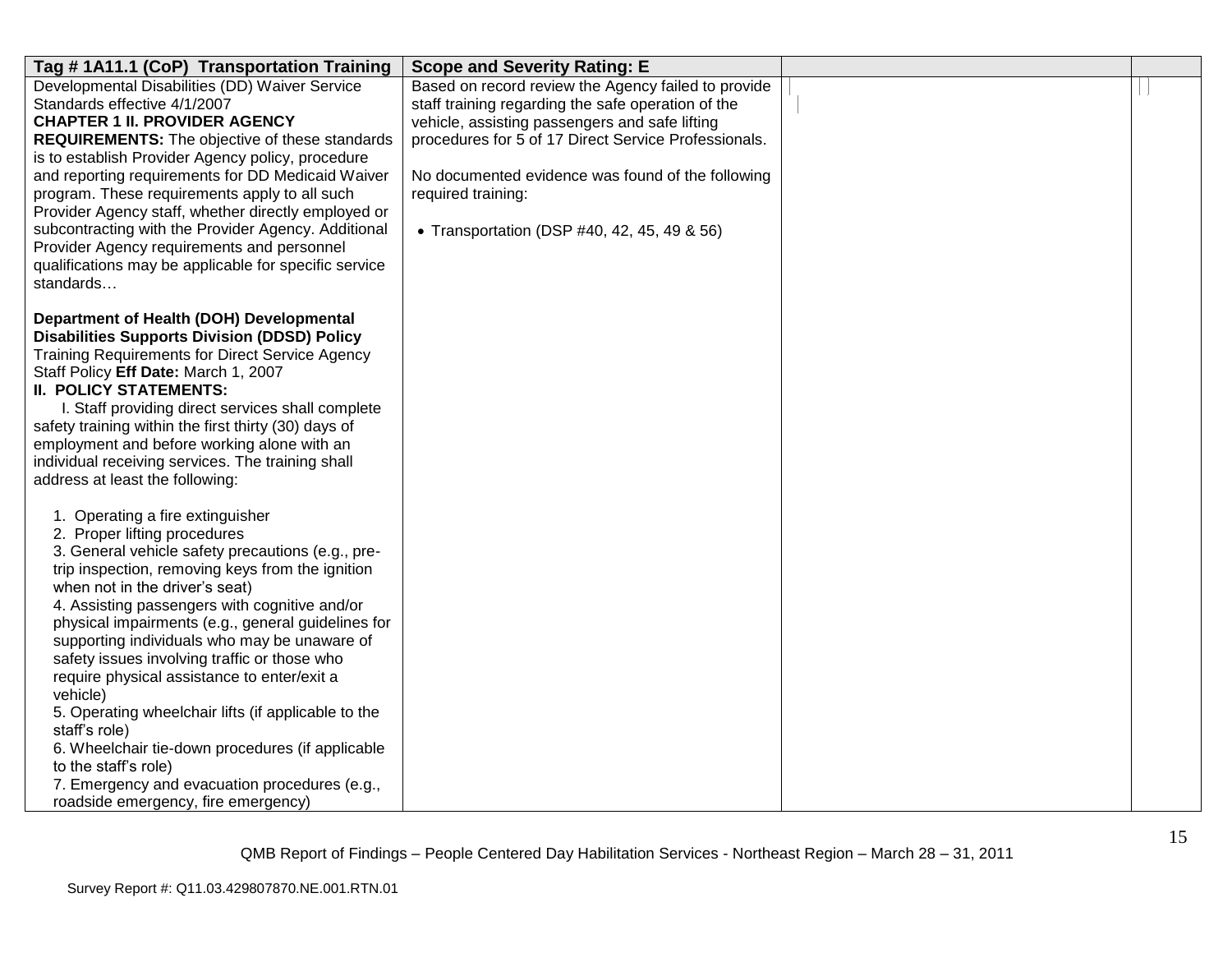| Tag #1A15 Healthcare Documentation -                                                                                                                                                                                                                                                                                                                                                                                                                                                      | <b>Scope and Severity Rating: F</b>                                                                                                                                                                                 |  |
|-------------------------------------------------------------------------------------------------------------------------------------------------------------------------------------------------------------------------------------------------------------------------------------------------------------------------------------------------------------------------------------------------------------------------------------------------------------------------------------------|---------------------------------------------------------------------------------------------------------------------------------------------------------------------------------------------------------------------|--|
| <b>Nurse Contract/Employee</b>                                                                                                                                                                                                                                                                                                                                                                                                                                                            |                                                                                                                                                                                                                     |  |
| Developmental Disabilities (DD) Waiver Service<br>Standards effective 4/1/2007<br>Chapter 1. III. E. (1 - 4) CHAPTER 1. III.<br>PROVIDER AGENCY DOCUMENTATION OF<br><b>SERVICE DELIVERY AND LOCATION</b>                                                                                                                                                                                                                                                                                  | Based on record review and interview, the Agency<br>failed to provide an employed or contracted licensed<br>registered nurse.<br>Review of Agency records found no evidence of an<br>employed or contracted nurse.  |  |
| E. Healthcare Documentation by Nurses For<br><b>Community Living Services, Community</b><br><b>Inclusion Services and Private Duty Nursing</b><br><b>Services:</b> Nursing services must be available as<br>needed and documented for Provider Agencies<br>delivering Community Living Services, Community<br>Inclusion Services and Private Duty Nursing<br>Services.                                                                                                                    | When #57 was asked if the Agency had an<br>employed or contracted licensed registered nurse,<br>#57 stated, "Nurse just started a week ago." #57<br>was not able to produce nurse's contract or nursing<br>license. |  |
| Developmental Disabilities (DD) Waiver Service<br>Standards effective 4/1/2007<br><b>CHAPTER 6 VIII. COMMUNITY LIVING SERVICE</b><br>PROVIDER AGENCY REQUIREMENTS<br>K. Nursing Requirements and Roles<br>(1) All Community Living Service Provider Agencies<br>are required to have a registered nurse (RN) on<br>staff. The agency nurse may be an employee or a<br>sub-contractor.<br>(3) A Community Living Support Provider Agency<br>shall not use a licensed practical nurse (LPN) |                                                                                                                                                                                                                     |  |
| without a registered nurse (RN) supervisor.                                                                                                                                                                                                                                                                                                                                                                                                                                               |                                                                                                                                                                                                                     |  |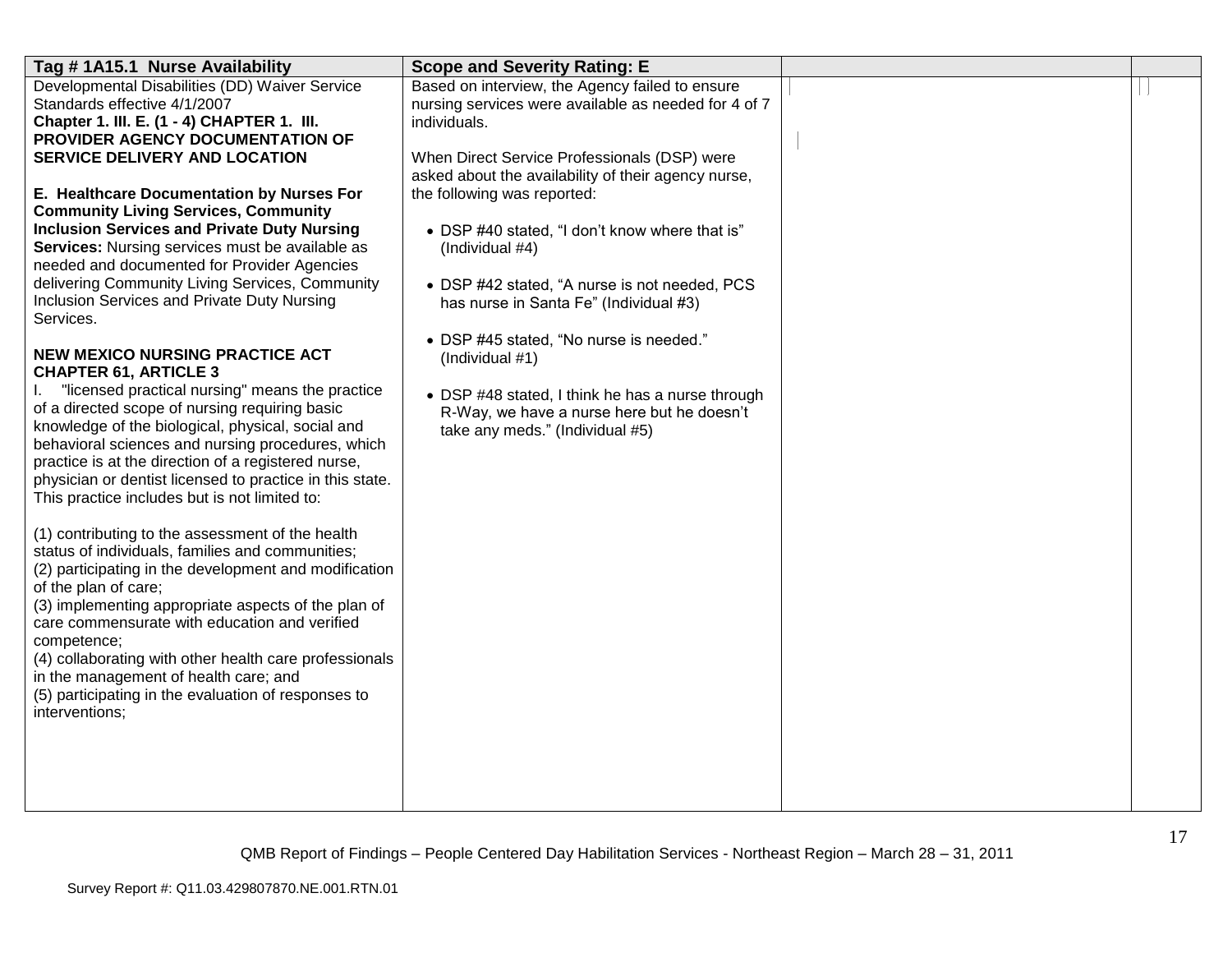| Tag # 1A15.2 & 5109 - Healthcare                      | <b>Scope and Severity Rating: E</b>                        |  |
|-------------------------------------------------------|------------------------------------------------------------|--|
| <b>Documentation</b>                                  |                                                            |  |
| Developmental Disabilities (DD) Waiver Service        | Based on record review, the Agency failed to               |  |
| Standards effective 4/1/2007                          | maintain the required documentation in the                 |  |
| <b>CHAPTER 1. III. PROVIDER AGENCY</b>                | Individuals Agency Record as required per standard         |  |
| DOCUMENTATION OF SERVICE DELIVERY AND                 | for 3 of 8 individuals                                     |  |
| <b>LOCATION - Healthcare Documentation by</b>         |                                                            |  |
| <b>Nurses For Community Living Services,</b>          | The following were not found, incomplete and/or not        |  |
| <b>Community Inclusion Services and Private Duty</b>  | current:                                                   |  |
| <b>Nursing Services: Nursing services must be</b>     |                                                            |  |
| available as needed and documented for Provider       | • Health Assessment Tool (#4)                              |  |
| Agencies delivering Community Living Services,        |                                                            |  |
| Community Inclusion Services and Private Duty         | Medication Administration Assessment Tool (#3<br>$\bullet$ |  |
| Nursing Services.                                     | 8.4)                                                       |  |
| Chapter 1. III. E. (1 - 4) (1) Documentation of       |                                                            |  |
| nursing assessment activities                         | • Nutritional Plan                                         |  |
| (a) The following hierarchy shall be used to          | $\circ$<br>Individual #4 - As indicated by the IST section |  |
| determine which provider agency is responsible for    | of ISP the individual is required to have a plan           |  |
| completion of the HAT and MAAT and related            |                                                            |  |
| subsequent planning and training:                     | • Crisis Plans                                             |  |
| (i) Community living services provider agency;        | • Seizures                                                 |  |
| (ii) Private duty nursing provider agency;            | ° Individual #7 - As indicated by the IST section          |  |
| (iii) Adult habilitation provider agency;             | of ISP the individual is required to have a plan           |  |
| (iv) Community access provider agency; and            |                                                            |  |
| (v) Supported employment provider agency.             |                                                            |  |
| (b) The provider agency must arrange for their        |                                                            |  |
| nurse to complete the Health Assessment Tool          |                                                            |  |
| (HAT) and the Medication Administration               |                                                            |  |
| Assessment Tool (MAAT) on at least an annual          |                                                            |  |
| basis for each individual receiving community living, |                                                            |  |
| community inclusion or private duty nursing           |                                                            |  |
| services, unless the provider agency arranges for     |                                                            |  |
| the individual's Primary Care Practitioner (PCP) to   |                                                            |  |
| voluntarily complete these assessments in lieu of     |                                                            |  |
| the agency nurse. Agency nurses may also              |                                                            |  |
| complete these assessments in collaboration with      |                                                            |  |
| the Primary Care Practitioner if they believe such    |                                                            |  |
| consultation is necessary for an accurate             |                                                            |  |
| assessment. Family Living Provider Agencies have      |                                                            |  |
| the option of having the subcontracted caregiver      |                                                            |  |
| complete the HAT instead of the nurse or PCP, if      |                                                            |  |
| the caregiver is comfortable doing so. However, the   |                                                            |  |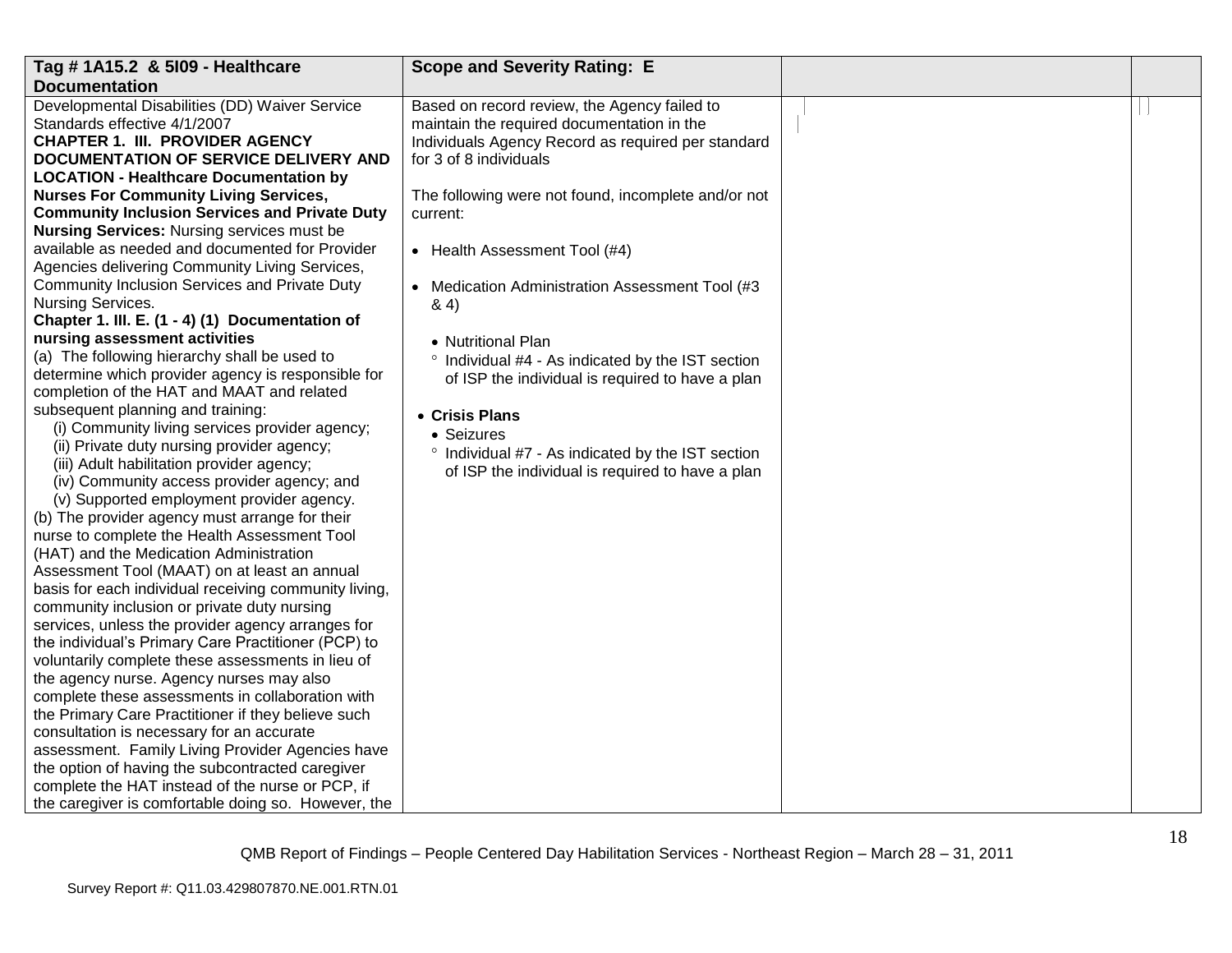| agency nurse must be available to assist the          |  |  |
|-------------------------------------------------------|--|--|
| caregiver upon request.                               |  |  |
| (c) For newly allocated individuals, the HAT and the  |  |  |
| MAAT must be completed within seventy-two (72)        |  |  |
| hours of admission into direct services or two weeks  |  |  |
| following the initial ISP, whichever comes first.     |  |  |
| (d) For individuals already in services, the HAT and  |  |  |
| the MAAT must be completed at least fourteen (14)     |  |  |
| days prior to the annual ISP meeting and submitted    |  |  |
| to all members of the interdisciplinary team. The     |  |  |
| HAT must also be completed at the time of any         |  |  |
| significant change in clinical condition and upon     |  |  |
| return from any hospitalizations. In addition to      |  |  |
| annually, the MAAT must be completed at the time      |  |  |
| of any significant change in clinical condition, when |  |  |
| a medication regime or route change requires          |  |  |
| delivery by licensed or certified staff, or when an   |  |  |
| individual has completed additional training          |  |  |
| designed to improve their skills to support self-     |  |  |
| administration (see DDSD Medication Assessment        |  |  |
| and Delivery Policy).                                 |  |  |
| (e) Nursing assessments conducted to determine        |  |  |
| current health status or to evaluate a change in      |  |  |
| clinical condition must be documented in a signed     |  |  |
| progress note that includes time and date as well as  |  |  |
| subjective information including the individual       |  |  |
| complaints, signs and symptoms noted by staff,        |  |  |
| family members or other team members; objective       |  |  |
| information including vital signs, physical           |  |  |
| examination, weight, and other pertinent data for the |  |  |
| given situation (e.g., seizure frequency, method in   |  |  |
| which temperature taken); assessment of the           |  |  |
| clinical status, and plan of action addressing        |  |  |
| relevant aspects of all active health problems and    |  |  |
| follow up on any recommendations of medical           |  |  |
| consultants.                                          |  |  |
| (2) Health related plans                              |  |  |
| (a) For individuals with chronic conditions that have |  |  |
| the potential to exacerbate into a life-threatening   |  |  |
| situation, a medical crisis prevention and            |  |  |
| intervention plan must be written by the nurse or     |  |  |
| other appropriately designated healthcare             |  |  |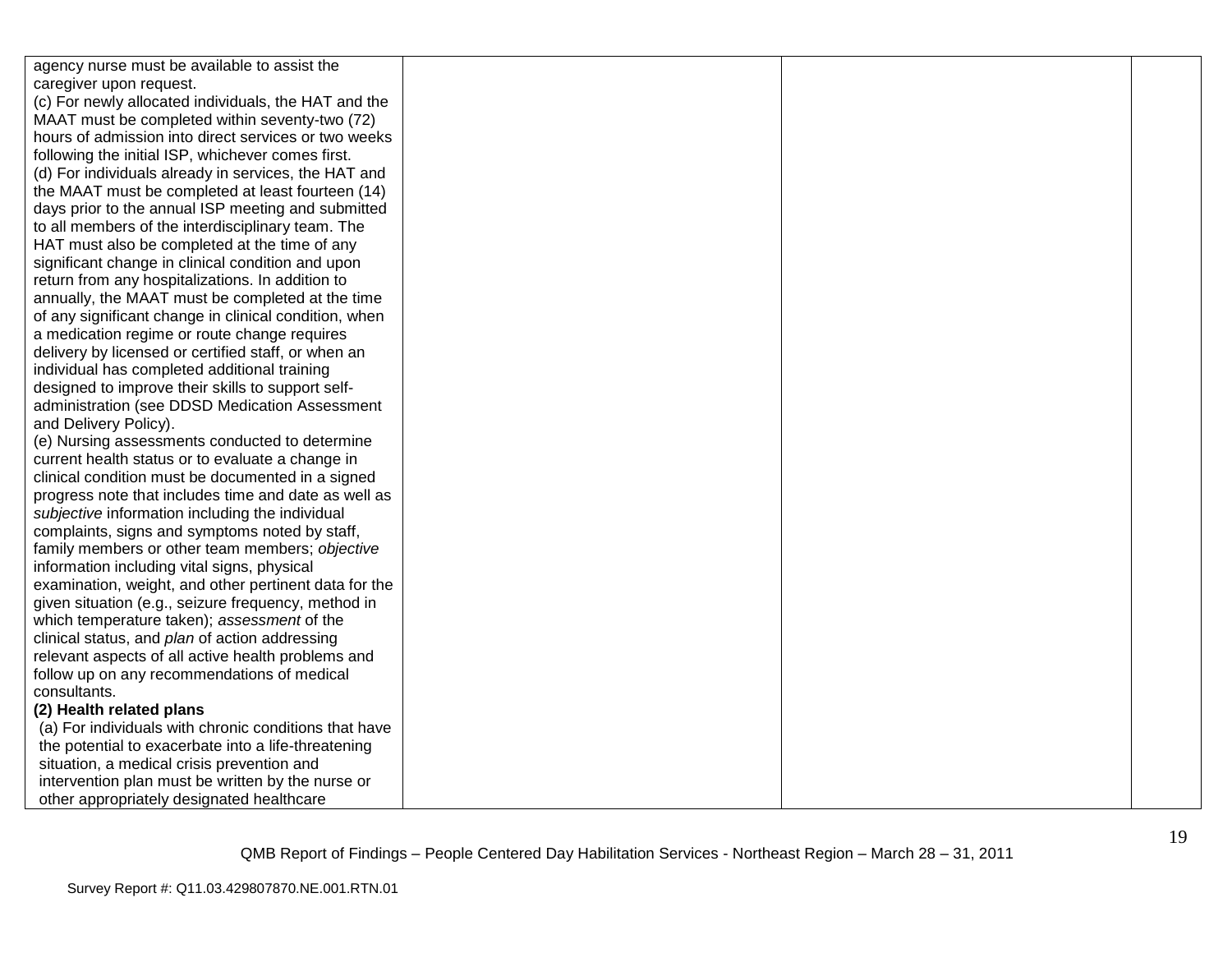| professional.                                          |  |  |
|--------------------------------------------------------|--|--|
| (b) Crisis prevention and intervention plans must be   |  |  |
| written in user-friendly language that is easily       |  |  |
| understood by those implementing the plan.             |  |  |
| (c) The nurse shall also document training             |  |  |
| regarding the crisis prevention and intervention       |  |  |
| plan delivered to agency staff and other team          |  |  |
| members, clearly indicating competency                 |  |  |
| determination for each trainee.                        |  |  |
| (d) If the individual receives services from separate  |  |  |
| agencies for community living and community            |  |  |
| inclusion services, nurses from each agency shall      |  |  |
| collaborate in the development of and training         |  |  |
| delivery for crisis prevention and intervention plans  |  |  |
| to assure maximum consistency across settings.         |  |  |
| (3) For all individuals with a HAT score of 4, 5 or 6, |  |  |
| the nurse shall develop a comprehensive healthcare     |  |  |
| plan that includes health related supports identified  |  |  |
| in the ISP (The healthcare plan is the equivalent of   |  |  |
| a nursing care plan; two separate documents are        |  |  |
| not required nor recommended):                         |  |  |
| (a) Each healthcare plan must include a statement      |  |  |
| of the person's healthcare needs and list              |  |  |
| measurable goals to be achieved through                |  |  |
| implementation of the healthcare plan. Needs           |  |  |
| statements may be based upon supports needed           |  |  |
| for the individual to maintain a current strength,     |  |  |
| ability or skill related to their health, prevention   |  |  |
| measures, and/or supports needed to remediate,         |  |  |
| minimize or manage an existing health condition.       |  |  |
| (b) Goals must be measurable and shall be revised      |  |  |
| when an individual has met the goal and has the        |  |  |
| potential to attain additional goals or no longer      |  |  |
| requires supports in order to maintain the goal.       |  |  |
| (c) Approaches described in the plan shall be          |  |  |
| individualized to reflect the individual's unique      |  |  |
| needs, provide guidance to the caregiver(s) and        |  |  |
| designed to support successful interactions. Some      |  |  |
| interventions may be carried out by staff, family      |  |  |
| members or other team members, and other               |  |  |
| interventions may be carried out directly by the       |  |  |
| nurse - persons responsible for each intervention      |  |  |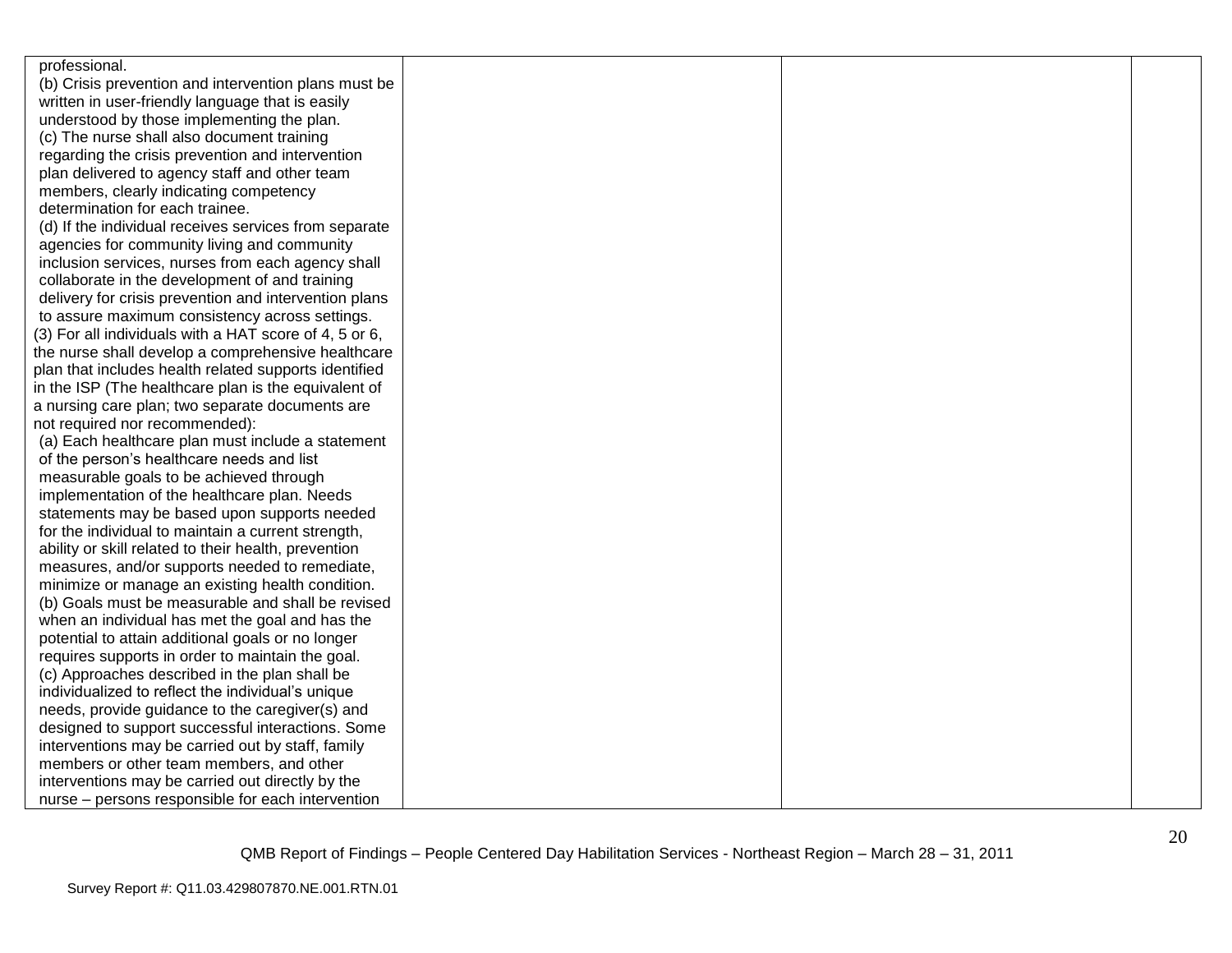shall be specified in the plan. (d) Healthcare plans shall be written in language that will be easily understood by the person(s) identified as implementing the interventions. (e) The nurse shall also document training on the healthcare plan delivered to agency staff and other team members, clearly indicating competency determination for each trainee. If the individual receives services from separate agencies for community living and community inclusion services, nurses from each agency shall collaborate in the development of and training delivery for healthcare plans to assure maximum consistency across settings.

(f) Healthcare plans must be updated to reflect relevant discharge orders whenever an individual returns to services following a hospitalization.

(g) All crisis prevention and intervention plans and healthcare plans shall include the individual's name and date on each page and shall be signed by the author.

(h) Crisis prevention and intervention plans as well as healthcare plans shall be reviewed by the nurse at least quarterly, and updated as needed.

## **(4) General Nursing Documentation**

(a) The nurse shall complete legible and signed progress notes with date and time indicated that describe all interventions or interactions conducted with individuals served as well as all interactions with other healthcare providers serving the individual. All interactions shall be documented whether they occur by phone or in person. (b) For individuals with a HAT score of 4, 5 or 6, or who have identified health concerns in their ISP, the nurse shall provide the interdisciplinary team with a quarterly report that indicates current health status and progress to date on health related ISP desired outcomes and action plans as well as progress toward goals in the healthcare plan.

Developmental Disabilities (DD) Waiver Service Standards effective 4/1/2007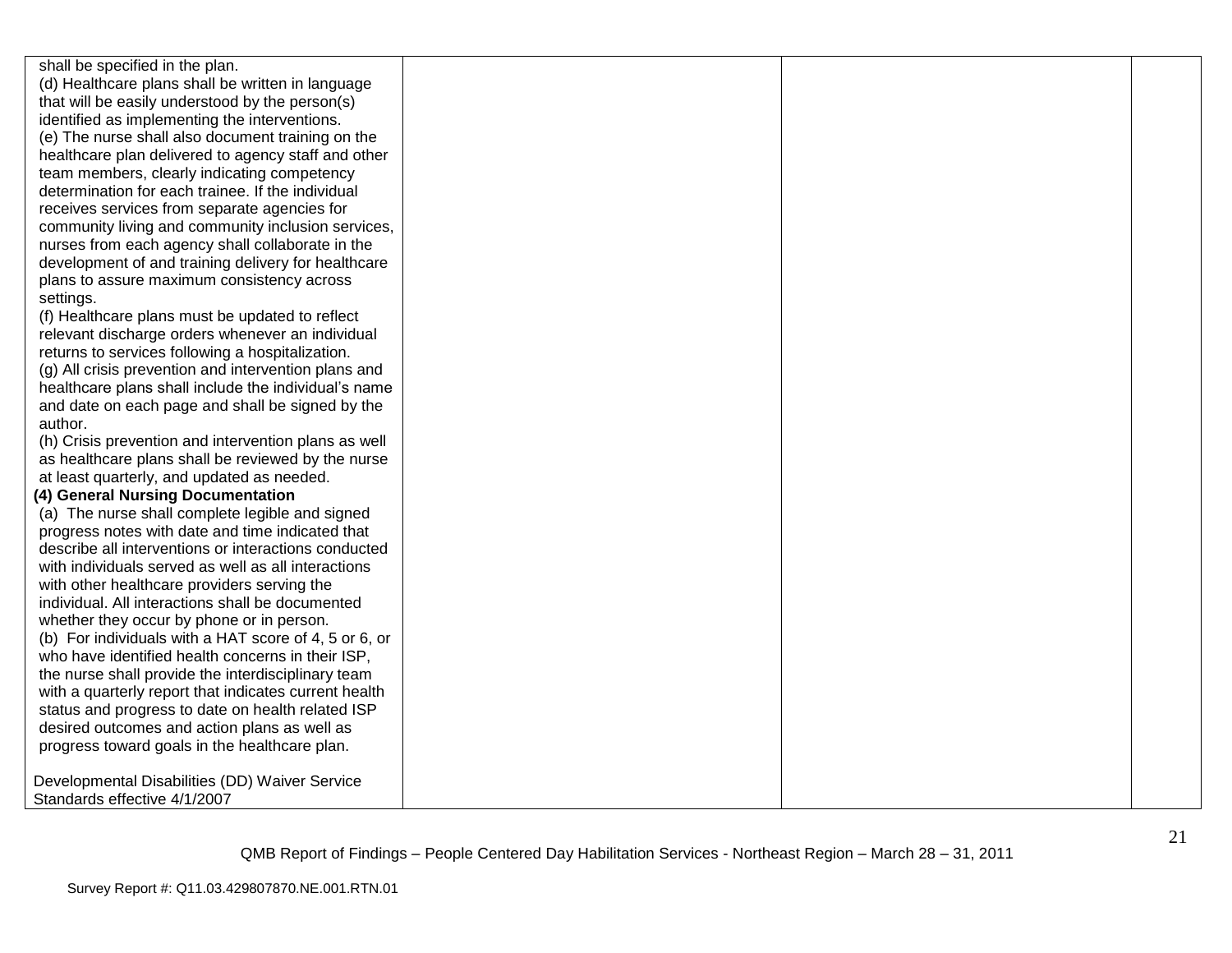# **CHAPTER 5 IV. COMMUNITY INCLUSION SERVICES PROVIDER AGENCY REQUIREMENTS B**. **IDT Coordination** (1) Community Inclusion Services Provider Agencies shall participate on the IDT as specified in the ISP Regulations (7.26.5 NMAC), and shall ensure direct support staff participation as needed to plan effectively for the individual; and (2) Coordinate with the IDT to ensure that each individual participating in Community Inclusion Services who has a score of 4, 5, or 6 on the HAT has a Health Care Plan developed by a licensed nurse, and if applicable, a Crisis Prevention/Intervention Plan.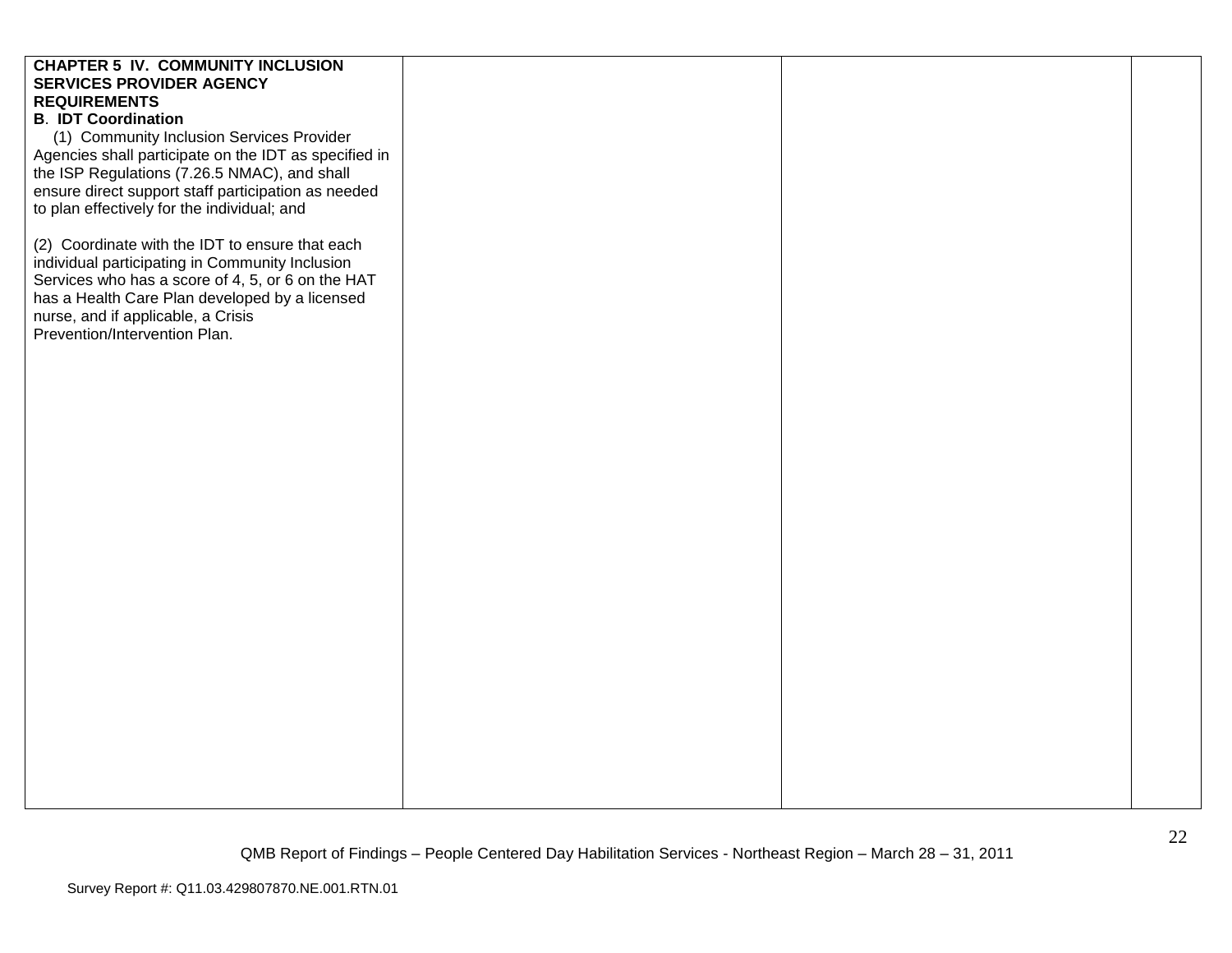| Tag #1A20 DSP Training Documents                                        | <b>Scope and Severity Rating: F</b>                        |  |
|-------------------------------------------------------------------------|------------------------------------------------------------|--|
| Developmental Disabilities (DD) Waiver Service                          | Based on record review, the Agency failed to ensure        |  |
| Standards effective 4/1/2007                                            | that Orientation and Training requirements were met        |  |
| <b>CHAPTER 1 IV. GENERAL REQUIREMENTS</b>                               | for 16 of 17 Direct Service Professionals.                 |  |
| FOR PROVIDER AGENCY SERVICE                                             |                                                            |  |
| PERSONNEL: The objective of this section is to                          | Review of Direct Service Professionals training            |  |
| establish personnel standards for DD Medicaid                           | records found no evidence of the following required        |  |
| Waiver Provider Agencies for the following services:                    | DOH/DDSD trainings and certification being                 |  |
| <b>Community Living Supports, Community Inclusion</b>                   | completed:                                                 |  |
| Services, Respite, Substitute Care and Personal                         |                                                            |  |
| Support Companion Services. These standards                             | • Pre- Service (DSP #54 & 56)                              |  |
| apply to all personnel who provide services, whether                    |                                                            |  |
| directly employed or subcontracting with the                            | • Foundation for Health & Wellness: (DSP #54 &             |  |
| Provider Agency. Additional personnel requirements                      | 56                                                         |  |
| and qualifications may be applicable for specific<br>service standards. |                                                            |  |
| C. Orientation and Training Requirements:                               | • Person-Centered Planning (1-Day) (DSP #54 &              |  |
| Orientation and training for direct support staff and                   | 56)                                                        |  |
| his or her supervisors shall comply with the                            |                                                            |  |
| DDSD/DOH Policy Governing the Training                                  | • First Aid (DSP #40, 42, 45, 53, 54 & 56)                 |  |
| Requirements for Direct Support Staff and Internal                      |                                                            |  |
| Service Coordinators Serving Individuals with                           | • CPR (DSP #40, 41, 42, 43, 44, 45, 47, 48, 50,            |  |
| Developmental Disabilities to include the following:                    | 51, 53, 54 & 56)                                           |  |
| Each new employee shall receive appropriate<br>(1)                      |                                                            |  |
| orientation, including but not limited to, all                          | • Assisting With Medication Delivery (DSP #40, 41,         |  |
| policies relating to fire prevention, accident                          | 42, 43, 44, 45, 46, 47, 48, 49, 50, 51, 52, 53, 54<br>8,56 |  |
| prevention, incident management and                                     |                                                            |  |
| reporting, and emergency procedures; and                                | • Participatory Communication & Choice Making              |  |
| Individual-specific training for each individual<br>(2)                 | (DSP #49 & 56)                                             |  |
| under his or her direct care, as described in the                       |                                                            |  |
| individual service plan, prior to working alone                         | • Rights & Advocacy (DSP #49)                              |  |
| with the individual.                                                    |                                                            |  |
|                                                                         | • Level 1 Health (DSP #42 & 49)                            |  |
| Department of Health (DOH) Developmental                                |                                                            |  |
| <b>Disabilities Supports Division (DDSD) Policy -</b>                   | • Positive Behavior Supports Strategies (DSP #49)          |  |
| <b>Policy Title: Training Requirements for Direct</b>                   |                                                            |  |
| Service Agency Staff Policy - Eff. March 1, 2007 -                      | • Teaching & Support Strategies (DSP #49 & 53)             |  |
| <b>II. POLICY STATEMENTS:</b>                                           |                                                            |  |
| A. Individuals shall receive services from competent                    |                                                            |  |
| and qualified staff.                                                    |                                                            |  |
| B. Staff shall complete individual-specific (formerly                   |                                                            |  |
| known as "Addendum B") training requirements in                         |                                                            |  |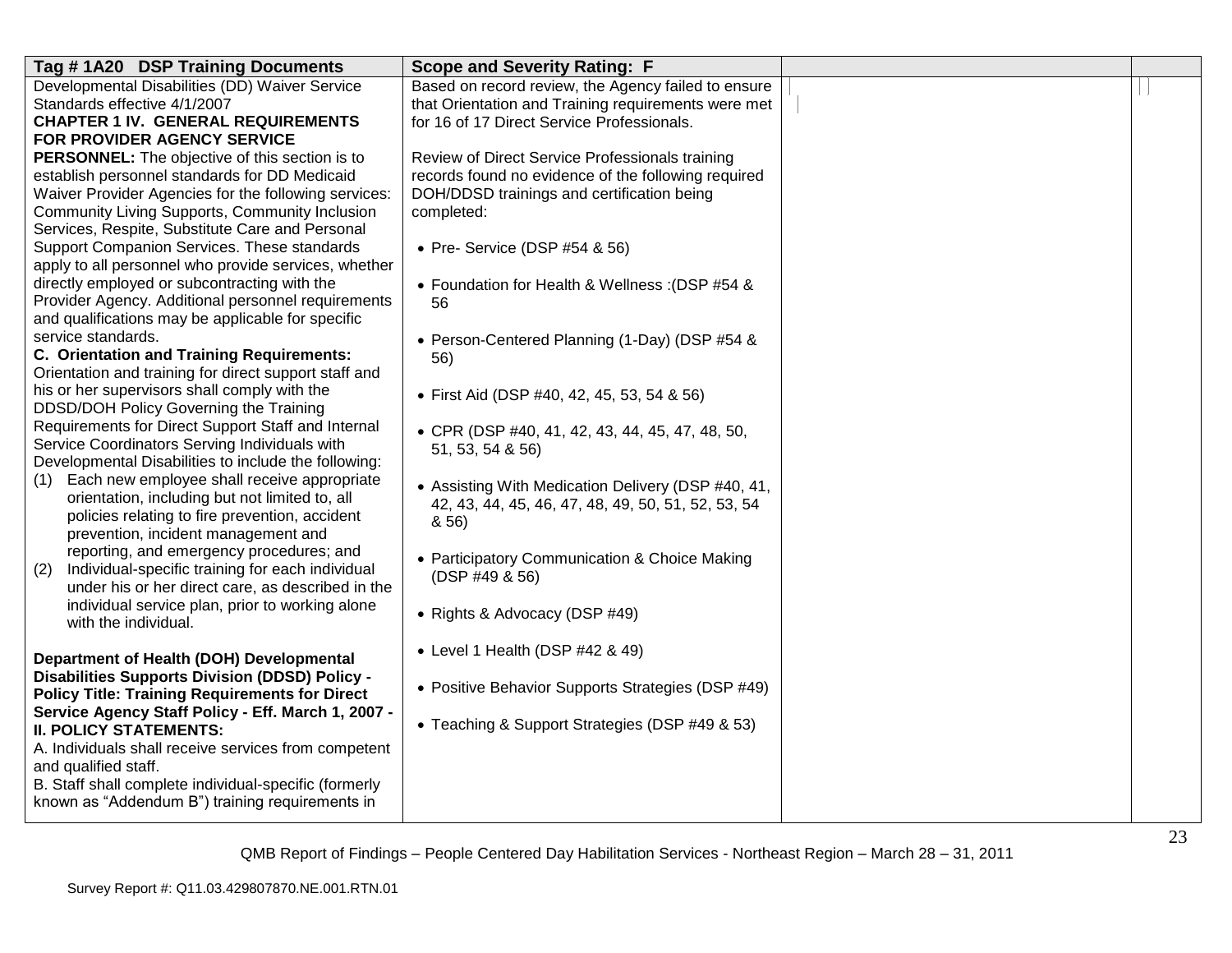| accordance with the specifications described in the   |  |  |
|-------------------------------------------------------|--|--|
| individual service plan (ISP) of each individual      |  |  |
| served.                                               |  |  |
| C. Staff shall complete training on DOH-approved      |  |  |
| incident reporting procedures in accordance with 7    |  |  |
| <b>NMAC 1.13.</b>                                     |  |  |
| D. Staff providing direct services shall complete     |  |  |
| training in universal precautions on an annual basis. |  |  |
| The training materials shall meet Occupational        |  |  |
| Safety and Health Administration (OSHA)               |  |  |
| requirements.                                         |  |  |
| E. Staff providing direct services shall maintain     |  |  |
| certification in first aid and CPR. The training      |  |  |
| materials shall meet OSHA requirements/guidelines.    |  |  |
| F. Staff who may be exposed to hazardous              |  |  |
| chemicals shall complete relevant training in         |  |  |
| accordance with OSHA requirements.                    |  |  |
| G. Staff shall be certified in a DDSD-approved        |  |  |
| behavioral intervention system (e.g., Mandt, CPI)     |  |  |
| before using physical restraint techniques. Staff     |  |  |
| members providing direct services shall maintain      |  |  |
| certification in a DDSD-approved behavioral           |  |  |
| intervention system if an individual they support has |  |  |
| a behavioral crisis plan that includes the use of     |  |  |
| physical restraint techniques.                        |  |  |
| H. Staff shall complete and maintain certification in |  |  |
| a DDSD-approved medication course in accordance       |  |  |
| with the DDSD Medication Delivery Policy M-001.       |  |  |
| I. Staff providing direct services shall complete     |  |  |
| safety training within the first thirty (30) days of  |  |  |
| employment and before working alone with an           |  |  |
| individual receiving services.                        |  |  |
|                                                       |  |  |
|                                                       |  |  |
|                                                       |  |  |
|                                                       |  |  |
|                                                       |  |  |
|                                                       |  |  |
|                                                       |  |  |
|                                                       |  |  |
|                                                       |  |  |
|                                                       |  |  |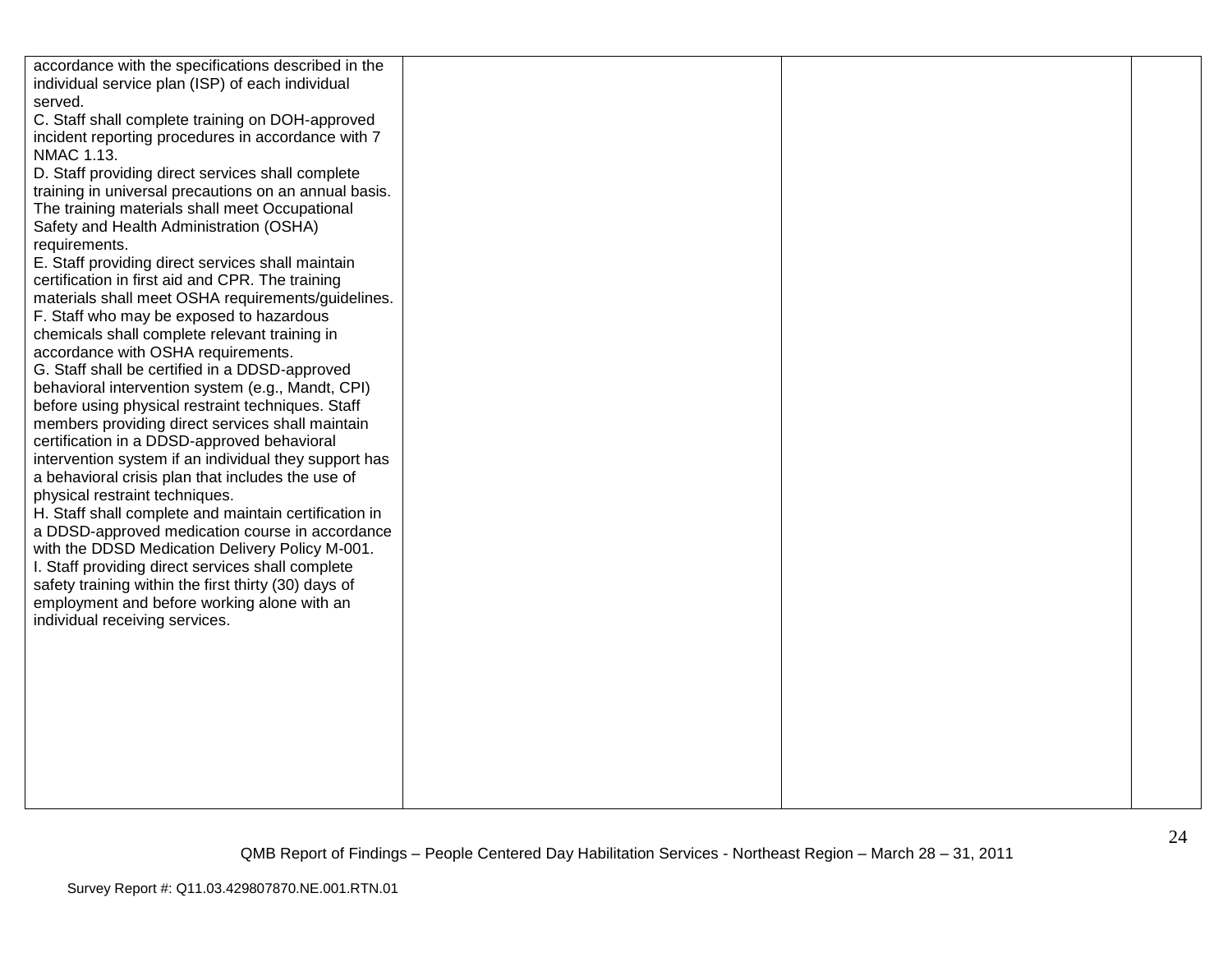| Tag # 1A25 (CoP) CCHS                                                                         | <b>Scope and Severity Rating: E</b>                      |  |
|-----------------------------------------------------------------------------------------------|----------------------------------------------------------|--|
| NMAC 7.1.9.8 CAREGIVER AND HOSPITAL                                                           | Based on record review, the Agency failed to             |  |
| <b>CAREGIVER EMPLOYMENT REQUIREMENTS:</b>                                                     | maintain documentation indicating no "disqualifying      |  |
| F. Timely Submission: Care providers shall submit                                             | convictions" or documentation of the timely              |  |
| all fees and pertinent application information for all                                        | submission of pertinent application information to       |  |
| individuals who meet the definition of an applicant,                                          | the Caregiver Criminal History Screening Program         |  |
| caregiver or hospital caregiver as described in                                               | was on file for 14 of 18 Agency Personnel.               |  |
| Subsections B, D and K of 7.1.9.7 NMAC, no later                                              |                                                          |  |
| than twenty (20) calendar days from the first day of                                          | The following Agency Personnel Files contained           |  |
| employment or effective date of a contractual<br>relationship with the care provider.         | no evidence of Caregiver Criminal History<br>Screenings: |  |
|                                                                                               |                                                          |  |
| NMAC 7.1.9.9 CAREGIVERS OR HOSPITAL<br><b>CAREGIVERS AND APPLICANTS WITH</b>                  | • #40 – Date of Hire $7/2/2010$                          |  |
| <b>DISQUALIFYING CONVICTIONS:</b>                                                             | • #42 - Date of Hire 12/1/2009                           |  |
| A. Prohibition on Employment: A care provider<br>shall not hire or continue the employment or |                                                          |  |
| contractual services of any applicant, caregiver or                                           | • #43 - Date of Hire 4/12/2010                           |  |
| hospital caregiver for whom the care provider has                                             |                                                          |  |
| received notice of a disqualifying conviction, except                                         | • #44 - Date of Hire 7/30/2007                           |  |
| as provided in Subsection B of this section.                                                  | • #45 - Date of Hire $3/8/2010$                          |  |
|                                                                                               |                                                          |  |
| NMAC 7.1.9.11 DISQUALIFYING CONVICTIONS.                                                      | • #46 – Date of Hire $4/16/2007$                         |  |
| The following felony convictions disqualify an                                                |                                                          |  |
| applicant, caregiver or hospital caregiver from                                               | • #47 - Date of Hire 10/15/2008                          |  |
| employment or contractual services with a care                                                |                                                          |  |
| provider:                                                                                     | • #49 - Date of Hire 10/19/2009                          |  |
| A. homicide;                                                                                  |                                                          |  |
| <b>B.</b> trafficking, or trafficking in controlled substances;                               | • #50 - Date of Hire 1/23/2009                           |  |
| C. kidnapping, false imprisonment, aggravated                                                 |                                                          |  |
| assault or aggravated battery;<br>D. rape, criminal sexual penetration, criminal sexual       | • #51 - Date of Hire 7/12/2007                           |  |
| contact, incest, indecent exposure, or other related                                          |                                                          |  |
| felony sexual offenses;                                                                       | • #52 – Date of Hire $11/18/2008$                        |  |
| E. crimes involving adult abuse, neglect or financial                                         |                                                          |  |
| exploitation;                                                                                 | • #54 - Date of Hire 7/9/2010                            |  |
| F. crimes involving child abuse or neglect;                                                   |                                                          |  |
| G. crimes involving robbery, larceny, extortion,                                              | • #55 - Date of Hire 3/21/2011                           |  |
| burglary, fraud, forgery, embezzlement, credit card                                           |                                                          |  |
| fraud, or receiving stolen property; or                                                       | • #56 - Date of Hire 8/24/2010                           |  |
| H. an attempt, solicitation, or conspiracy involving                                          |                                                          |  |
| any of the felonies in this subsection.                                                       |                                                          |  |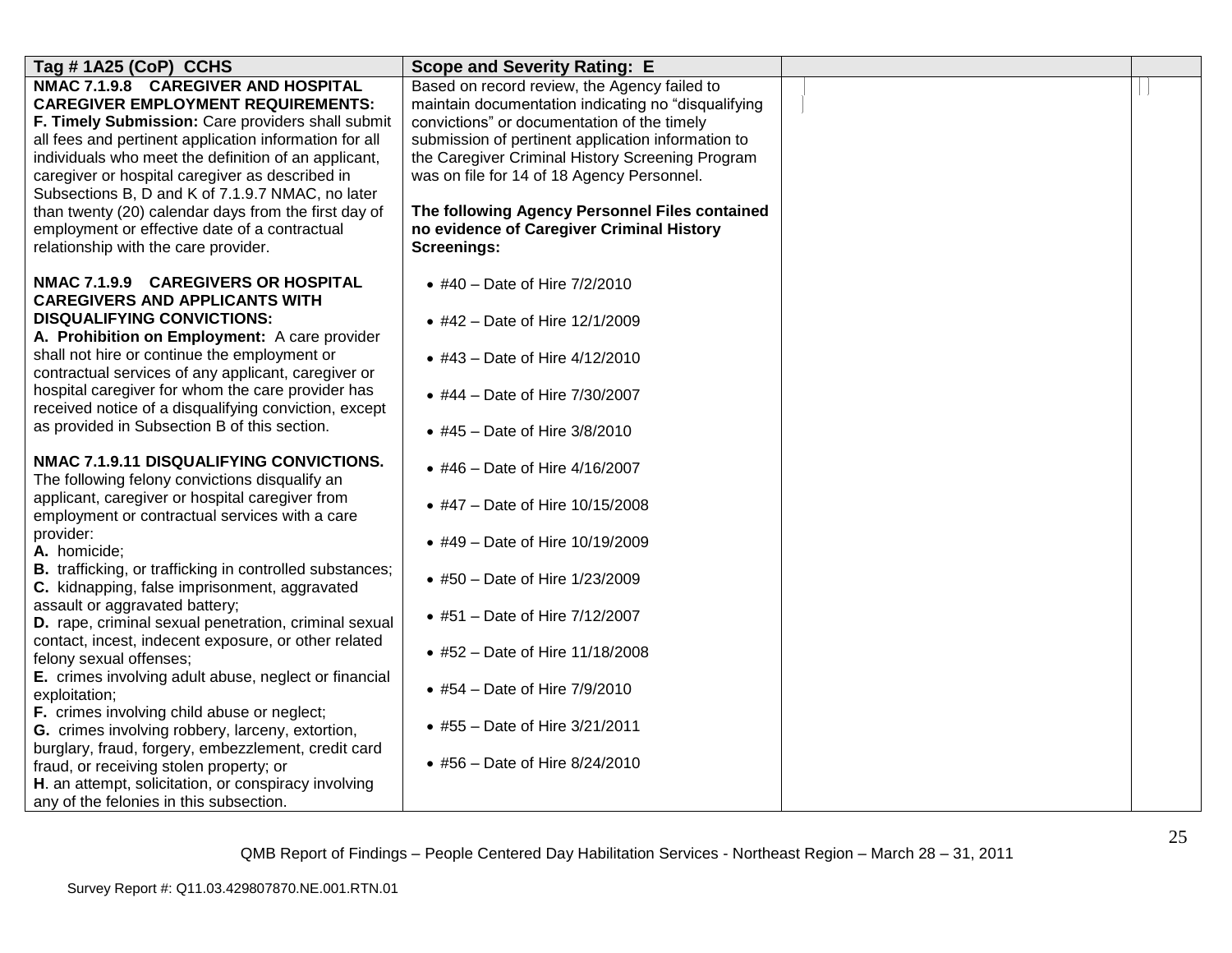| Tag #1A26 (CoP) COR / EAR                               | <b>Scope and Severity Rating: F</b>             |  |
|---------------------------------------------------------|-------------------------------------------------|--|
| NMAC 7.1.12.8 REGISTRY ESTABLISHED;                     | Based on record review, the Agency failed to    |  |
| PROVIDER INQUIRY REQUIRED: Upon the                     | maintain documentation in the employee's        |  |
| effective date of this rule, the department has         | personnel records that evidenced inquiry to the |  |
| established and maintains an accurate and               | Employee Abuse Registry prior to employment for |  |
| complete electronic registry that contains the name,    | 18 of 18 Agency Personnel.                      |  |
| date of birth, address, social security number, and     |                                                 |  |
| other appropriate identifying information of all        | The following Agency personnel records          |  |
| persons who, while employed by a provider, have         | contained no evidence of the Employee Abuse     |  |
| been determined by the department, as a result of       | <b>Registry being completed:</b>                |  |
| an investigation of a complaint, to have engaged in     |                                                 |  |
| a substantiated registry-referred incident of abuse,    | • #56 – Date of Hire $8/24/10$                  |  |
| neglect or exploitation of a person receiving care or   |                                                 |  |
| services from a provider. Additions and updates to      | The following Agency Personnel records          |  |
| the registry shall be posted no later than two (2)      | contained evidence that indicated the Employee  |  |
| business days following receipt. Only department        | Abuse Registry was completed after hire:        |  |
| staff designated by the custodian may access,           |                                                 |  |
| maintain and update the data in the registry.           | • #40 - Date of Hire 7/2/2010                   |  |
| Provider requirement to inquire of<br>А.                |                                                 |  |
| registry. A provider, prior to employing or             | • #41 - Date of Hire 11/29/2007                 |  |
| contracting with an employee, shall inquire of the      |                                                 |  |
| registry whether the individual under consideration     | • #42 - Date of Hire 12/1/2009                  |  |
| for employment or contracting is listed on the          |                                                 |  |
| registry.                                               | • #43 - Date of Hire 4/12/2010                  |  |
| В.<br>Prohibited employment. A provider may             |                                                 |  |
| not employ or contract with an individual to be an      | • #44 - Date of Hire 7/30/2007                  |  |
| employee if the individual is listed on the registry as |                                                 |  |
| having a substantiated registry-referred incident of    | • #45 - Date of Hire $3/8/2010$                 |  |
| abuse, neglect or exploitation of a person receiving    |                                                 |  |
| care or services from a provider.                       | • #46 - Date of Hire 4/16/2007                  |  |
| D.<br>Documentation of inquiry to registry.             |                                                 |  |
| The provider shall maintain documentation in the        | • #47 - Date of Hire 10/15/2008                 |  |
| employee's personnel or employment records that         |                                                 |  |
| evidences the fact that the provider made an inquiry    |                                                 |  |
| to the registry concerning that employee prior to       | • #48 - Date of Hire 4/23/2008                  |  |
| employment. Such documentation must include             |                                                 |  |
| evidence, based on the response to such inquiry         | • #49 - Date of Hire 10/19/2009                 |  |
| received from the custodian by the provider, that the   |                                                 |  |
| employee was not listed on the registry as having a     | • #50 - Date of Hire 1/23/2009                  |  |
| substantiated registry-referred incident of abuse,      |                                                 |  |
| neglect or exploitation.                                | • #51 - Date of Hire 7/12/2007                  |  |
| Ε.<br>Documentation for other staff. With               |                                                 |  |
|                                                         | • #52 - Date of Hire 11/18/2008                 |  |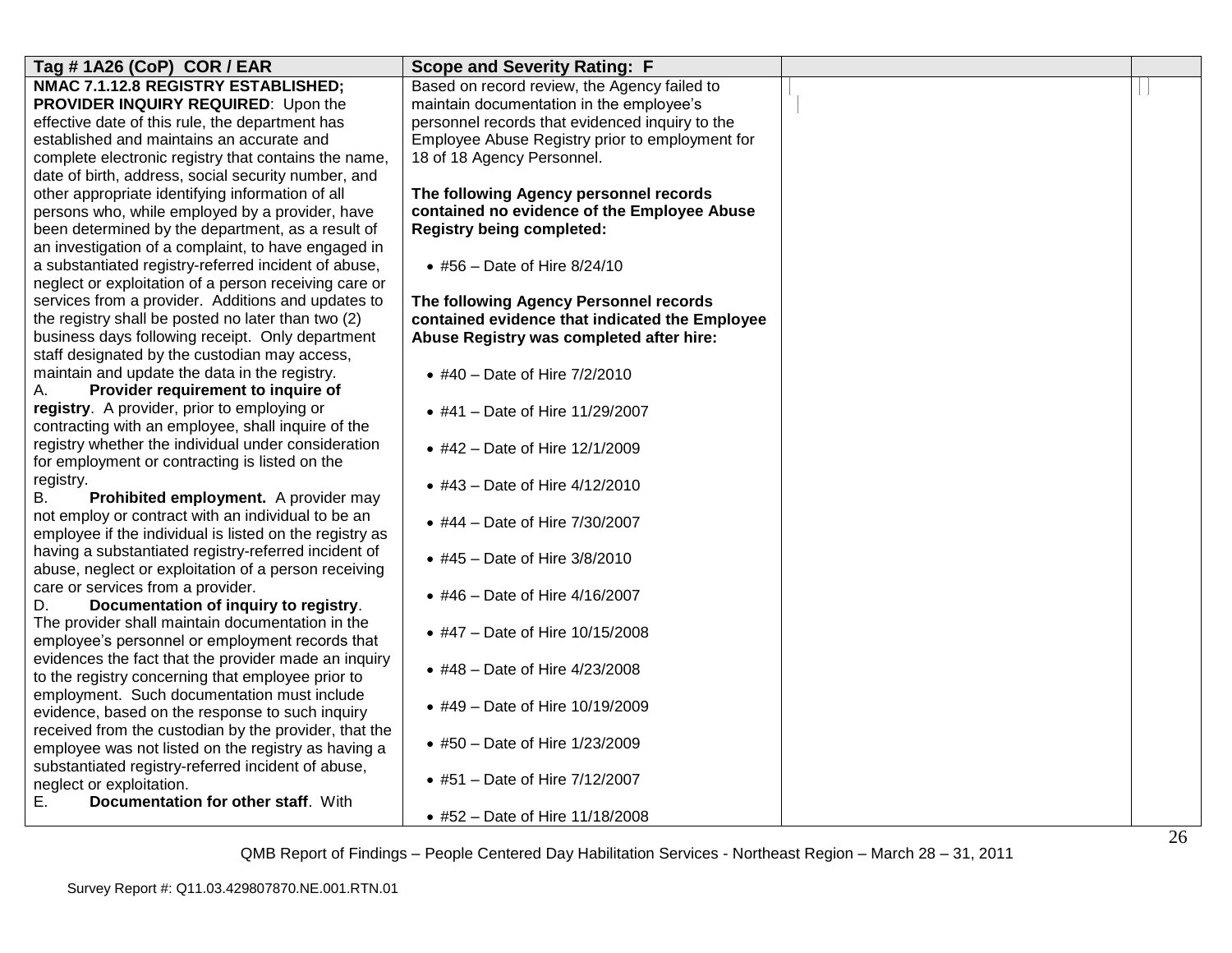| respect to all employed or contracted individuals        |                                 |  |
|----------------------------------------------------------|---------------------------------|--|
| providing direct care who are licensed health care       | • #53 - Date of Hire 12/2/2008  |  |
| professionals or certified nurse aides, the provider     |                                 |  |
| shall maintain documentation reflecting the              | • #54 – Date of Hire $7/9/2010$ |  |
| individual's current licensure as a health care          |                                 |  |
| professional or current certification as a nurse aide.   | • #55 - Date of Hire 3/21/2011  |  |
| F.,<br><b>Consequences of noncompliance.</b> The         |                                 |  |
| department or other governmental agency having           | • #57 – Date of Hire $4/23/07$  |  |
| regulatory enforcement authority over a provider         |                                 |  |
| may sanction a provider in accordance with               |                                 |  |
| applicable law if the provider fails to make an          |                                 |  |
| appropriate and timely inquiry of the registry, or fails |                                 |  |
| to maintain evidence of such inquiry, in connection      |                                 |  |
| with the hiring or contracting of an employee; or for    |                                 |  |
| employing or contracting any person to work as an        |                                 |  |
| employee who is listed on the registry. Such             |                                 |  |
| sanctions may include a directed plan of correction,     |                                 |  |
| civil monetary penalty not to exceed five thousand       |                                 |  |
| dollars (\$5000) per instance, or termination or non-    |                                 |  |
| renewal of any contract with the department or other     |                                 |  |
| governmental agency.                                     |                                 |  |
| Developmental Disabilities (DD) Waiver Service           |                                 |  |
| Standards effective 4/1/2007                             |                                 |  |
| <b>Chapter 1.IV. General Provider Requirements.</b>      |                                 |  |
| D. Criminal History Screening: All personnel shall       |                                 |  |
| be screened by the Provider Agency in regard to the      |                                 |  |
| employee's qualifications, references, and               |                                 |  |
| employment history, prior to employment. All             |                                 |  |
| Provider Agencies shall comply with the Criminal         |                                 |  |
| Records Screening for Caregivers 7.1.12 NMAC             |                                 |  |
| and Employee Abuse Registry 7.1.12 NMAC as               |                                 |  |
| required by the Department of Health, Division of        |                                 |  |
| Health Improvement.                                      |                                 |  |
|                                                          |                                 |  |
|                                                          |                                 |  |
|                                                          |                                 |  |
|                                                          |                                 |  |
|                                                          |                                 |  |
|                                                          |                                 |  |
|                                                          |                                 |  |
|                                                          |                                 |  |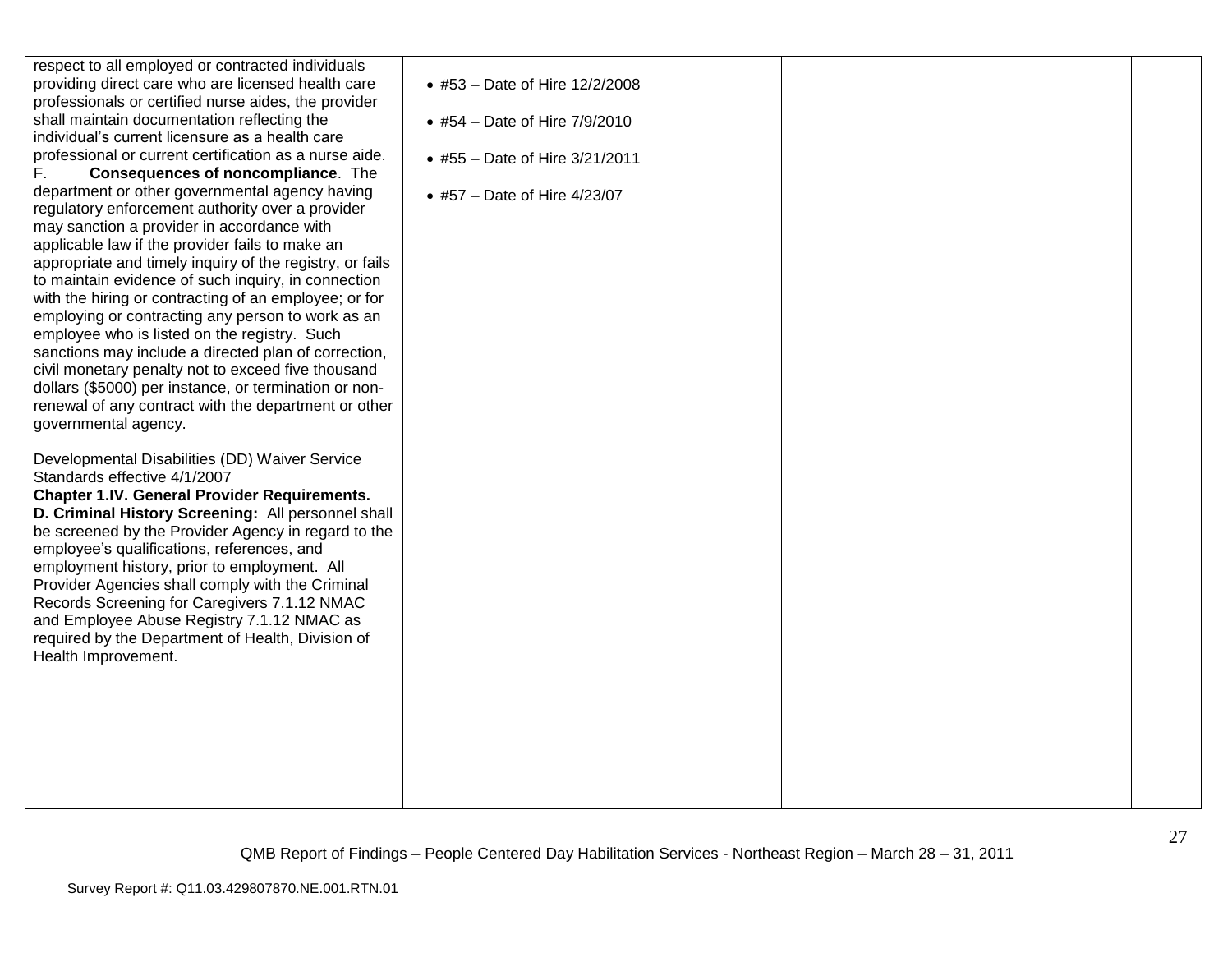| Tag #1A27 (CoP) Late & Failure to Report                                                             | <b>Scope and Severity Rating: D</b>                |  |
|------------------------------------------------------------------------------------------------------|----------------------------------------------------|--|
| 7.1.13.9 INCIDENT MANAGEMENT SYSTEM                                                                  | Based on the Incident Management Bureau's Late     |  |
| <b>REPORTING REQUIREMENTS FOR</b>                                                                    | and Failure Reports, the Agency failed to report   |  |
| <b>COMMUNITY BASED SERVICE PROVIDERS:</b>                                                            | suspected abuse, neglect, or misappropriation of   |  |
| A. Duty To Report:                                                                                   | property, unexpected and natural/expected deaths;  |  |
| (1) All community based service providers shall                                                      | or other reportable incidents to the Division of   |  |
| immediately report abuse, neglect or                                                                 | Health Improvement for 1 of 9 individuals.         |  |
| misappropriation of property to the adult protective                                                 |                                                    |  |
| services division.                                                                                   | Individual #9                                      |  |
| (2) All community based service providers shall                                                      | • Incident date 3/26/2010. Allegation was Neglect. |  |
| report to the division within twenty four (24) hours :                                               | Incident report was received 3/26/2010. Late       |  |
| abuse, neglect, or misappropriation of property,                                                     | Reporting. IMB Late & Failure Report indicated     |  |
| unexpected and natural/expected deaths; and other                                                    | incident of Neglect was "Confirmed."               |  |
| reportable incidents                                                                                 |                                                    |  |
| to include:                                                                                          |                                                    |  |
| (a) an environmental hazardous condition, which<br>creates an immediate threat to life or health; or |                                                    |  |
| (b) admission to a hospital or psychiatric facility or                                               |                                                    |  |
| the provision of emergency services that results in                                                  |                                                    |  |
| medical care which is unanticipated or unscheduled                                                   |                                                    |  |
| for the consumer and which would not routinely be                                                    |                                                    |  |
| provided by a community based service provider.                                                      |                                                    |  |
| (3) All community based service providers shall                                                      |                                                    |  |
| ensure that the reporter with direct knowledge of an                                                 |                                                    |  |
| incident has immediate access to the division                                                        |                                                    |  |
| incident report form to allow the reporter to respond                                                |                                                    |  |
| to, report, and document incidents in a timely and                                                   |                                                    |  |
| accurate manner.                                                                                     |                                                    |  |
| B. Notification: (1) Incident Reporting: Any                                                         |                                                    |  |
| consumer, employee, family member or legal                                                           |                                                    |  |
| guardian may report an incident independently or                                                     |                                                    |  |
| through the community based service provider to                                                      |                                                    |  |
| the division by telephone call, written                                                              |                                                    |  |
| correspondence or other forms of communication                                                       |                                                    |  |
| utilizing the division's incident report form. The                                                   |                                                    |  |
| incident report form and instructions for the                                                        |                                                    |  |
| completion and filing are available at the division's<br>website,                                    |                                                    |  |
| http://dhi.health.state.nm.us/elibrary/ironline/ir.php                                               |                                                    |  |
| or may be obtained from the department by calling                                                    |                                                    |  |
| the toll free number.                                                                                |                                                    |  |
|                                                                                                      |                                                    |  |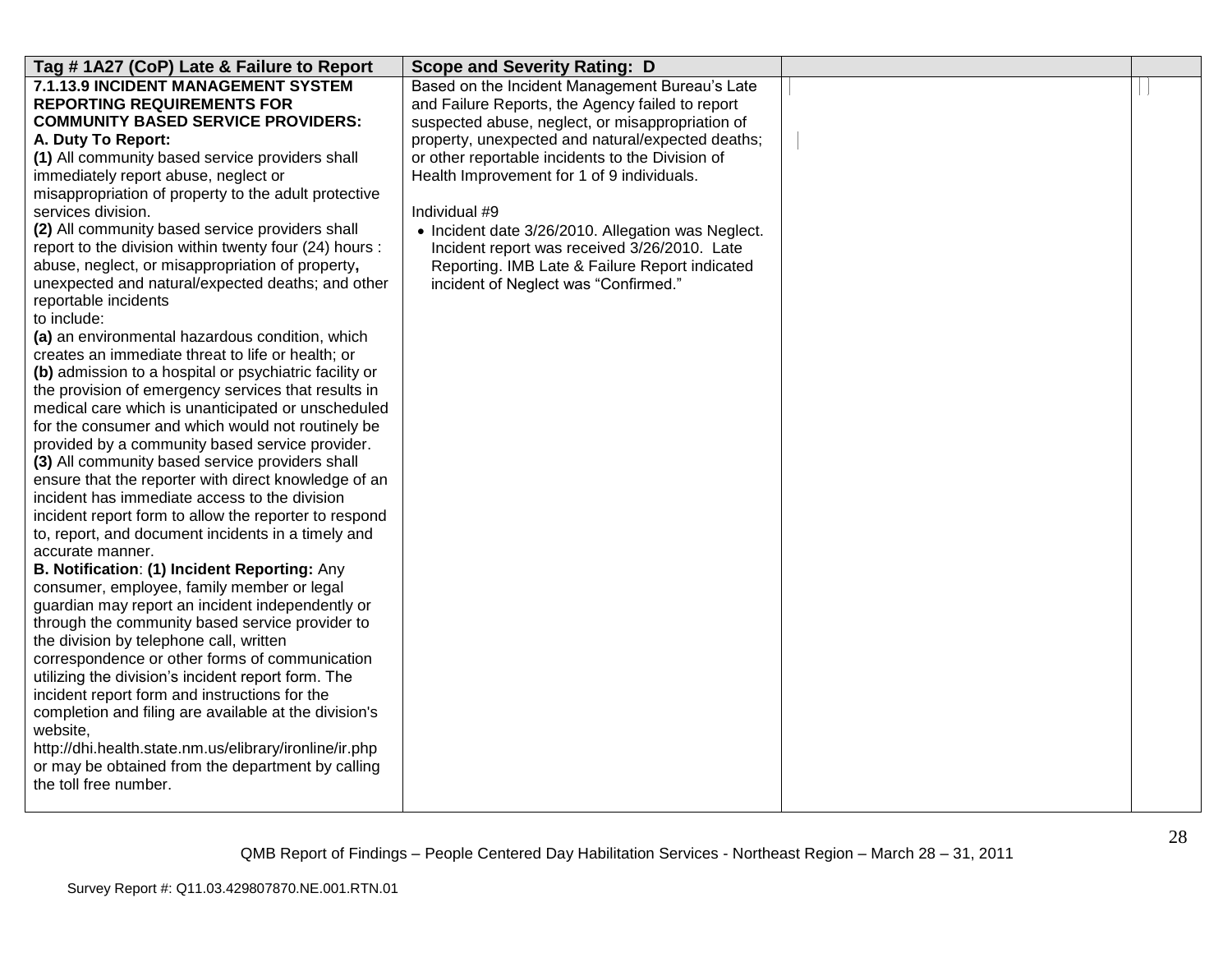| Tag #1A27.2 (CoP) Duty to Report - IR's                                                                                                                                                                                                                                                                                                                                                                                                                                                                                                                                                                                                                                                                                                                                                                                                                                                                                                                                                                                                                                                                                                                                                                                                                                 | <b>Scope and Severity Rating: D</b>                                                                                                                                                                                                                                                                                                                                                                                                                                                                                                                                                                                                                                                                                                                                                                                                                                             |  |
|-------------------------------------------------------------------------------------------------------------------------------------------------------------------------------------------------------------------------------------------------------------------------------------------------------------------------------------------------------------------------------------------------------------------------------------------------------------------------------------------------------------------------------------------------------------------------------------------------------------------------------------------------------------------------------------------------------------------------------------------------------------------------------------------------------------------------------------------------------------------------------------------------------------------------------------------------------------------------------------------------------------------------------------------------------------------------------------------------------------------------------------------------------------------------------------------------------------------------------------------------------------------------|---------------------------------------------------------------------------------------------------------------------------------------------------------------------------------------------------------------------------------------------------------------------------------------------------------------------------------------------------------------------------------------------------------------------------------------------------------------------------------------------------------------------------------------------------------------------------------------------------------------------------------------------------------------------------------------------------------------------------------------------------------------------------------------------------------------------------------------------------------------------------------|--|
| Filed During On-Site and/or IR's Not                                                                                                                                                                                                                                                                                                                                                                                                                                                                                                                                                                                                                                                                                                                                                                                                                                                                                                                                                                                                                                                                                                                                                                                                                                    |                                                                                                                                                                                                                                                                                                                                                                                                                                                                                                                                                                                                                                                                                                                                                                                                                                                                                 |  |
| <b>Reported by Provider</b>                                                                                                                                                                                                                                                                                                                                                                                                                                                                                                                                                                                                                                                                                                                                                                                                                                                                                                                                                                                                                                                                                                                                                                                                                                             |                                                                                                                                                                                                                                                                                                                                                                                                                                                                                                                                                                                                                                                                                                                                                                                                                                                                                 |  |
| 7.1.13.9 INCIDENT MANAGEMENT SYSTEM<br><b>REPORTING REQUIREMENTS FOR</b><br><b>COMMUNITY BASED SERVICE PROVIDERS:</b><br>A. Duty To Report:<br>(1) All community based service providers shall<br>immediately report abuse, neglect or<br>misappropriation of property to the adult protective<br>services division.<br>(2) All community based service providers shall<br>report to the division within twenty four (24) hours :<br>abuse, neglect, or misappropriation of property,<br>unexpected and natural/expected deaths; and other<br>reportable incidents<br>to include:<br>(a) an environmental hazardous condition, which<br>creates an immediate threat to life or health; or<br>(b) admission to a hospital or psychiatric facility or<br>the provision of emergency services that results in<br>medical care which is unanticipated or unscheduled<br>for the consumer and which would not routinely be<br>provided by a community based service provider.<br>(3) All community based service providers shall<br>ensure that the reporter with direct knowledge of an<br>incident has immediate access to the division<br>incident report form to allow the reporter to respond<br>to, report, and document incidents in a timely and<br>accurate manner. | Based on record review and interview, the Agency<br>failed to report suspected abuse, neglect, or<br>misappropriation of property, unexpected and<br>natural/expected deaths; or other reportable<br>incidents to the Division of Health Improvement for 1<br>of 8 Individuals.<br>During the on-site visit the Team Lead interviewed<br>#57 regarding their Human Rights Committee and if<br>any of the individuals on the sample required any<br>type of restraints. During the interview #57 stated,<br>"#5 uses a dog harness while toileting. This device<br>is used to restrain #5 to keep #5 from getting up<br>from the toilet."<br>When #57 was asked if there was a Human Rights<br>Approval for the "dog harness." #57 reported No.<br>As a result of this interview a State Incident Report<br>of Neglect was filed on March 30, 2011 on behalf of<br>Individual #5 |  |
| <b>B. Notification:</b><br>(1) Incident Reporting: Any consumer, employee,<br>family member or legal guardian may report an<br>incident independently or through the community<br>based service provider to the division by telephone<br>call, written correspondence or other forms of<br>communication utilizing the division's incident report<br>form. The incident report form and instructions for<br>the completion and filing are available at the<br>division's website;<br>http://dhi.health.state.nm.us/elibrary/ironline/ir.php                                                                                                                                                                                                                                                                                                                                                                                                                                                                                                                                                                                                                                                                                                                             |                                                                                                                                                                                                                                                                                                                                                                                                                                                                                                                                                                                                                                                                                                                                                                                                                                                                                 |  |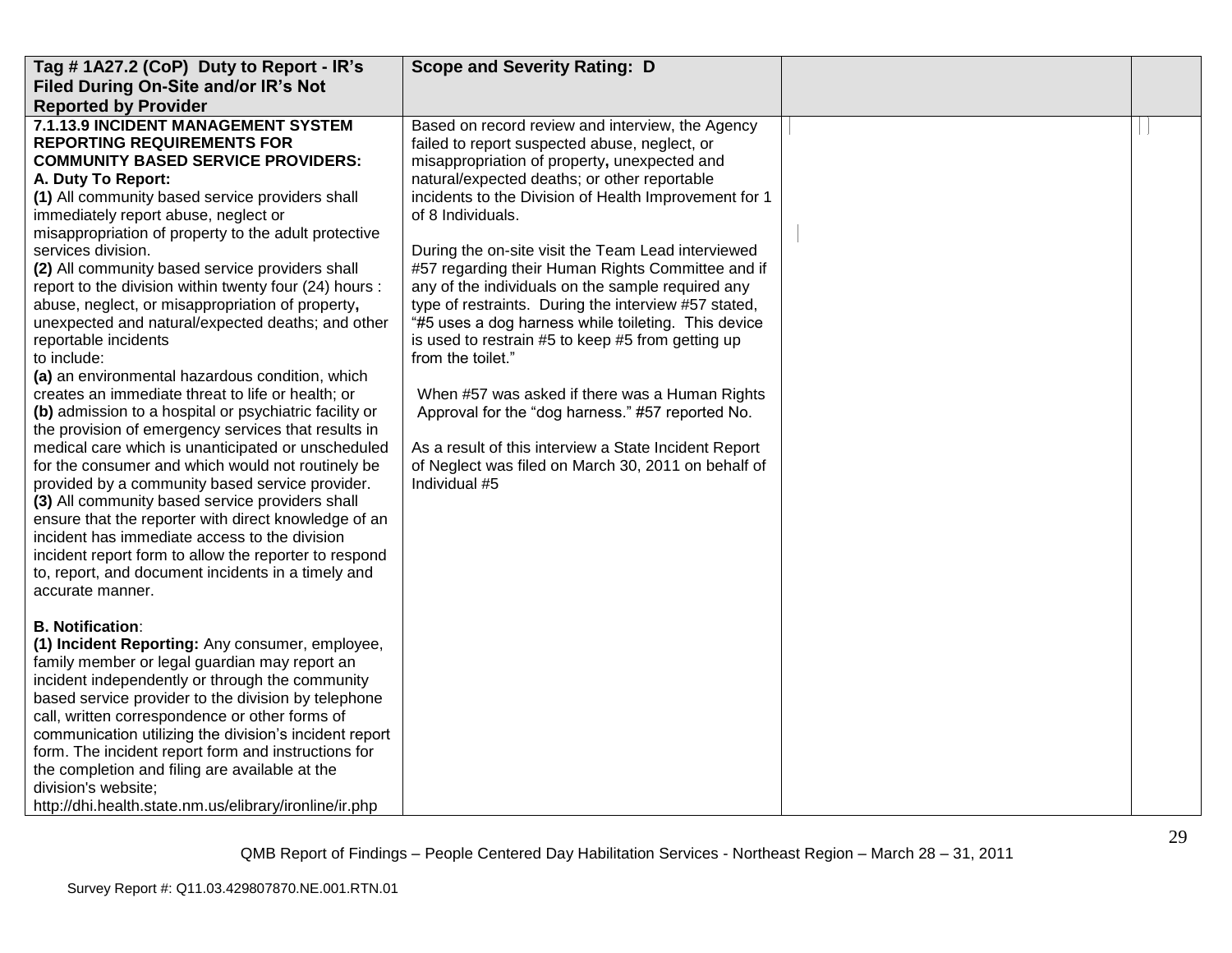| or may be obtained from the department by calling        |  |  |
|----------------------------------------------------------|--|--|
| the toll free number.                                    |  |  |
|                                                          |  |  |
| (2) Division Incident Report Form and                    |  |  |
|                                                          |  |  |
| <b>Notification by Community Based Service</b>           |  |  |
| Providers: The community based service provider          |  |  |
| shall report incidents utilizing the division's incident |  |  |
| report form consistent with the requirements of the      |  |  |
| division's incident management system guide. The         |  |  |
| community based service provider shall ensure all        |  |  |
| incident report forms alleging abuse, neglect or         |  |  |
| misappropriation of consumer property submitted by       |  |  |
| a reporter with direct knowledge of an incident are      |  |  |
| completed on the division's incident report form and     |  |  |
|                                                          |  |  |
| received by the division within twenty-four (24)         |  |  |
| hours of an incident or allegation of an incident or     |  |  |
| the next business day if the incident occurs on a        |  |  |
| weekend or a holiday. The community based                |  |  |
| service provider shall ensure that the reporter with     |  |  |
| the most direct knowledge of the incident prepares       |  |  |
| the incident report form.                                |  |  |
|                                                          |  |  |
|                                                          |  |  |
|                                                          |  |  |
|                                                          |  |  |
|                                                          |  |  |
|                                                          |  |  |
|                                                          |  |  |
|                                                          |  |  |
|                                                          |  |  |
|                                                          |  |  |
|                                                          |  |  |
|                                                          |  |  |
|                                                          |  |  |
|                                                          |  |  |
|                                                          |  |  |
|                                                          |  |  |
|                                                          |  |  |
|                                                          |  |  |
|                                                          |  |  |
|                                                          |  |  |
|                                                          |  |  |
|                                                          |  |  |
|                                                          |  |  |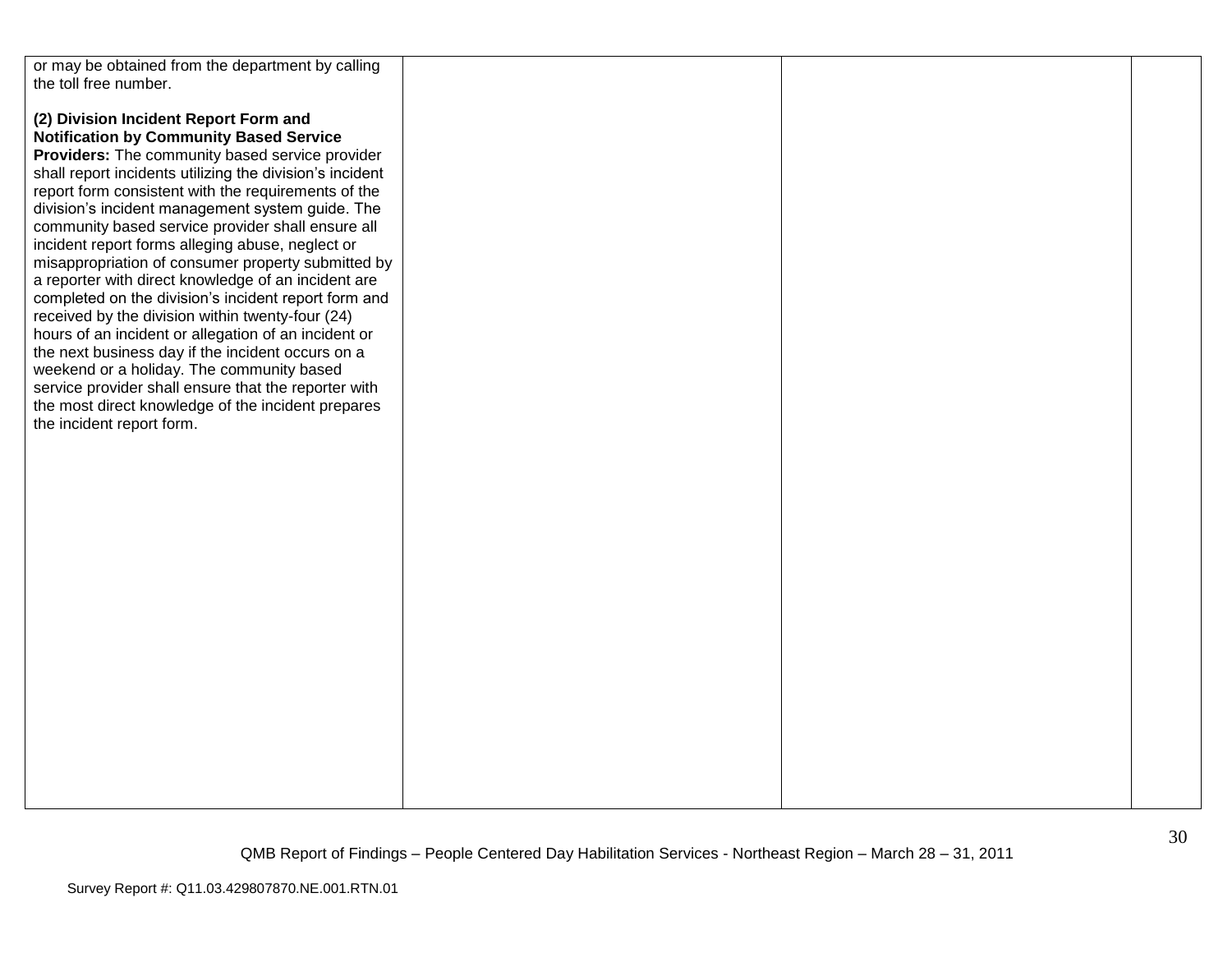| Tag # 1A28.1 (CoP) Incident Mgt. System -               | <b>Scope &amp; Severity Rating: F</b>               |  |
|---------------------------------------------------------|-----------------------------------------------------|--|
| <b>Personnel Training</b>                               |                                                     |  |
| NMAC 7.1.13.10 INCIDENT MANAGEMENT                      | Based on record review, the Agency failed to        |  |
| <b>SYSTEM REQUIREMENTS:</b>                             | provide documentation verifying completion of       |  |
| A. General: All licensed health care facilities and     | Incident Management Training for 18 of 18 Agency    |  |
| community based service providers shall establish       | Personnel.                                          |  |
| and maintain an incident management system,             |                                                     |  |
| which emphasizes the principles of prevention and       | • Incident Management Training (Abuse, Neglect &    |  |
| staff involvement. The licensed health care facility or | Misappropriation of Consumers' Property) (#40,      |  |
| community based service provider shall ensure that      | 41, 42, 43, 44, 45, 46, 47, 48, 49, 50, 51, 52, 53, |  |
| the incident management system policies and             | 54, 55, 56, & 57)                                   |  |
| procedures requires all employees to be                 |                                                     |  |
| competently trained to respond to, report, and          |                                                     |  |
| document incidents in a timely and accurate             |                                                     |  |
| manner.                                                 |                                                     |  |
| D. Training Documentation: All licensed health          |                                                     |  |
| care facilities and community based service             |                                                     |  |
| providers shall prepare training documentation for      |                                                     |  |
| each employee to include a signed statement             |                                                     |  |
| indicating the date, time, and place they received      |                                                     |  |
| their incident management reporting instruction. The    |                                                     |  |
| licensed health care facility and community based       |                                                     |  |
| service provider shall maintain documentation of an     |                                                     |  |
| employee's training for a period of at least twelve     |                                                     |  |
| (12) months, or six (6) months after termination of     |                                                     |  |
| an employee's employment. Training curricula shall      |                                                     |  |
| be kept on the provider premises and made               |                                                     |  |
| available on request by the department. Training        |                                                     |  |
| documentation shall be made available immediately       |                                                     |  |
| upon a division representative's request. Failure to    |                                                     |  |
| provide employee training documentation shall           |                                                     |  |
| subject the licensed health care facility or            |                                                     |  |
| community based service provider to the penalties       |                                                     |  |
| provided for in this rule.                              |                                                     |  |
| <b>Policy Title: Training Requirements for Direct</b>   |                                                     |  |
| Service Agency Staff Policy - Eff. March 1, 2007        |                                                     |  |
| <b>II. POLICY STATEMENTS:</b>                           |                                                     |  |
| A. Individuals shall receive services from competent    |                                                     |  |
| and qualified staff.                                    |                                                     |  |
| C. Staff shall complete training on DOH-approved        |                                                     |  |
| incident reporting procedures in accordance with 7      |                                                     |  |
| NMAC 1.13.                                              |                                                     |  |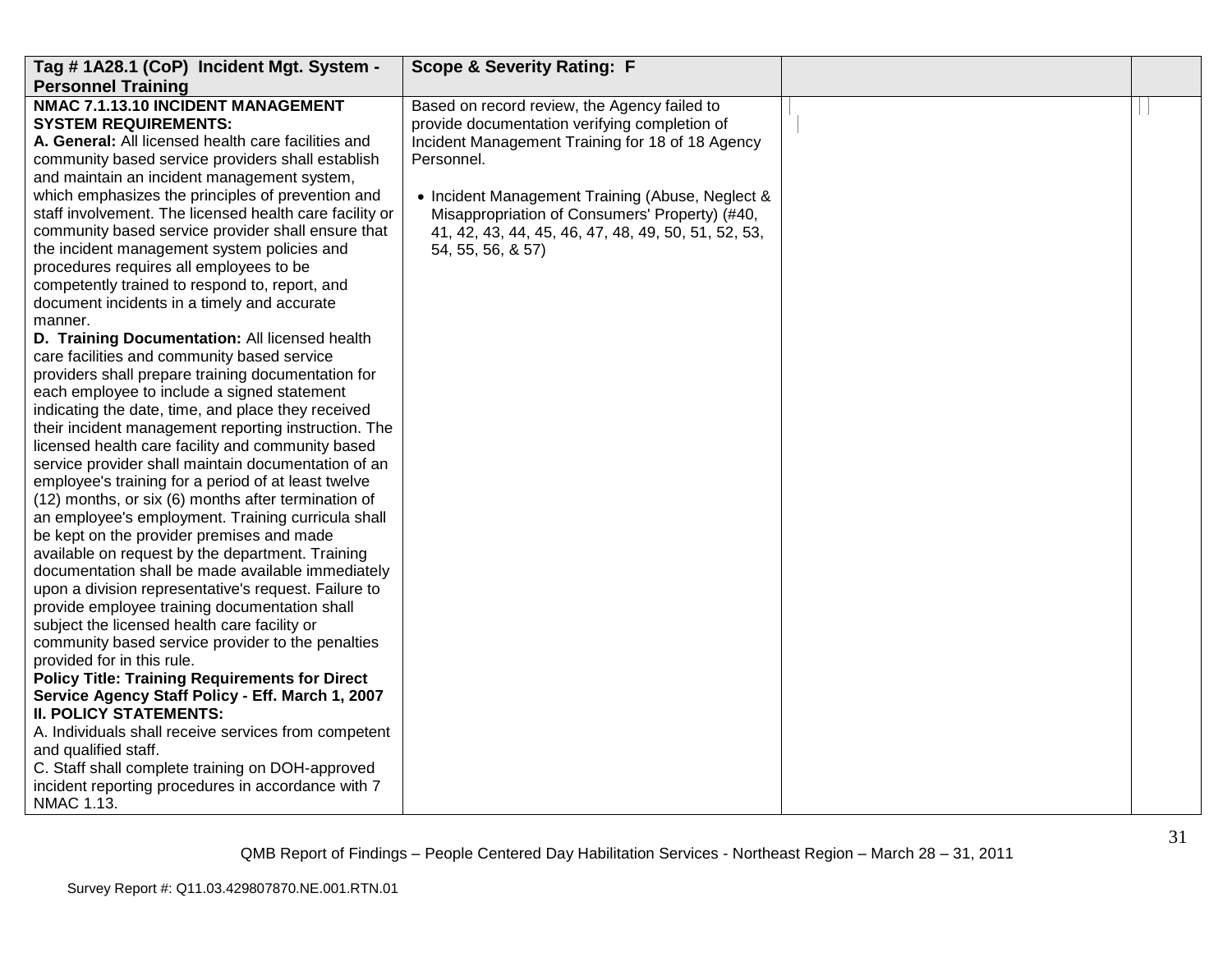| Tag #1A28.2 (CoP) Incident Mgt. System -<br><b>Parent/Guardian Training</b>                                                                                                                                                                                                                                                                                                                                                                                                                                                                                                                                                                                                                                                                                                                                                                                                                                                                                  | <b>Scope &amp; Severity Rating: E</b>                                                                                                                                                                                                                                                                                                                                                                                                                                                                   |  |
|--------------------------------------------------------------------------------------------------------------------------------------------------------------------------------------------------------------------------------------------------------------------------------------------------------------------------------------------------------------------------------------------------------------------------------------------------------------------------------------------------------------------------------------------------------------------------------------------------------------------------------------------------------------------------------------------------------------------------------------------------------------------------------------------------------------------------------------------------------------------------------------------------------------------------------------------------------------|---------------------------------------------------------------------------------------------------------------------------------------------------------------------------------------------------------------------------------------------------------------------------------------------------------------------------------------------------------------------------------------------------------------------------------------------------------------------------------------------------------|--|
| NMAC 7.1.13.10 INCIDENT MANAGEMENT<br><b>SYSTEM REQUIREMENTS:</b><br>A. General: All licensed health care facilities and<br>community based service providers shall establish<br>and maintain an incident management system,<br>which emphasizes the principles of prevention and<br>staff involvement. The licensed health care facility or<br>community based service provider shall ensure that<br>the incident management system policies and<br>procedures requires all employees to be<br>competently trained to respond to, report, and<br>document incidents in a timely and accurate<br>manner.                                                                                                                                                                                                                                                                                                                                                     | Based on record review, the Agency failed to<br>provide documentation indicating consumer, family<br>members, or legal guardians had received an<br>orientation packet including incident management<br>system policies and procedural information<br>concerning the reporting of Abuse, Neglect and<br>Misappropriation of Consumers' Property, for 2 of 8<br>individuals.<br>• Parent/Guardian Incident Management Training<br>(Abuse, Neglect & Misappropriation of<br>Consumers' Property) (#2 & 7) |  |
| E. Consumer and Guardian Orientation Packet:<br>Consumers, family members and legal guardians<br>shall be made aware of and have available<br>immediate accessibility to the licensed health care<br>facility and community based service provider<br>incident reporting processes. The licensed health<br>care facility and community based service provider<br>shall provide consumers, family members or legal<br>guardians an orientation packet to include incident<br>management systems policies and procedural<br>information concerning the reporting of abuse,<br>neglect or misappropriation. The licensed health<br>care facility and community based service provider<br>shall include a signed statement indicating the date,<br>time, and place they received their orientation<br>packet to be contained in the consumer's file. The<br>appropriate consumer, family member or legal<br>guardian shall sign this at the time of orientation. |                                                                                                                                                                                                                                                                                                                                                                                                                                                                                                         |  |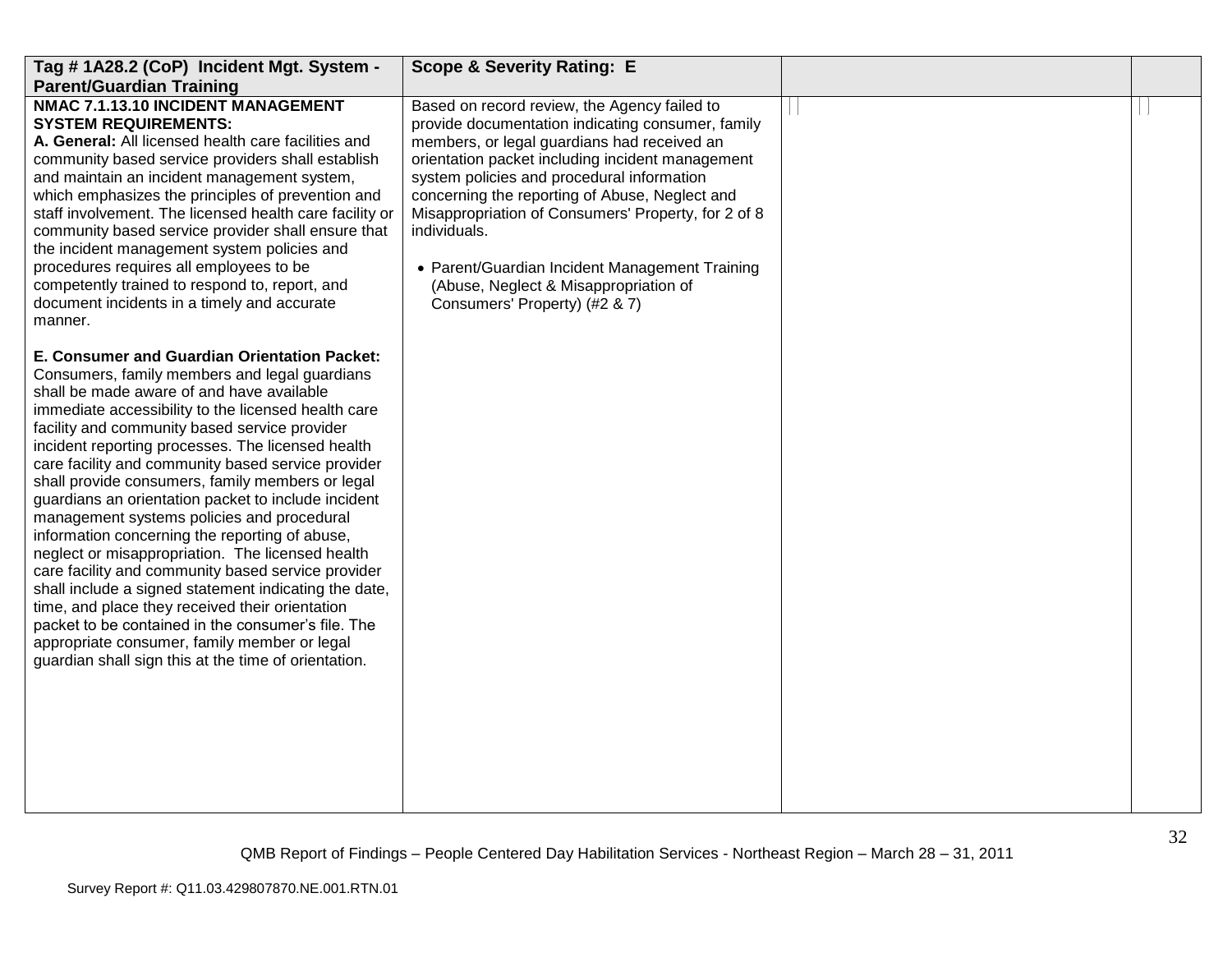| Tag #1A29 Complaints / Grievances -                                                                                                                                                                                                                                                                                                                                                                                                                                                                  | <b>Scope and Severity Rating: A</b>                                                                                                                                                                                                                     |  |
|------------------------------------------------------------------------------------------------------------------------------------------------------------------------------------------------------------------------------------------------------------------------------------------------------------------------------------------------------------------------------------------------------------------------------------------------------------------------------------------------------|---------------------------------------------------------------------------------------------------------------------------------------------------------------------------------------------------------------------------------------------------------|--|
| Acknowledgement                                                                                                                                                                                                                                                                                                                                                                                                                                                                                      |                                                                                                                                                                                                                                                         |  |
| <b>NMAC 7.26.3.6</b><br>These regulations set out rights that the<br>А.<br>department expects all providers of services to<br>individuals with developmental disabilities to<br>respect. These regulations are intended to<br>complement the department's Client Complaint<br>Procedures (7 NMAC 26.4) [now 7.26.4 NMAC].                                                                                                                                                                            | Based on record review, the Agency failed to<br>provide documentation, the complaint procedure<br>had been made available to individuals or their legal<br>guardians for 1 of 8 individuals.<br>• Grievance/Complaint Procedure<br>Acknowledgement (#2) |  |
| NMAC 7.26.3.13 Client Complaint Procedure<br>Available. A complainant may initiate a complaint<br>as provided in the client complaint procedure to<br>resolve complaints alleging that a service provider<br>has violated a client's rights as described in Section<br>10 [now 7.26.3.10 NMAC]. The department will<br>enforce remedies for substantiated complaints of<br>violation of a client's rights as provided in client<br>complaint procedure. [09/12/94; 01/15/97;<br>Recompiled 10/31/01] |                                                                                                                                                                                                                                                         |  |
| NMAC 7.26.4.13 Complaint Process:<br>A. (2). The service provider's complaint or<br>grievance procedure shall provide, at a minimum,<br>that: (a) the client is notified of the service provider's<br>complaint or grievance procedure                                                                                                                                                                                                                                                               |                                                                                                                                                                                                                                                         |  |
|                                                                                                                                                                                                                                                                                                                                                                                                                                                                                                      |                                                                                                                                                                                                                                                         |  |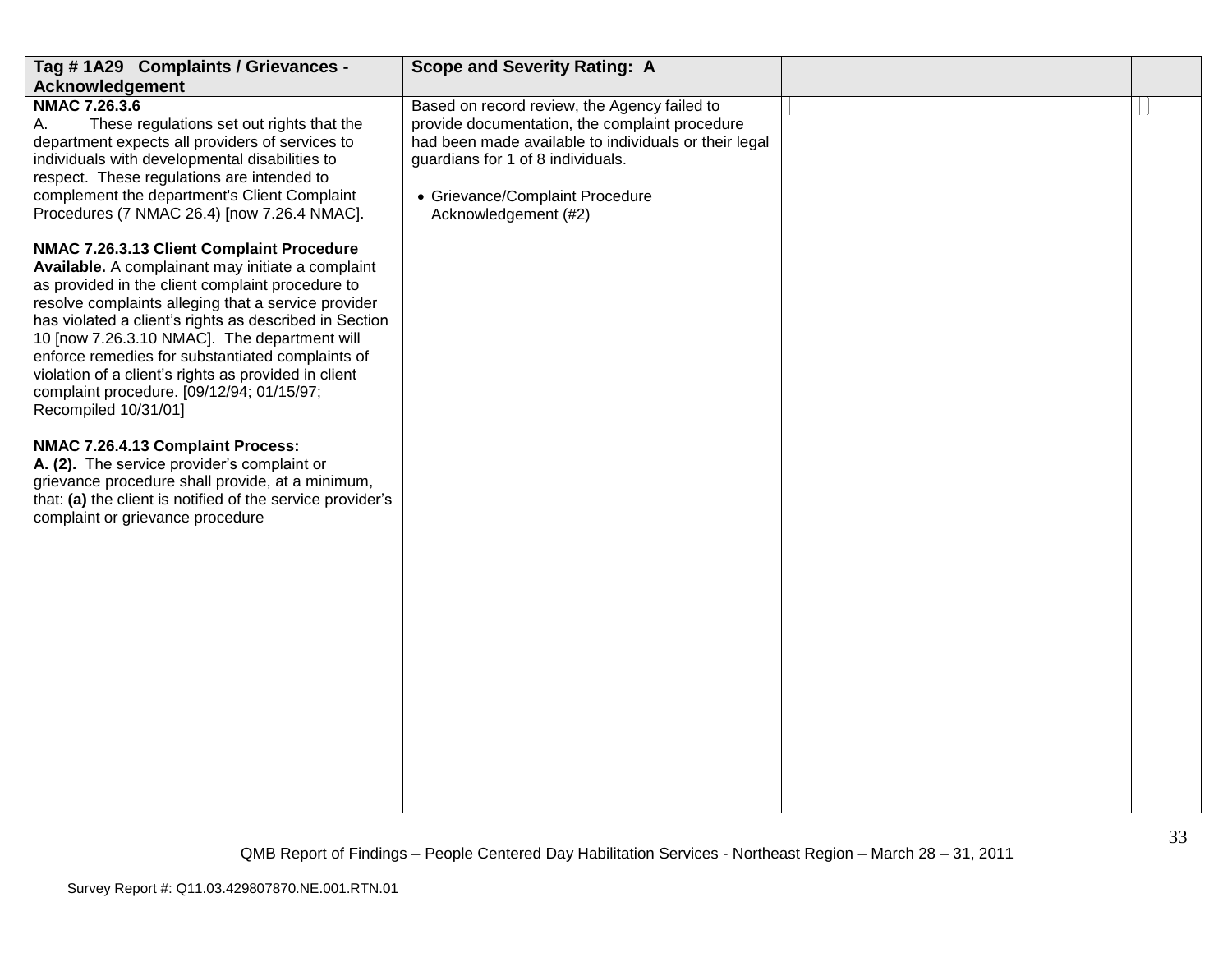| Tag #1A31 (CoP) Client Rights/Human                                                                                                                                                                                                                                                                                                                                                                                                                                                                                                                                                                                                                    | <b>Scope and Severity Rating: D</b>                                                                                                                                                                                                                                                                                                                                                                                                                                                                                                       |  |
|--------------------------------------------------------------------------------------------------------------------------------------------------------------------------------------------------------------------------------------------------------------------------------------------------------------------------------------------------------------------------------------------------------------------------------------------------------------------------------------------------------------------------------------------------------------------------------------------------------------------------------------------------------|-------------------------------------------------------------------------------------------------------------------------------------------------------------------------------------------------------------------------------------------------------------------------------------------------------------------------------------------------------------------------------------------------------------------------------------------------------------------------------------------------------------------------------------------|--|
| <b>Rights</b>                                                                                                                                                                                                                                                                                                                                                                                                                                                                                                                                                                                                                                          |                                                                                                                                                                                                                                                                                                                                                                                                                                                                                                                                           |  |
| 7.26.3.11 RESTRICTIONS OR LIMITATION OF<br><b>CLIENT'S RIGHTS:</b><br>A. A service provider shall not restrict or limit a<br>client's rights except:<br>(1) where the restriction or limitation is allowed in<br>an emergency and is necessary to prevent<br>imminent risk of physical harm to the client or<br>another person; or<br>(2) where the interdisciplinary team has determined<br>that the client's limited capacity to exercise the right<br>threatens his or her physical safety; or<br>(3) as provided for in Section 10.1.14 [now<br>Subsection N of 7.26.3.10 NMAC].                                                                   | Based on record review and interview, the Agency<br>failed to ensure the rights of Individuals was not<br>restricted or limited for 1 of 9 Individuals.<br>A review of Agency Individual files found no<br>documentation of Positive Behavior Plans and/or<br>Positive Behavior Crisis Plans, which contain<br>restrictions being reviewed at least quarterly by the<br>Human Rights Committee. (#5)<br>A review of Agency Individual files indicated 1 of 8<br>Individuals required Human Rights Committee<br>Approval for restrictions. |  |
| B. Any emergency intervention to prevent physical<br>harm shall be reasonable to prevent harm, shall be<br>the least restrictive intervention necessary to meet<br>the emergency, shall be allowed no longer than<br>necessary and shall be subject to interdisciplinary<br>team (IDT) review. The IDT upon completion of its<br>review may refer its findings to the office of quality<br>assurance. The emergency intervention may be<br>subject to review by the service provider's<br>behavioral support committee or human rights<br>committee in accordance with the behavioral<br>support policies or other department regulation or<br>policy. | No documentation was found regarding Human<br>Rights Approval for the following:<br>• Physical Restraint (Dog Harness used for<br>toileting purposes) (Individual #5)                                                                                                                                                                                                                                                                                                                                                                     |  |
| C. The service provider may adopt reasonable<br>program policies of general applicability to clients<br>served by that service provider that do not violate<br>client rights. [09/12/94; 01/15/97; Recompiled<br>10/31/01]                                                                                                                                                                                                                                                                                                                                                                                                                             |                                                                                                                                                                                                                                                                                                                                                                                                                                                                                                                                           |  |
| <b>Long Term Services Division</b><br><b>Policy Title: Human Rights Committee</b><br>Requirements Eff Date: March 1, 2003<br>IV. POLICY STATEMENT - Human Rights<br>Committees are required for residential service<br>provider agencies. The purpose of these                                                                                                                                                                                                                                                                                                                                                                                         |                                                                                                                                                                                                                                                                                                                                                                                                                                                                                                                                           |  |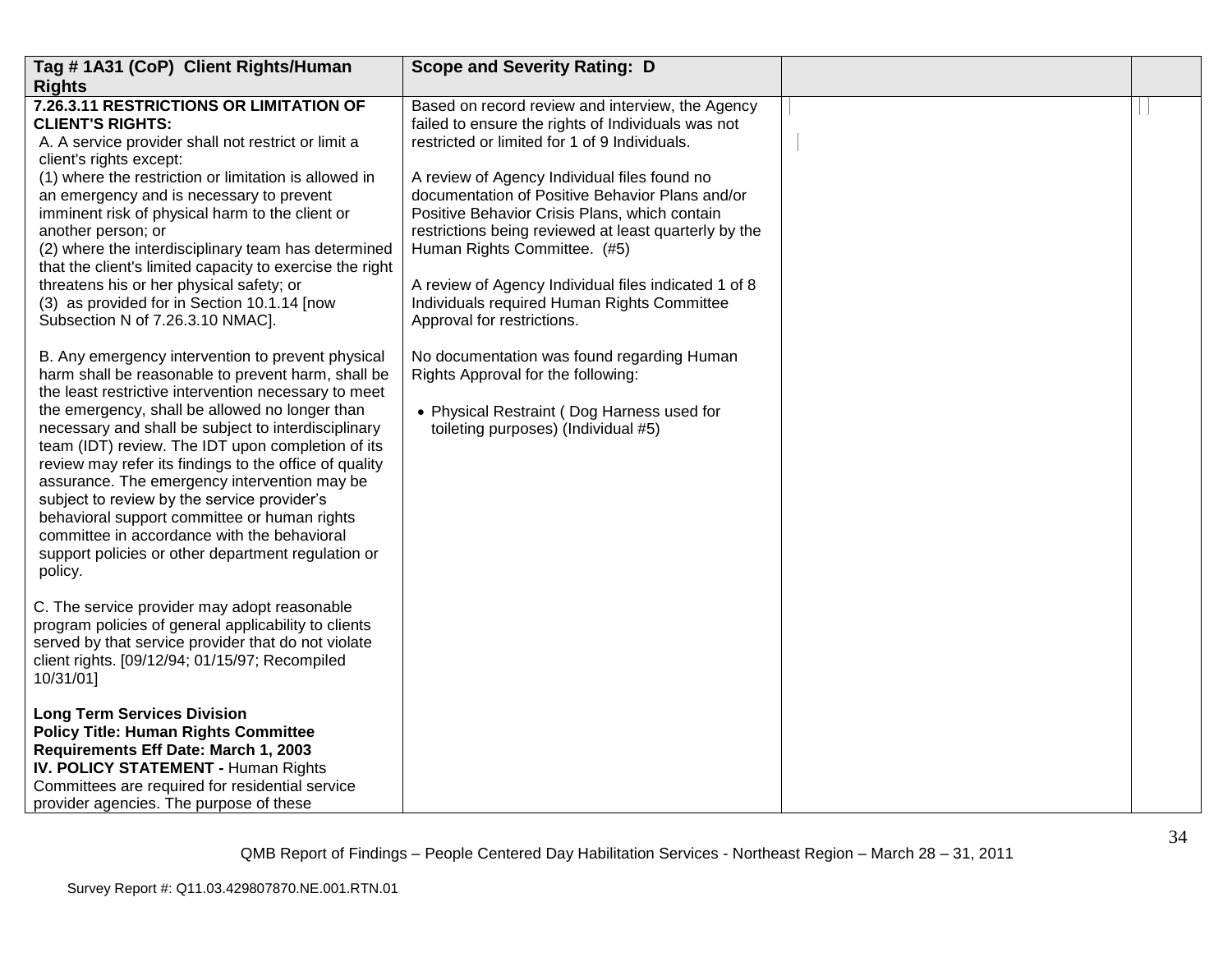| committees with respect to the provision of Behavior<br>Supports is to review and monitor the<br>implementation of certain Behavior Support Plans.                                                                                                                                                                                                                     |  |
|------------------------------------------------------------------------------------------------------------------------------------------------------------------------------------------------------------------------------------------------------------------------------------------------------------------------------------------------------------------------|--|
| Human Rights Committees may not approve any of<br>the interventions specifically prohibited in the<br>following policies:<br>• Aversive Intervention Prohibitions<br>• Psychotropic Medications Use<br>• Behavioral Support Service Provision.                                                                                                                         |  |
| A Human Rights Committee may also serve other<br>agency functions as appropriate, such as the review<br>of internal policies on sexuality and incident<br>management follow-up.                                                                                                                                                                                        |  |
| A. HUMAN RIGHTS COMMITTEE ROLE IN<br><b>BEHAVIOR SUPPORTS</b><br>Only those Behavior Support Plans with an aversive<br>intervention included as part of the plan or<br>associated Crisis Intervention Plan need to be<br>reviewed prior to implementation. Plans not<br>containing aversive interventions do not require<br>Human Rights Committee review or approval. |  |
| 2. The Human Rights Committee will determine and<br>adopt a written policy stating the frequency and<br>purpose of meetings. Behavior Support Plans<br>approved by the Human Rights Committee will be<br>reviewed at least quarterly.                                                                                                                                  |  |
| 3. Records, including minutes of all meetings will be<br>retained at the agency with primary responsibility for<br>implementation for at least five years from the<br>completion of each individual's Individual Service<br>Plan.                                                                                                                                      |  |
| <b>Department of Health Developmental Disabilities</b><br><b>Supports Division (DDSD) - Procedure Title:</b><br><b>Medication Assessment and Delivery Procedure</b><br>Eff Date: November 1, 2006<br><b>B. 1. e.</b> If the PRN medication is to be used in                                                                                                            |  |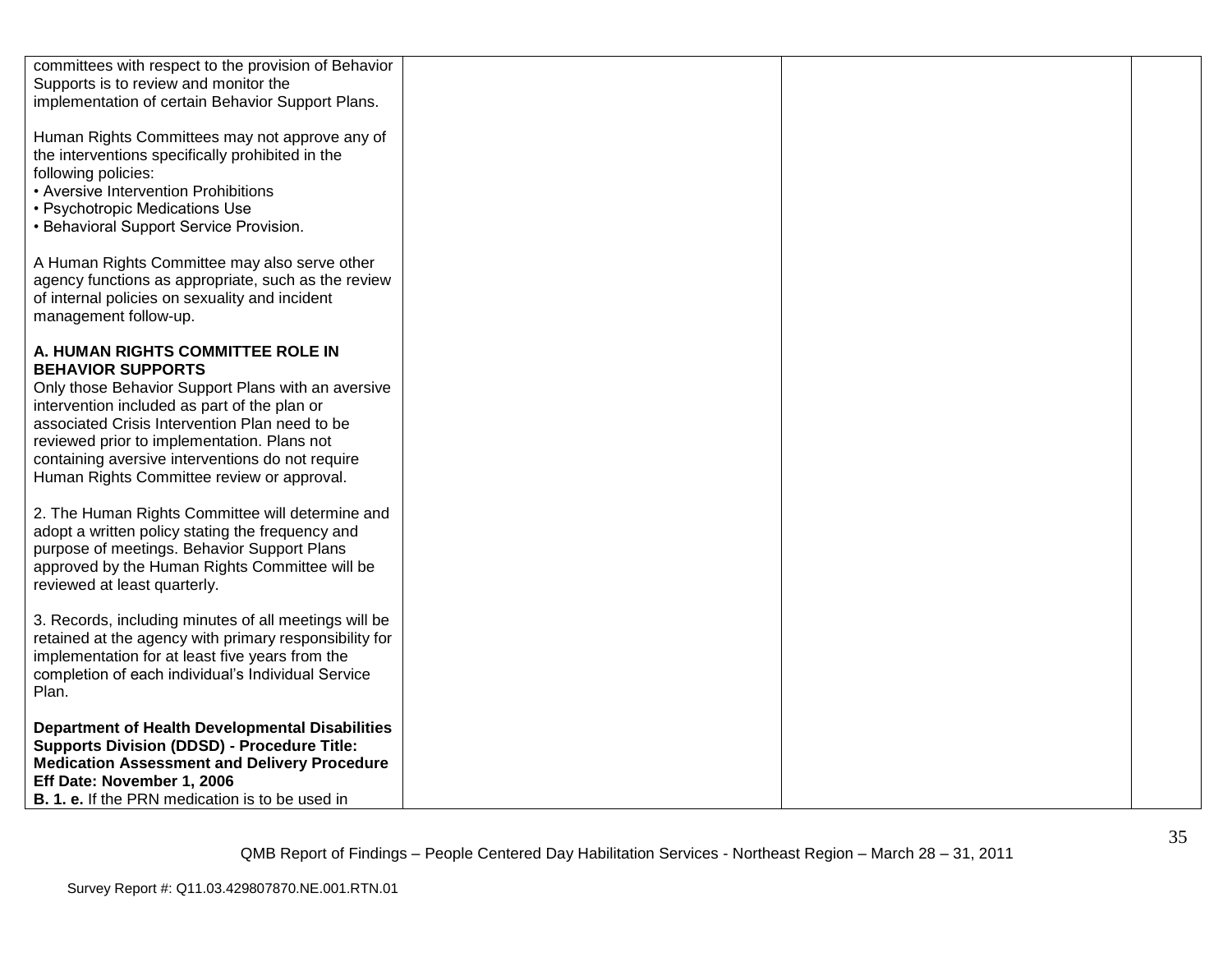| response to psychiatric and/or behavioral symptoms    |  |  |
|-------------------------------------------------------|--|--|
| in addition to the above requirements, obtain current |  |  |
| written consent from the individual, guardian or      |  |  |
| surrogate health decision maker and submit for        |  |  |
| review by the agency's Human Rights Committee         |  |  |
| (References: Psychotropic Medication Use Policy,      |  |  |
| Section D, page 5 Use of PRN Psychotropic             |  |  |
| Medications; and, Human Rights Committee              |  |  |
|                                                       |  |  |
| Requirements Policy, Section B, page 4                |  |  |
| Interventions Requiring Review and Approval - Use     |  |  |
| of PRN Medications).                                  |  |  |
|                                                       |  |  |
|                                                       |  |  |
|                                                       |  |  |
|                                                       |  |  |
|                                                       |  |  |
|                                                       |  |  |
|                                                       |  |  |
|                                                       |  |  |
|                                                       |  |  |
|                                                       |  |  |
|                                                       |  |  |
|                                                       |  |  |
|                                                       |  |  |
|                                                       |  |  |
|                                                       |  |  |
|                                                       |  |  |
|                                                       |  |  |
|                                                       |  |  |
|                                                       |  |  |
|                                                       |  |  |
|                                                       |  |  |
|                                                       |  |  |
|                                                       |  |  |
|                                                       |  |  |
|                                                       |  |  |
|                                                       |  |  |
|                                                       |  |  |
|                                                       |  |  |
|                                                       |  |  |
|                                                       |  |  |
|                                                       |  |  |
|                                                       |  |  |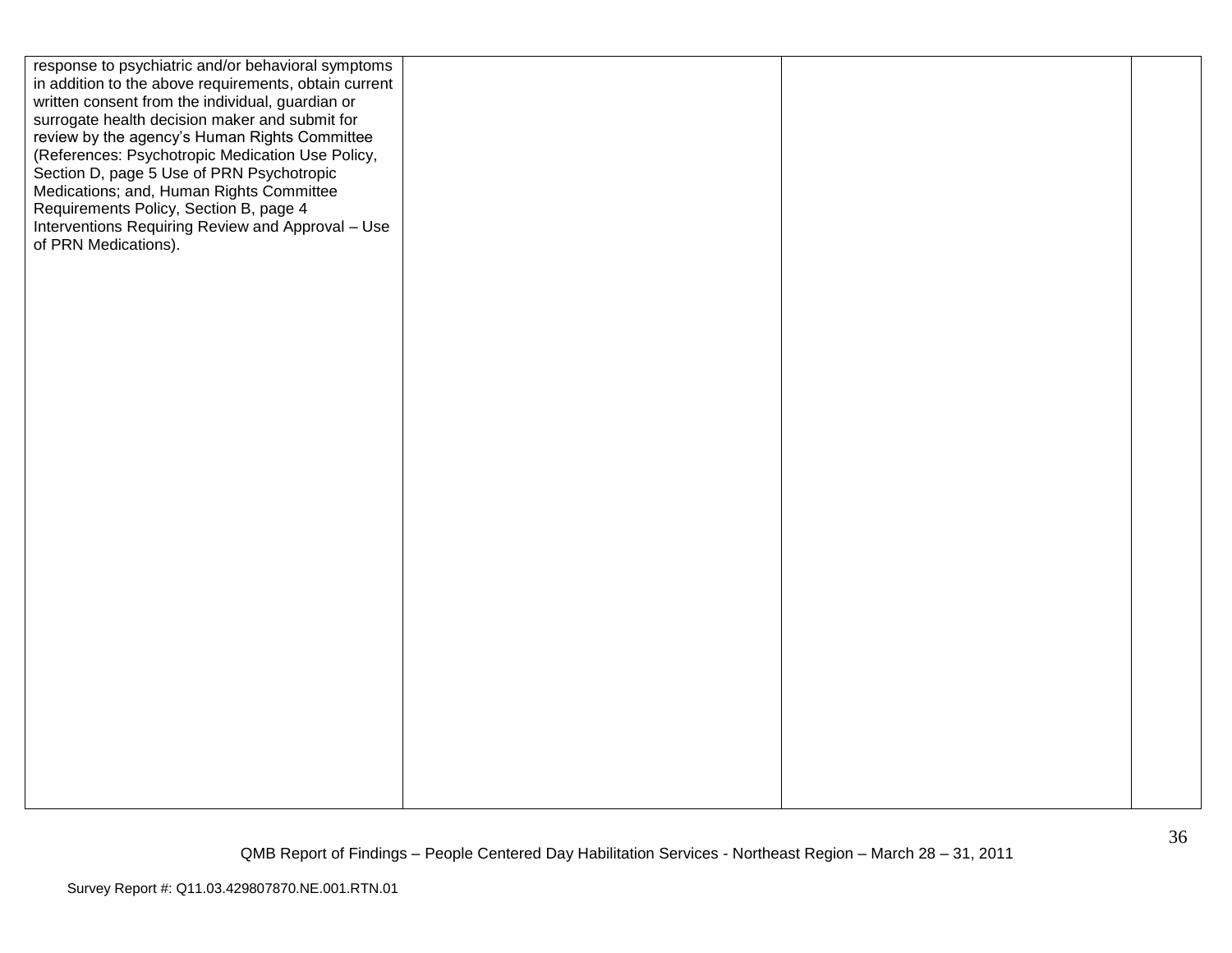| Tag #1A32 (CoP) ISP Implementation                                                                                                                                                                                                                                                                                                                                                                                                                                                                                                                                                                                                                                                                                                                                                                                                                                                                                                                                                                                                                                                                                                                                                                                                                                                                                                                                                                                                                                                                                                                                                                                                                                                                | <b>Scope and Severity Rating: E</b>                                                                                                                                                                                                                                                                                                                                                                                                                 |  |
|---------------------------------------------------------------------------------------------------------------------------------------------------------------------------------------------------------------------------------------------------------------------------------------------------------------------------------------------------------------------------------------------------------------------------------------------------------------------------------------------------------------------------------------------------------------------------------------------------------------------------------------------------------------------------------------------------------------------------------------------------------------------------------------------------------------------------------------------------------------------------------------------------------------------------------------------------------------------------------------------------------------------------------------------------------------------------------------------------------------------------------------------------------------------------------------------------------------------------------------------------------------------------------------------------------------------------------------------------------------------------------------------------------------------------------------------------------------------------------------------------------------------------------------------------------------------------------------------------------------------------------------------------------------------------------------------------|-----------------------------------------------------------------------------------------------------------------------------------------------------------------------------------------------------------------------------------------------------------------------------------------------------------------------------------------------------------------------------------------------------------------------------------------------------|--|
| NMAC 7.26.5.16.C and D Development of the<br>ISP. Implementation of the ISP. The ISP shall be<br>implemented according to the timelines determined<br>by the IDT and as specified in the ISP for each<br>stated desired outcomes and action plan.                                                                                                                                                                                                                                                                                                                                                                                                                                                                                                                                                                                                                                                                                                                                                                                                                                                                                                                                                                                                                                                                                                                                                                                                                                                                                                                                                                                                                                                 | Based on record review, the Agency failed to<br>implement the ISP according to the timelines<br>determined by the IDT and as specified in the ISP<br>for each stated desired outcomes and action plan<br>for 2 of 8 individuals.                                                                                                                                                                                                                    |  |
| C.<br>The IDT shall review and discuss<br>information and recommendations with the<br>individual, with the goal of supporting the individual<br>in attaining desired outcomes. The IDT develops an<br>ISP based upon the individual's personal vision<br>statement, strengths, needs, interests and<br>preferences. The ISP is a dynamic document,<br>revised periodically, as needed, and amended to<br>reflect progress towards personal goals and<br>achievements consistent with the individual's future<br>vision. This regulation is consistent with standards<br>established for individual plan development as set<br>forth by the commission on the accreditation of<br>rehabilitation facilities (CARF) and/or other program<br>accreditation approved and adopted by the<br>developmental disabilities division and the<br>department of health. It is the policy of the<br>developmental disabilities division (DDD), that to the<br>extent permitted by funding, each individual receive<br>supports and services that will assist and encourage<br>independence and productivity in the community<br>and attempt to prevent regression or loss of current<br>capabilities. Services and supports include<br>specialized and/or generic services, training,<br>education and/or treatment as determined by the<br>IDT and documented in the ISP.<br>D. The intent is to provide choice and obtain<br>opportunities for individuals to live, work and play<br>with full participation in their communities. The<br>following principles provide direction and purpose in<br>planning for individuals with developmental<br>disabilities.<br>[05/03/94; 01/15/97; Recompiled 10/31/01] | Per Individuals ISP the following was found with<br>regards to the implementation of ISP Outcomes:<br><b>Adult Habilitation Data Collection/Data</b><br><b>Tracking/Progress with regards to ISP</b><br><b>Outcomes:</b><br>Individual #6<br>• None found for $12/2010 - 2/2011$<br><b>Community Access Data Collection/Data</b><br>Tracking/Progress with regards to ISP<br><b>Outcomes:</b><br>Individual #7<br>• None found for 12/2010 - 2/2011 |  |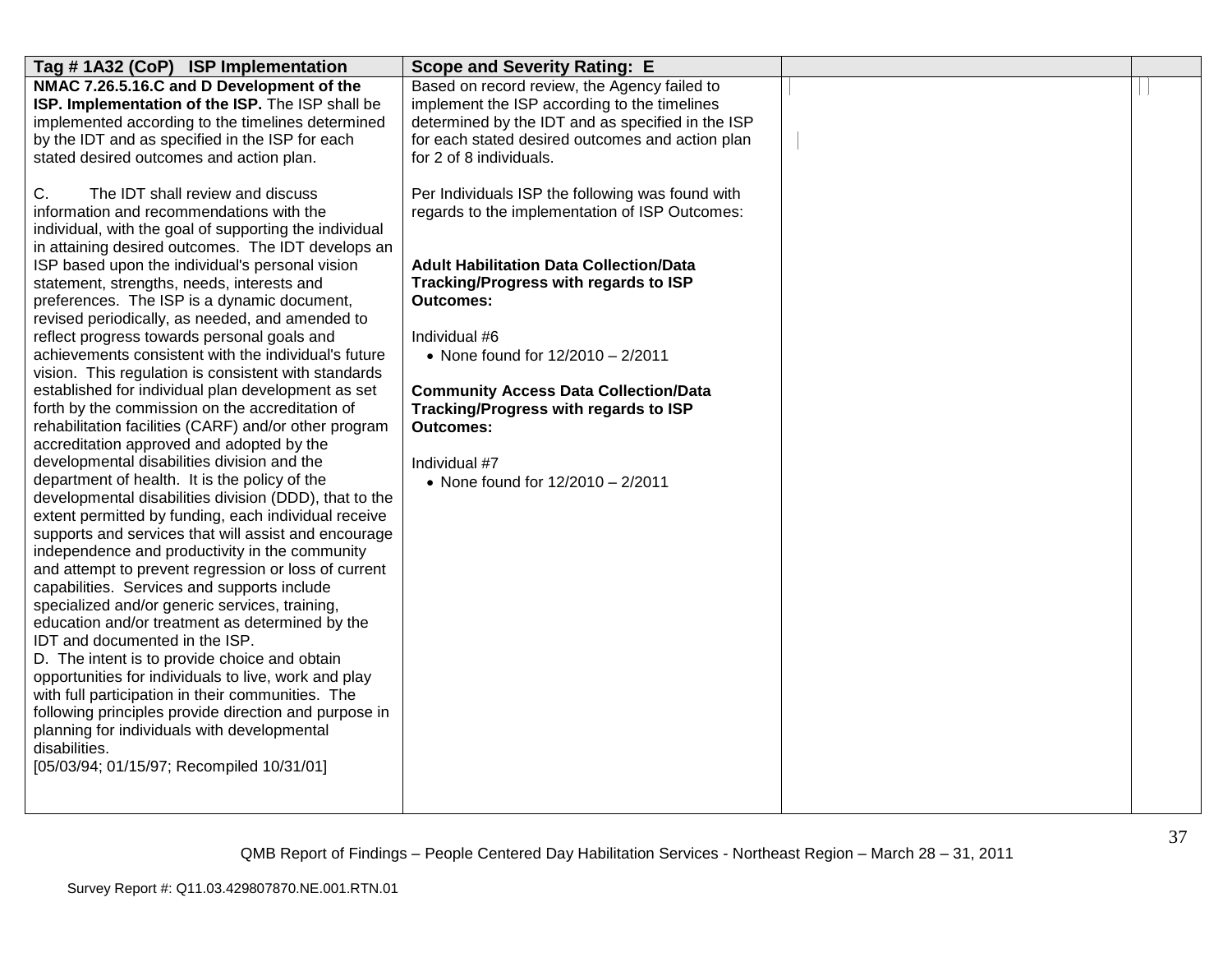| Tag #1A33.1 Board of Pharmacy - Lic                                                                                                                                                                                                                                                                                                                                                                | <b>Scope and Severity Rating: C</b>                                                                                                                                                                                                                                                                                                                                                                                                                                                                                                                                                                                                                                                                         |  |
|----------------------------------------------------------------------------------------------------------------------------------------------------------------------------------------------------------------------------------------------------------------------------------------------------------------------------------------------------------------------------------------------------|-------------------------------------------------------------------------------------------------------------------------------------------------------------------------------------------------------------------------------------------------------------------------------------------------------------------------------------------------------------------------------------------------------------------------------------------------------------------------------------------------------------------------------------------------------------------------------------------------------------------------------------------------------------------------------------------------------------|--|
| New Mexico Board of Pharmacy Model Custodial<br><b>Drug Procedures Manual</b><br>6. Display of License and Inspection Reports<br>A. The following are required to be publicly<br>displayed:<br>□ Current Custodial Drug Permit from the NM<br>Board of Pharmacy<br>Current registration from the consultant<br>$\Box$<br>pharmacist<br>Current NM Board of Pharmacy Inspection<br>$\Box$<br>Report | Based on observation, the Agency failed to provide<br>the current Custodial Drug Permit from the New<br>Mexico Board of Pharmacy, the current registration<br>from the Consultant Pharmacist, or the current New<br>Mexico Board of Pharmacy Inspection Report for 2<br>of 2 Facilities:<br>Facility (Person Centered Day Habilitation Services<br>509 Camino de Los Marquez #4 Santa Fe, NM &<br>1033 Paseo del Sur Suite H Taos, NM)<br>• Current Custodial Drug Permit from the NM<br>Board of Pharmacy (Location: Santa Fe & Taos)<br>• Current Registration of Consulting Pharmacist<br>(Location: Santa Fe & Taos)<br>• Current NM Board of Pharmacy Inspection report<br>(Location: Santa Fe & Taos) |  |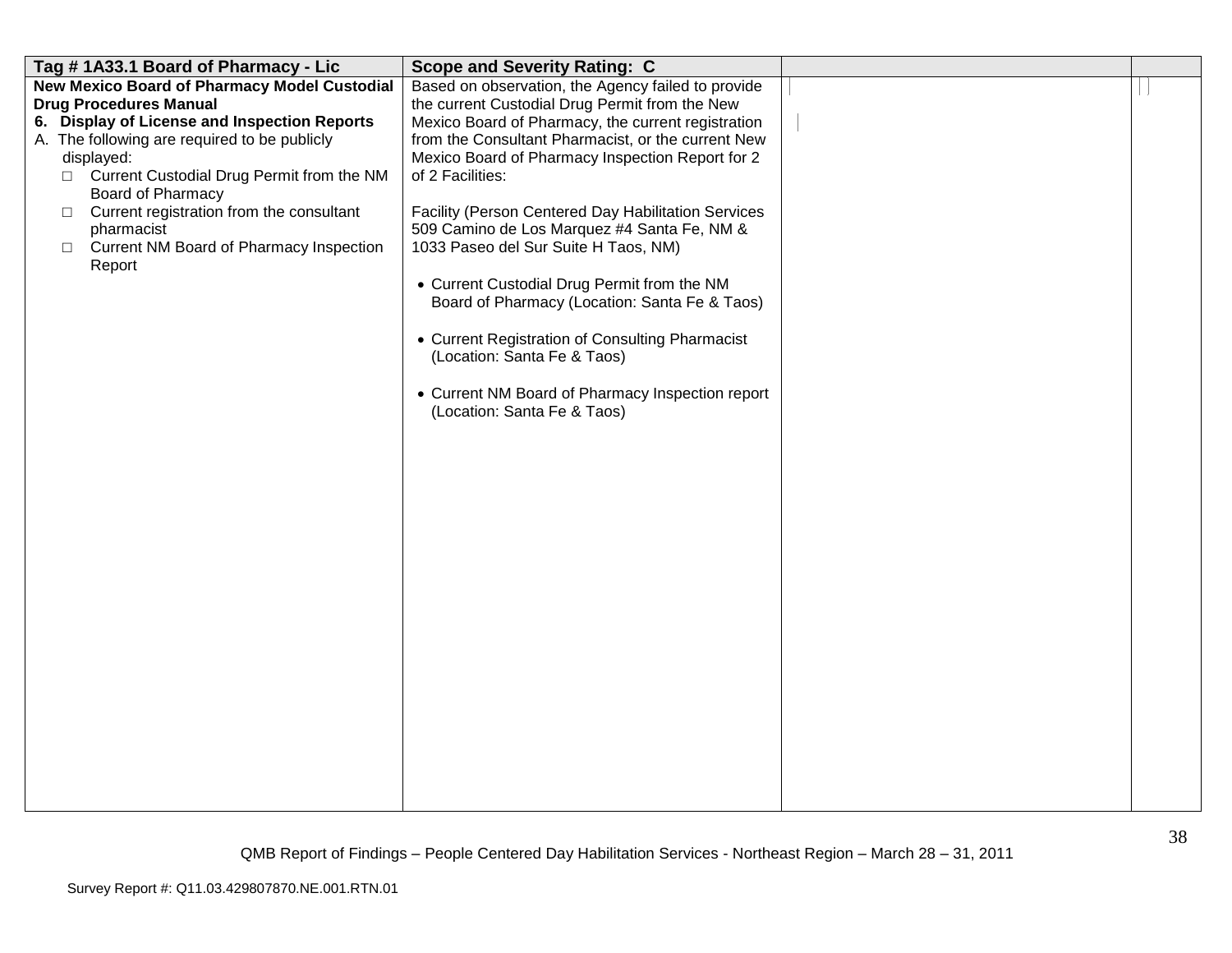| Tag #1A37 Individual Specific Training                                                                                                                                                                                                                                                                                                                                                                                                                                                                                                                                                                                                                                                                             | <b>Scope and Severity Rating: E</b>                                                                                                                                                                                                                                                                  |  |
|--------------------------------------------------------------------------------------------------------------------------------------------------------------------------------------------------------------------------------------------------------------------------------------------------------------------------------------------------------------------------------------------------------------------------------------------------------------------------------------------------------------------------------------------------------------------------------------------------------------------------------------------------------------------------------------------------------------------|------------------------------------------------------------------------------------------------------------------------------------------------------------------------------------------------------------------------------------------------------------------------------------------------------|--|
| Developmental Disabilities (DD) Waiver Service<br>Standards effective 4/1/2007<br><b>CHAPTER 1 IV. GENERAL REQUIREMENTS</b><br>FOR PROVIDER AGENCY SERVICE<br>PERSONNEL: The objective of this section is to<br>establish personnel standards for DD Medicaid<br>Waiver Provider Agencies for the following services:<br>Community Living Supports, Community Inclusion<br>Services, Respite, Substitute Care and Personal<br>Support Companion Services. These standards<br>apply to all personnel who provide services, whether<br>directly employed or subcontracting with the<br>Provider Agency. Additional personnel requirements<br>and qualifications may be applicable for specific<br>service standards. | Based on record review, the Agency failed to ensure<br>that Individual Specific Training requirements were<br>met for 10 of 18 Agency Personnel.<br>Review of personnel records found no evidence of<br>the following:<br>Individual Specific Training (#40, 42, 43, 45, 48,<br>49, 50, 52, 53 & 56) |  |
| <b>C. Orientation and Training Requirements:</b><br>Orientation and training for direct support staff and<br>his or her supervisors shall comply with the<br>DDSD/DOH Policy Governing the Training<br>Requirements for Direct Support Staff and Internal<br>Service Coordinators Serving Individuals with<br>Developmental Disabilities to include the following:<br>Individual-specific training for each individual<br>(2)<br>under his or her direct care, as described in the<br>individual service plan, prior to working alone<br>with the individual.                                                                                                                                                      |                                                                                                                                                                                                                                                                                                      |  |
| Department of Health (DOH) Developmental<br><b>Disabilities Supports Division (DDSD) Policy -</b><br><b>Policy Title: Training Requirements for Direct</b><br>Service Agency Staff Policy - Eff. March 1, 2007 -<br><b>II. POLICY STATEMENTS:</b><br>A. Individuals shall receive services from competent<br>and qualified staff.<br>B. Staff shall complete individual-specific (formerly<br>known as "Addendum B") training requirements in<br>accordance with the specifications described in the<br>individual service plan (ISP) of each individual<br>served.                                                                                                                                                |                                                                                                                                                                                                                                                                                                      |  |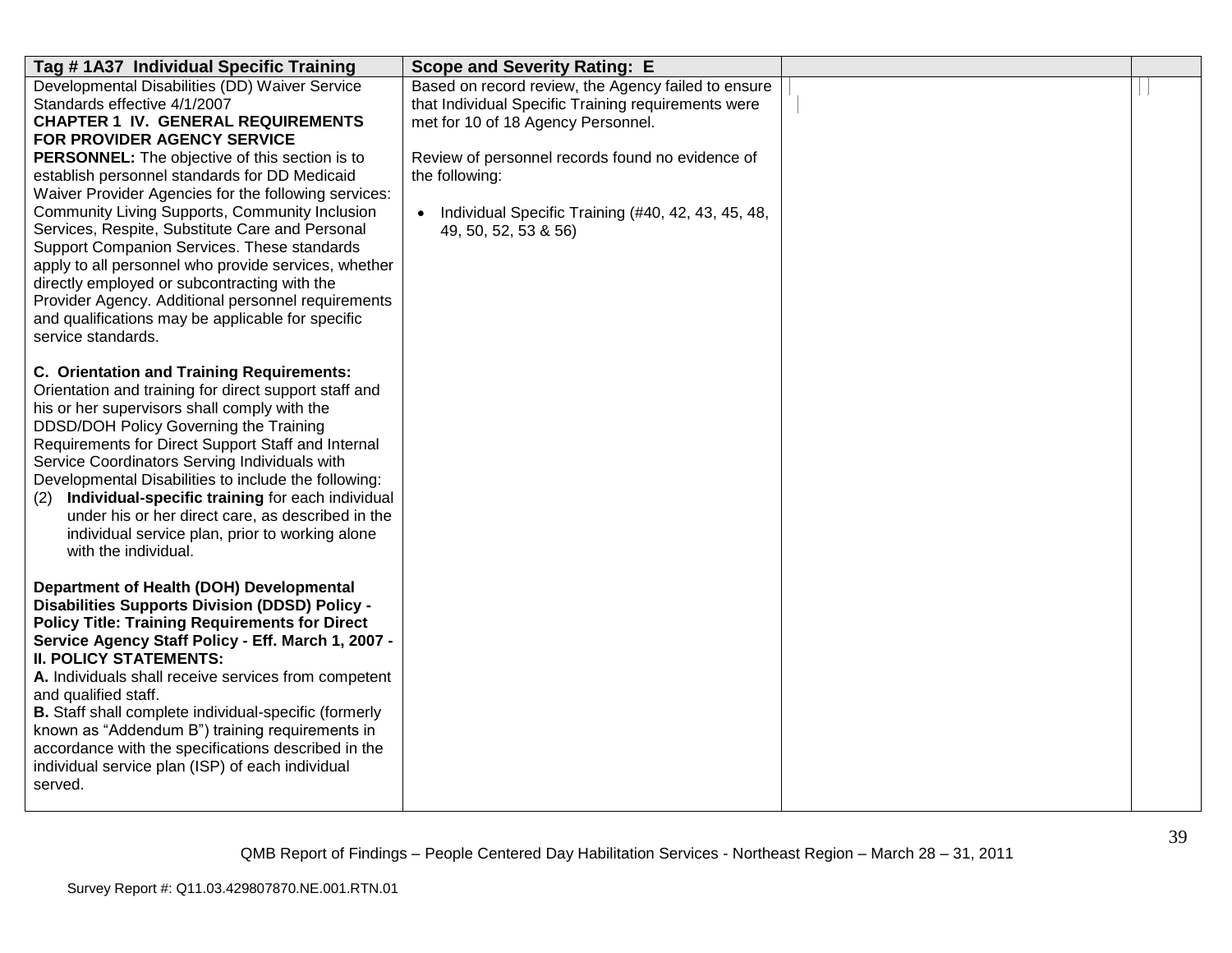| Tag # 5I11 Reporting Requirements                      | <b>Scope and Severity Rating: A</b>                 |  |
|--------------------------------------------------------|-----------------------------------------------------|--|
| (Community Inclusion Quarterly Reports)                |                                                     |  |
| Developmental Disabilities (DD) Waiver Service         | Based on record review, the Agency failed to        |  |
| Standards effective 4/1/2007                           | complete quarterly reports as required for 1 of 8   |  |
| <b>CHAPTER 5 IV. COMMUNITY INCLUSION</b>               | individuals receiving Community Inclusion services. |  |
| <b>SERVICES PROVIDER AGENCY</b>                        |                                                     |  |
| <b>REQUIREMENTS</b>                                    | <b>Adult Habilitation Quarterly Reports</b>         |  |
| E. Provider Agency Reporting Requirements: All         | • Individual #8 - None found for $4/2010 - 12/2010$ |  |
| Community Inclusion Provider Agencies are              |                                                     |  |
| required to submit written quarterly status reports to |                                                     |  |
| the individual's Case Manager no later than fourteen   |                                                     |  |
| (14) calendar days following the end of each           |                                                     |  |
| quarter. In addition to reporting required by specific |                                                     |  |
| Community Access, Supported Employment, and            |                                                     |  |
| Adult Habilitation Standards, the quarterly reports    |                                                     |  |
| shall contain the following written documentation:     |                                                     |  |
| (1) Identification and implementation of a             |                                                     |  |
| meaningful day definition for each person served;      |                                                     |  |
| (2) Documentation summarizing the following:           |                                                     |  |
| (a) Daily choice-based options; and                    |                                                     |  |
| (b) Daily progress toward goals using age-             |                                                     |  |
| appropriate strategies specified in each               |                                                     |  |
| individual's action plan in the ISP.                   |                                                     |  |
| (3) Significant changes in the individual's routine or |                                                     |  |
| staffing;                                              |                                                     |  |
| (4) Unusual or significant life events;                |                                                     |  |
| (5) Quarterly updates on health status, including      |                                                     |  |
| changes in medication, assistive technology needs      |                                                     |  |
| and durable medical equipment needs;                   |                                                     |  |
| (6) Record of personally meaningful community          |                                                     |  |
| inclusion;                                             |                                                     |  |
| (7) Success of supports as measured by whether or      |                                                     |  |
| not the person makes progress toward his or her        |                                                     |  |
| desired outcomes as identified in the ISP; and         |                                                     |  |
| (8) Any additional reporting required by DDSD.         |                                                     |  |
|                                                        |                                                     |  |
|                                                        |                                                     |  |
|                                                        |                                                     |  |
|                                                        |                                                     |  |
|                                                        |                                                     |  |
|                                                        |                                                     |  |
|                                                        |                                                     |  |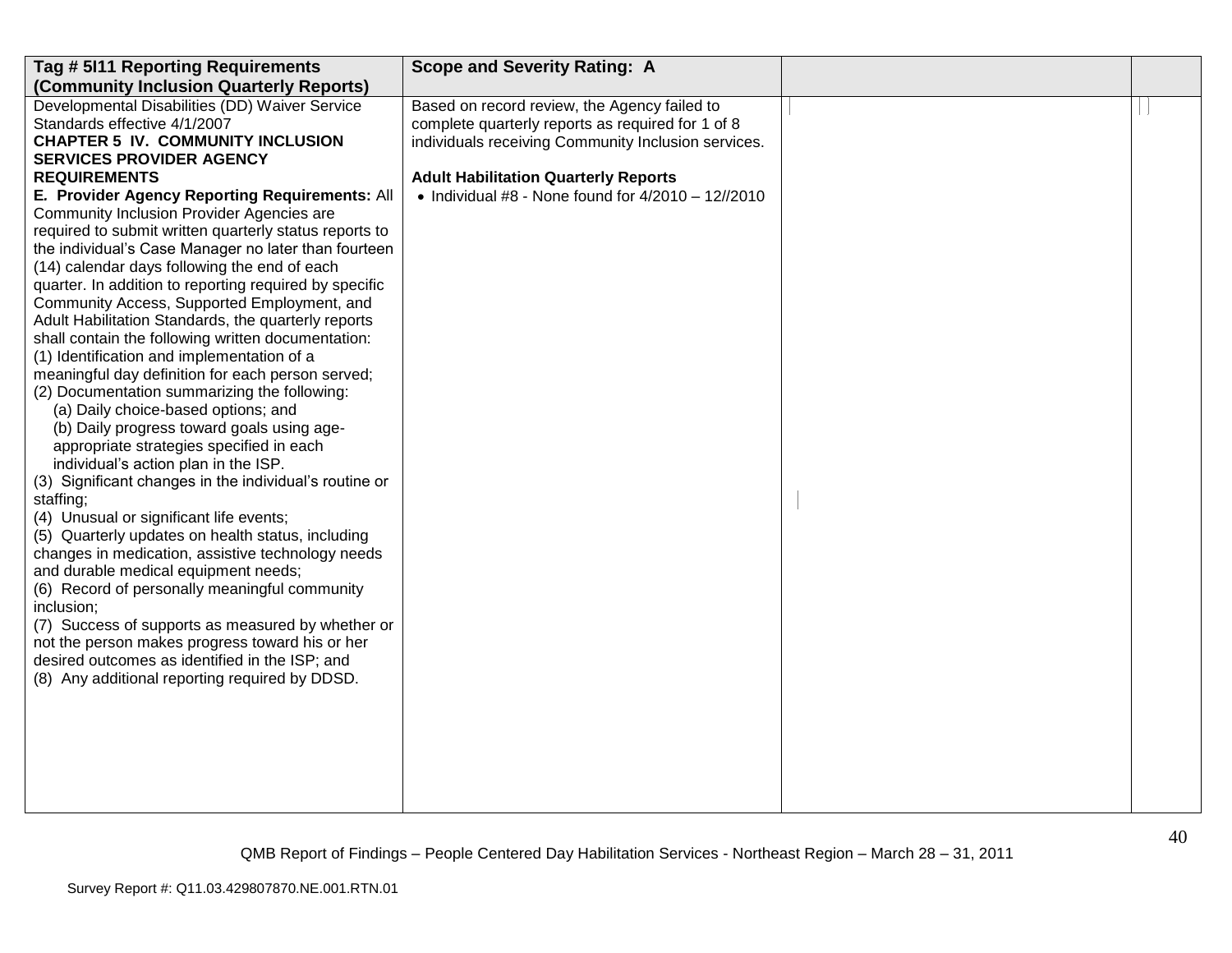| Tag # 5122 SE Agency Case File                                                                                                                                                                                                                                                                                                                                                                                                                                                                                                       | <b>Scope and Severity Rating: B</b>                                                                                                                                                |  |
|--------------------------------------------------------------------------------------------------------------------------------------------------------------------------------------------------------------------------------------------------------------------------------------------------------------------------------------------------------------------------------------------------------------------------------------------------------------------------------------------------------------------------------------|------------------------------------------------------------------------------------------------------------------------------------------------------------------------------------|--|
| Developmental Disabilities (DD) Waiver Service<br>Standards effective 4/1/2007<br><b>CHAPTER 5 VII. SUPPORTED EMPLOYMENT</b><br><b>SERVICES REQUIREMENTS</b>                                                                                                                                                                                                                                                                                                                                                                         | Based on record review, the Agency failed to<br>maintain a confidential case file for each individual<br>for 1 of 2 individuals receiving Supported<br><b>Employment Services.</b> |  |
| D. Provider Agency Requirements<br>(1) Provider Agency Records: The provider adheres<br>to the Department of Labor (DOL) wage laws and<br>maintains required certificates and documentation.<br>These documents are subject to review by the<br>DDSD. Each individual's earnings and benefits shall<br>be monitored by the Provider Agency in accordance                                                                                                                                                                             | The following were not found, incomplete and/or not<br>current:<br>• Required Certificates & Documentation<br><sup>o</sup> Earnings and Benefits (#3)                              |  |
| with the Fair Labor Standards Act. Each individual's<br>earnings and benefits shall be reviewed at least<br>semi-annually by the Supported Employment<br>Provider to ensure the appropriateness of pay rates<br>and benefits.                                                                                                                                                                                                                                                                                                        |                                                                                                                                                                                    |  |
| (2) The Provider Agency shall maintain a<br>confidential case file for each individual that<br>includes all items listed in section IV.D. above and<br>the following additional items:                                                                                                                                                                                                                                                                                                                                               |                                                                                                                                                                                    |  |
| (a) Quarterly progress reports;                                                                                                                                                                                                                                                                                                                                                                                                                                                                                                      |                                                                                                                                                                                    |  |
| (b) Vocational assessments (A vocational<br>assessment or profile is an objective analysis of a<br>person's interests, skills, needs, career goals,<br>preferences, concerns, in areas that can pertain to<br>an employment outcome and can ultimately be<br>compared to the requirements and attributes of a<br>potential job in order to determine the degree of<br>compatibility as well as identification of training<br>needs). A vocational assessment must be of a<br>quality and content to be acceptable to DVR or<br>DDSD; |                                                                                                                                                                                    |  |
| (c) Career development plan as incorporated in the<br>ISP; a career development plan consists of the<br>vocational assessment and the ISP Work/Learn<br>Action Plan that specifies steps necessary towards<br>a successful employment outcome and identifies<br>the people who will complete specific tasks                                                                                                                                                                                                                          |                                                                                                                                                                                    |  |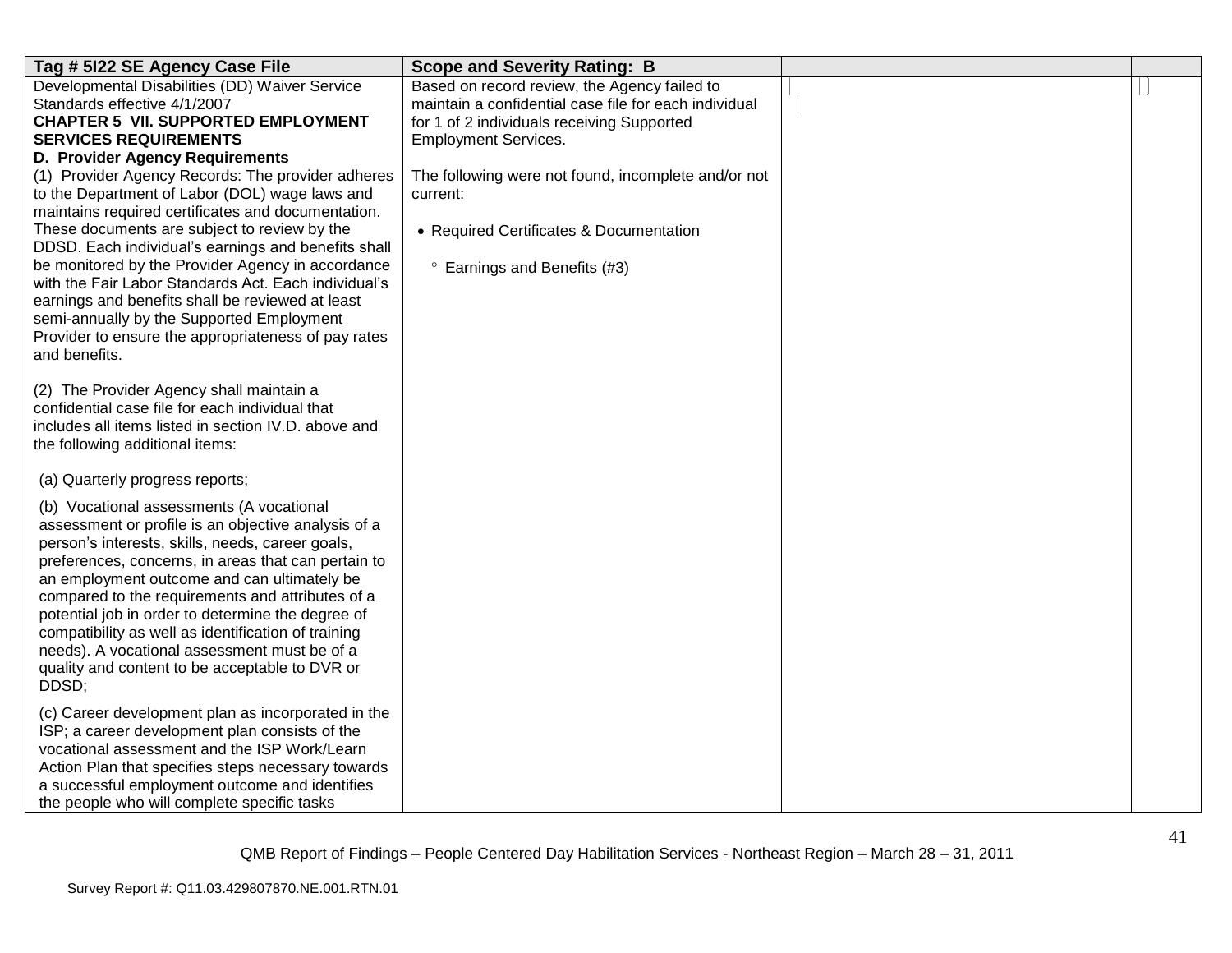| including the individual, as well and a review and<br>reporting mechanism for mutual accountability; and                                                                                               |  |  |
|--------------------------------------------------------------------------------------------------------------------------------------------------------------------------------------------------------|--|--|
| (d) Documentation of decisions concerning the<br>Division of Vocational Rehabilitation that services<br>provided under the Waiver are not otherwise<br>available under the Rehabilitation Act of 1973. |  |  |
| New Mexico Department of Health (DOH)<br>Developmental Disabilities Supports Division<br>(DDSD) Policy<br><b>Policy Title: Vocational Assessment Profile</b>                                           |  |  |
| Policy Eff July 16, 2008                                                                                                                                                                               |  |  |
| <b>I. PURPOSE</b>                                                                                                                                                                                      |  |  |
| The intent of the policy is to ensure that individuals<br>are identified who could benefit from Vocational                                                                                             |  |  |
| Assessment Profiles (VAPs) and are supported to                                                                                                                                                        |  |  |
| access this support.                                                                                                                                                                                   |  |  |
| <b>II. POLICY STATEMENT</b>                                                                                                                                                                            |  |  |
| Individuals served under the Developmental                                                                                                                                                             |  |  |
| Disabilities Medicaid Waiver (DDW) who express an<br>interest in obtaining employment or exploring                                                                                                     |  |  |
| employment opportunities, or individuals who desire                                                                                                                                                    |  |  |
| a VAP and those whose teams identify that they                                                                                                                                                         |  |  |
| could benefit from a VAP, will have access to a VAP<br>in accordance to the DDW Service Standards and                                                                                                  |  |  |
| related procedures.                                                                                                                                                                                    |  |  |
|                                                                                                                                                                                                        |  |  |
|                                                                                                                                                                                                        |  |  |
|                                                                                                                                                                                                        |  |  |
|                                                                                                                                                                                                        |  |  |
|                                                                                                                                                                                                        |  |  |
|                                                                                                                                                                                                        |  |  |
|                                                                                                                                                                                                        |  |  |
|                                                                                                                                                                                                        |  |  |
|                                                                                                                                                                                                        |  |  |
|                                                                                                                                                                                                        |  |  |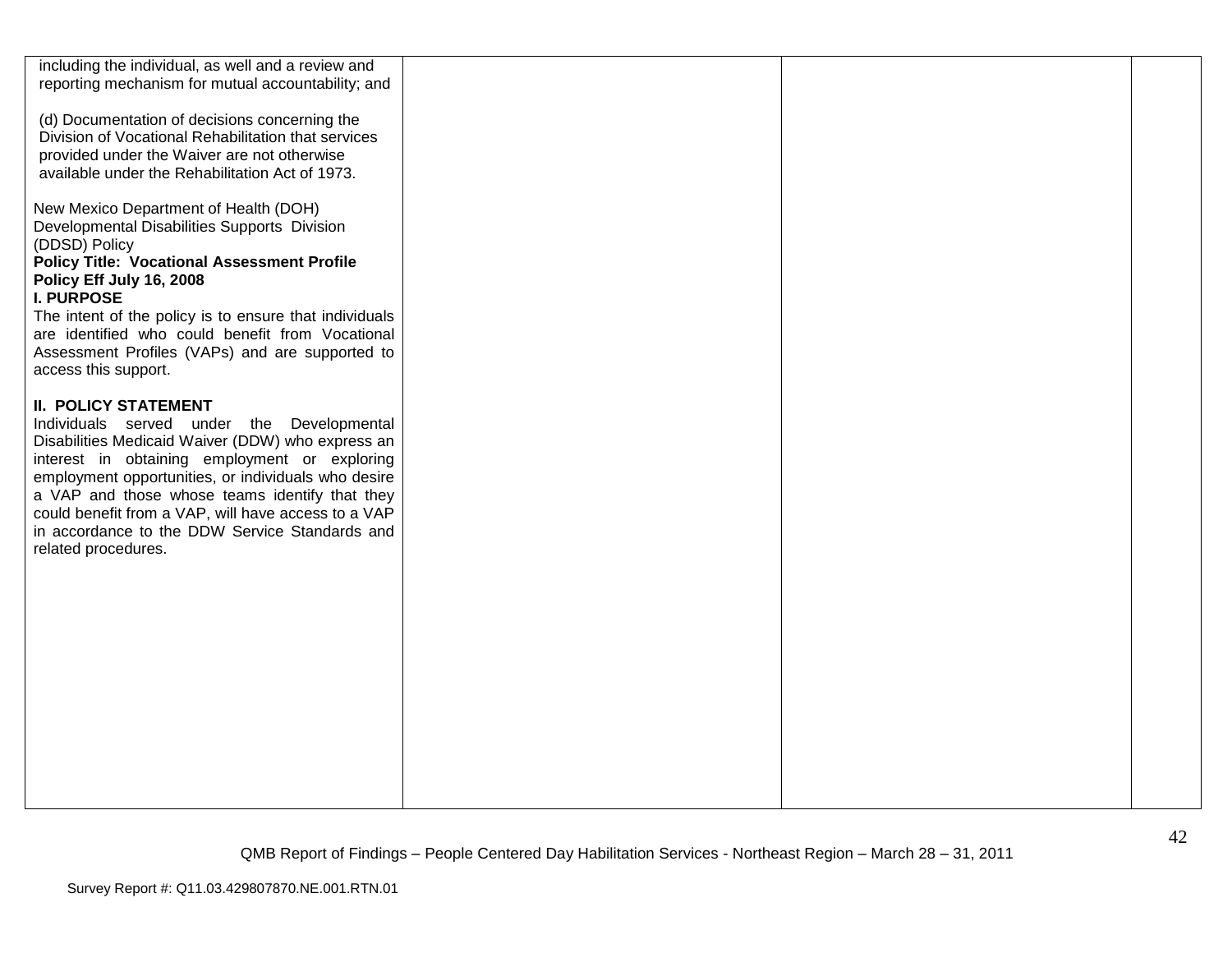| Tag # 5136 CA Reimbursement                                                                    | <b>Scope and Severity Rating: B</b>                                                     |  |
|------------------------------------------------------------------------------------------------|-----------------------------------------------------------------------------------------|--|
| Developmental Disabilities (DD) Waiver Service                                                 | Based on record review, the Agency failed to                                            |  |
| Standards effective 4/1/2007                                                                   | provide written or electronic documentation as                                          |  |
| <b>CHAPTER 1 III. PROVIDER AGENCY</b>                                                          | evidence for each unit billed for Community Access                                      |  |
| DOCUMENTATION OF SERVICE DELIVERY AND                                                          | Services for 1 of 2 individuals.                                                        |  |
| <b>LOCATION</b>                                                                                |                                                                                         |  |
| <b>General: All Provider Agencies shall maintain</b><br>А.                                     | Individual #7                                                                           |  |
| all records necessary to fully disclose the                                                    | December 2010                                                                           |  |
| service, quality, quantity and clinical necessity                                              | • The Agency billed 16 units of Community                                               |  |
| furnished to individuals who are currently                                                     | Access from 12/28/2010 through 12/31/2010.                                              |  |
| receiving services. The Provider Agency                                                        | No documentation found to justify billing.                                              |  |
| records shall be sufficiently detailed to                                                      |                                                                                         |  |
| substantiate the date, time, individual name,<br>servicing Provider Agency, level of services, | February 2011                                                                           |  |
| and length of a session of service billed.                                                     | • The Agency billed 62 units of Community                                               |  |
| Billable Units: The documentation of the<br>В.                                                 | Access from 2/1/2011 through 2/3/2011<br>Documentation received accounted for 25 units. |  |
| billable time spent with an individual shall be                                                |                                                                                         |  |
| kept on the written or electronic record that is                                               |                                                                                         |  |
| prepared prior to a request for reimbursement                                                  | • The Agency billed 79 units of Community<br>Access from 2/09/2011 through 2/15/2011.   |  |
| from the HSD. For each unit billed, the record                                                 | Documentation received accounted for 75 units.                                          |  |
| shall contain the following:                                                                   |                                                                                         |  |
| Date, start and end time of each service<br>(1)                                                |                                                                                         |  |
| encounter or other billable service interval;                                                  |                                                                                         |  |
| A description of what occurred during the<br>(2)                                               |                                                                                         |  |
| encounter or service interval; and                                                             |                                                                                         |  |
| The signature or authenticated name of staff<br>(3)                                            |                                                                                         |  |
| providing the service.                                                                         |                                                                                         |  |
|                                                                                                |                                                                                         |  |
| MAD-MR: 03-59 Eff 1/1/2004                                                                     |                                                                                         |  |
| 8.314.1 BI RECORD KEEPING AND                                                                  |                                                                                         |  |
| <b>DOCUMENTATION REQUIREMENTS:</b>                                                             |                                                                                         |  |
| Providers must maintain all records necessary to                                               |                                                                                         |  |
| fully disclose the extent of the services provided to                                          |                                                                                         |  |
| the Medicaid recipient. Services that have been                                                |                                                                                         |  |
| billed to Medicaid, but are not substantiated in a                                             |                                                                                         |  |
| treatment plan and/or patient records for the                                                  |                                                                                         |  |
| recipient are subject to recoupment.                                                           |                                                                                         |  |
|                                                                                                |                                                                                         |  |
| Developmental Disabilities (DD) Waiver Service                                                 |                                                                                         |  |
| Standards effective 4/1/2007<br><b>CHAPTER 5 XI. COMMUNITY ACCESS</b>                          |                                                                                         |  |
| <b>SERVICES REQUIREMENTS</b>                                                                   |                                                                                         |  |
|                                                                                                |                                                                                         |  |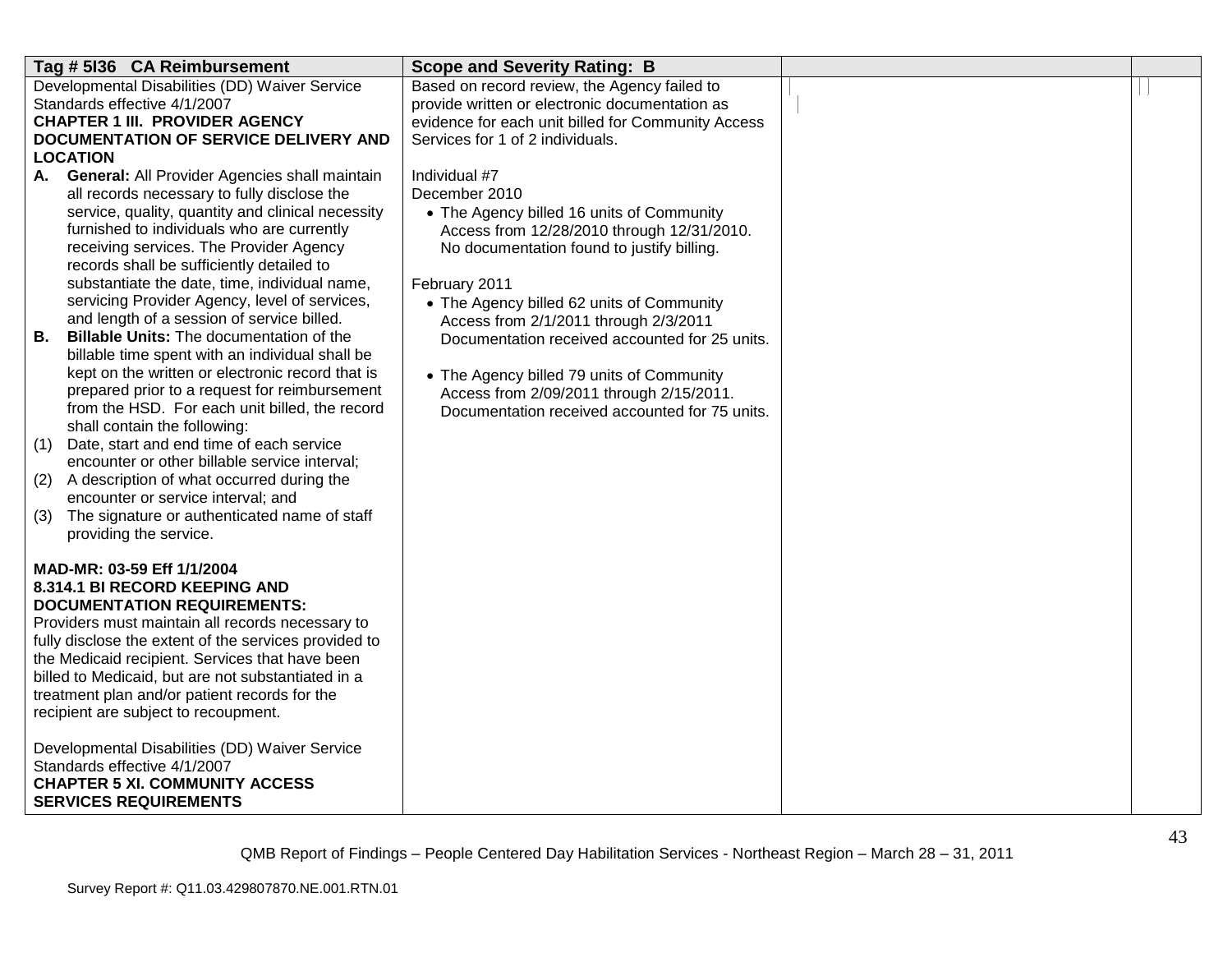| <b>G. Reimbursement</b><br>(1) Billable Unit: A billable unit is defined as one-<br>quarter hour of service.                                                                                                                                                                                                                                                                                                                 |  |  |
|------------------------------------------------------------------------------------------------------------------------------------------------------------------------------------------------------------------------------------------------------------------------------------------------------------------------------------------------------------------------------------------------------------------------------|--|--|
| (2) Billable Activities: The Community Access<br>Provider Agency can bill for those activities listed in<br>the Community Access Scope of Service. Billable<br>units are typically provided face-to-face but time<br>spent in non face-to-face activity may be claimed<br>under the following conditions:                                                                                                                    |  |  |
| (a) Time that is non face-to-face is documented<br>separately and clearly identified as to the<br>nature of the activity, and is tied directly to<br>the individual's ISP, Action Plan;<br>(b) Time that is non face-to-face involves<br>outreach and identification and training of<br>community connections and natural supports;<br>and<br>(c) Non face-to-face hours do not exceed 10% of<br>the monthly billable hours. |  |  |
| (3) Non-Billable Activities: Activities that the service<br>Provider Agency may need to conduct, but which<br>are not separately billable activities, may include:                                                                                                                                                                                                                                                           |  |  |
| (a) Time and expense for training service<br>personnel;<br>(b) Supervision of agency staff;<br>(c) Service documentation and billing activities; or<br>(d) Time the individual spends in segregated<br>facility-based settings activities.                                                                                                                                                                                   |  |  |
|                                                                                                                                                                                                                                                                                                                                                                                                                              |  |  |
|                                                                                                                                                                                                                                                                                                                                                                                                                              |  |  |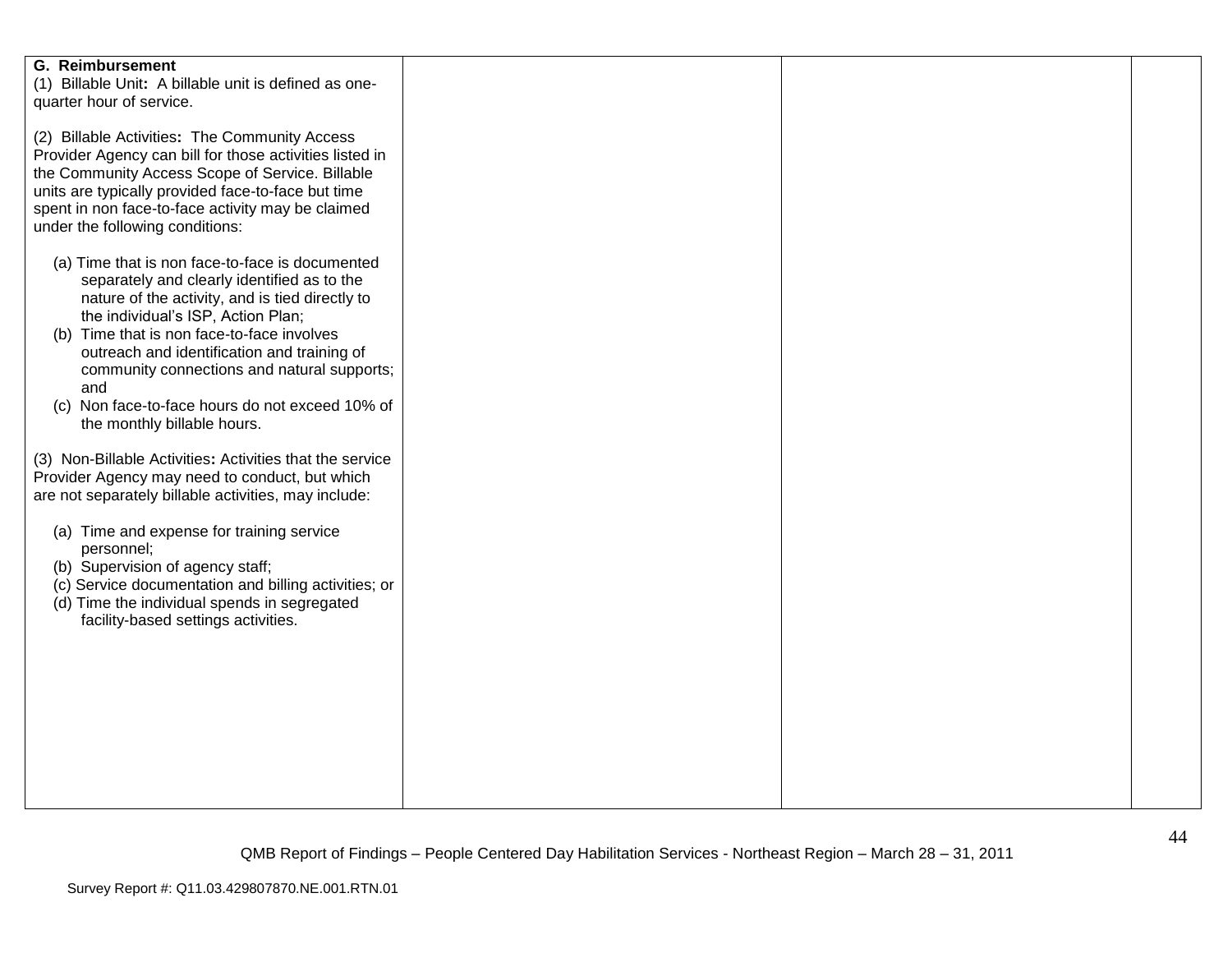| Tag # 5144 AH Reimbursement                                                                     | <b>Scope and Severity Rating: C</b>                  |  |
|-------------------------------------------------------------------------------------------------|------------------------------------------------------|--|
| Developmental Disabilities (DD) Waiver Service                                                  | Based on record review, the Agency failed to         |  |
| Standards effective 4/1/2007                                                                    | provide written or electronic documentation as       |  |
| <b>CHAPTER 1 III. PROVIDER AGENCY</b>                                                           | evidence for each unit billed for Adult Habilitation |  |
| <b>DOCUMENTATION OF SERVICE DELIVERY AND</b>                                                    | Services for 7 of 7 individuals.                     |  |
| <b>LOCATION</b>                                                                                 |                                                      |  |
| A. General: All Provider Agencies shall maintain                                                | Individual #1                                        |  |
| all records necessary to fully disclose the                                                     | December 2010                                        |  |
| service, quality, quantity and clinical necessity<br>furnished to individuals who are currently | • The Agency billed 47 units of Adult Habilitation   |  |
| receiving services. The Provider Agency                                                         | from 12/28/2010 through 12/31/2010. No               |  |
| records shall be sufficiently detailed to                                                       | documentation found to justify billing.              |  |
| substantiate the date, time, individual name,                                                   | February 2011                                        |  |
| servicing Provider Agency, level of services,                                                   | • The Agency billed 94 units of Adult Habilitation   |  |
| and length of a session of service billed.                                                      | from 2/23/11 through 3/1/11 Documentation            |  |
| В.<br><b>Billable Units: The documentation of the</b>                                           | received accounted for 69 units.                     |  |
| billable time spent with an individual shall be                                                 |                                                      |  |
| kept on the written or electronic record that is                                                | Individual #2                                        |  |
| prepared prior to a request for reimbursement                                                   | December 2010                                        |  |
| from the HSD. For each unit billed, the record                                                  | • The Agency billed 25 units of Adult Habilitation   |  |
| shall contain the following:                                                                    | from 12/01/10 through 12/07/2010.                    |  |
| (1)<br>Date, start and end time of each service                                                 | Documentation received accounted for 21 units.       |  |
| encounter or other billable service interval;                                                   |                                                      |  |
| (2)<br>A description of what occurred during the                                                | Individual #3                                        |  |
| encounter or service interval; and                                                              | December 2010                                        |  |
| (3)<br>The signature or authenticated name of staff                                             | • The Agency billed 35 units of Adult Habilitation   |  |
| providing the service.                                                                          | from 12/28/2010 through 12/31/2010. No               |  |
| MAD-MR: 03-59 Eff 1/1/2004                                                                      | documentation found to justify billing.              |  |
| 8.314.1 BI RECORD KEEPING AND                                                                   | February 2011                                        |  |
| <b>DOCUMENTATION REQUIREMENTS:</b>                                                              | • The Agency billed 17 units of Adult Habilitation   |  |
| Providers must maintain all records necessary to                                                | from 2/02/2011. No documentation found to            |  |
| fully disclose the extent of the services provided to                                           | justify billing.                                     |  |
| the Medicaid recipient. Services that have been                                                 |                                                      |  |
| billed to Medicaid, but are not substantiated in a                                              | • The Agency billed 21 units of Adult Habilitation   |  |
| treatment plan and/or patient records for the                                                   | from 2/08/11. Documentation received                 |  |
| recipient are subject to recoupment.                                                            | accounted for 4 units.                               |  |
|                                                                                                 |                                                      |  |
| Developmental Disabilities (DD) Waiver Service                                                  | • The Agency billed 71 units of Adult Habilitation   |  |
| Standards effective 4/1/2007<br><b>CHAPTER 5 XVI. REIMBURSEMENT</b>                             | from 2/16/2011 through 2/22/2011.                    |  |
| A. Billable Unit. A billable unit for Adult Habilitation                                        | Documentation received accounted for 60 units.       |  |
|                                                                                                 |                                                      |  |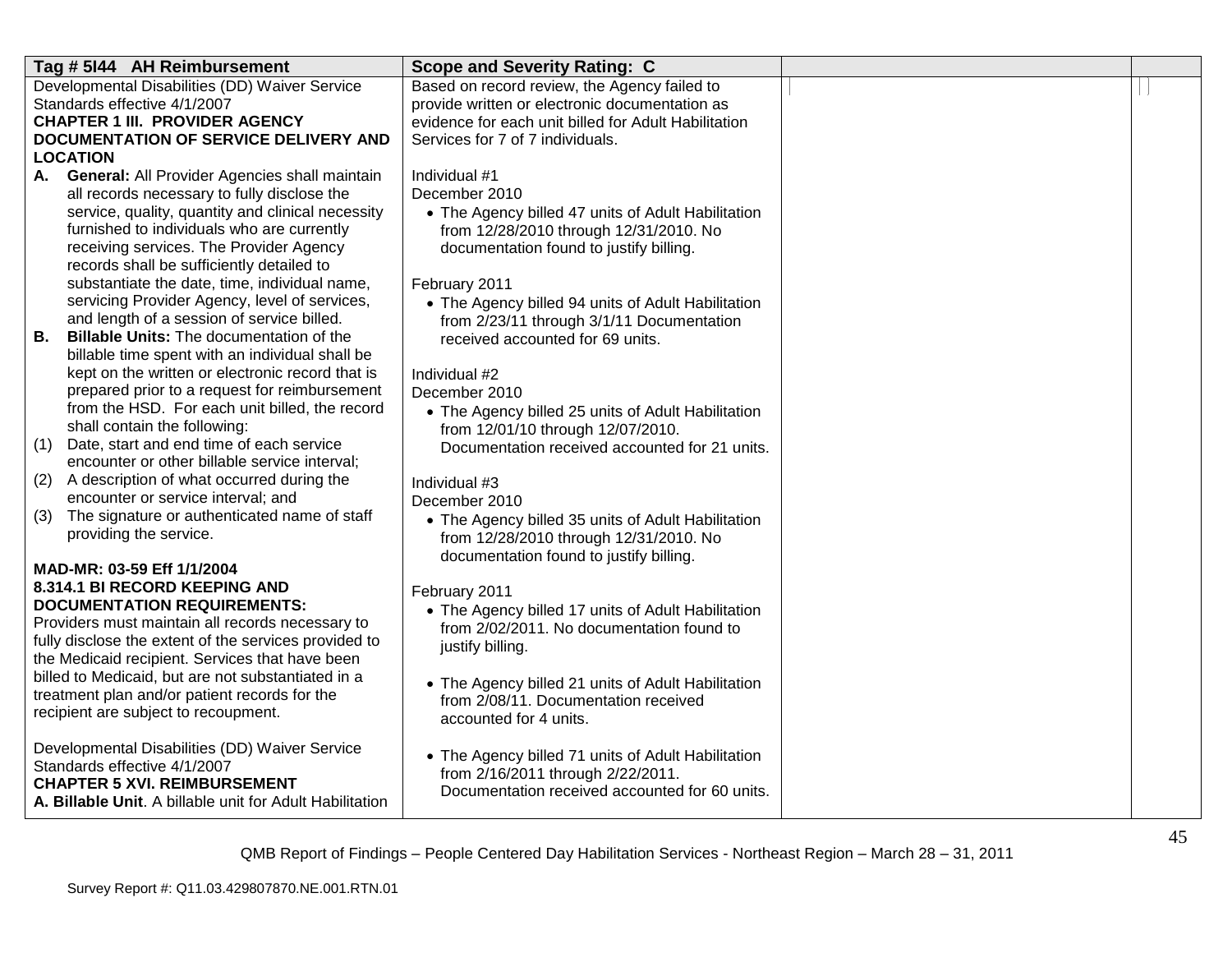| Services is in 15-minute increments hour. The rate<br>is based on the individual's level of care.                                                                                                                                                                                                                                                                                                                                                                                                                                                                                                                                                                                                                                                                                                                                              | • The Agency billed 98 units of Adult Habilitation<br>from 2/23/2011 through 2/28/2011.<br>Documentation received accounted for 77 units.                                                                                                                                                                                                                                                                                                                                                                                                                                                                                                                                                                                                                                                                                                                                                                                                                                                                                                                                                                                                            |  |
|------------------------------------------------------------------------------------------------------------------------------------------------------------------------------------------------------------------------------------------------------------------------------------------------------------------------------------------------------------------------------------------------------------------------------------------------------------------------------------------------------------------------------------------------------------------------------------------------------------------------------------------------------------------------------------------------------------------------------------------------------------------------------------------------------------------------------------------------|------------------------------------------------------------------------------------------------------------------------------------------------------------------------------------------------------------------------------------------------------------------------------------------------------------------------------------------------------------------------------------------------------------------------------------------------------------------------------------------------------------------------------------------------------------------------------------------------------------------------------------------------------------------------------------------------------------------------------------------------------------------------------------------------------------------------------------------------------------------------------------------------------------------------------------------------------------------------------------------------------------------------------------------------------------------------------------------------------------------------------------------------------|--|
| <b>B. Billable Activities</b><br>(1) The Community Inclusion Provider Agency can<br>bill for those activities listed and described on the<br>ISP and within the Scope of Service. Partial units<br>are allowable. Billable units are face-to-face, except<br>that Adult Habilitation services may be non-face-to-<br>face under the following conditions: (a) Time that is<br>non face-to-face is documented separately and<br>clearly identified as to the nature of the activity;<br>and(b) Non face-to-face hours do not exceed 5% of<br>the monthly billable hours.<br>(2) Adult Habilitation Services can be provided with<br>any other services, insofar as the services are not<br>reported for the same hours on the same day,<br>except that Therapy Services and Case<br>Management may be provided and billed for the<br>same hours | Individual #4<br>December 2010<br>• The Agency billed 44 units of Adult Habilitation<br>from 12/08/2010 through 12/14/2010.<br>Documentation received accounted for 41 units.<br>February 2011<br>• The Agency billed 118 units of Adult Habilitation<br>from 2/16/2011 through 2/22/2011.<br>Documentation received accounted for 114<br>units.<br>• The Agency billed 218 units of Adult Habilitation<br>from 2/23/2011 through 2/28/2011.<br>Documentation received accounted for 93 units.<br>Individual #5<br>December 2010<br>• The Agency billed 140 units of Adult Habilitation<br>from 12/01/2010 through 12/07/2010. No<br>documentation found to justify billing.<br>• The Agency billed 140 units of Adult Habilitation<br>from 12/08/2010 through 12/14/2010.<br>Documentation received accounted for 112<br>units.<br>February 2011<br>• The Agency billed 140 units of Adult Habilitation<br>from 2/9/2011 through 2/15/2011.<br>Documentation received accounted for 138<br>units.<br>• The Agency billed 140 units of Adult Habilitation<br>from 2/16/2011 through 2/22/2011.<br>Documentation received accounted for 128<br>units. |  |
|                                                                                                                                                                                                                                                                                                                                                                                                                                                                                                                                                                                                                                                                                                                                                                                                                                                |                                                                                                                                                                                                                                                                                                                                                                                                                                                                                                                                                                                                                                                                                                                                                                                                                                                                                                                                                                                                                                                                                                                                                      |  |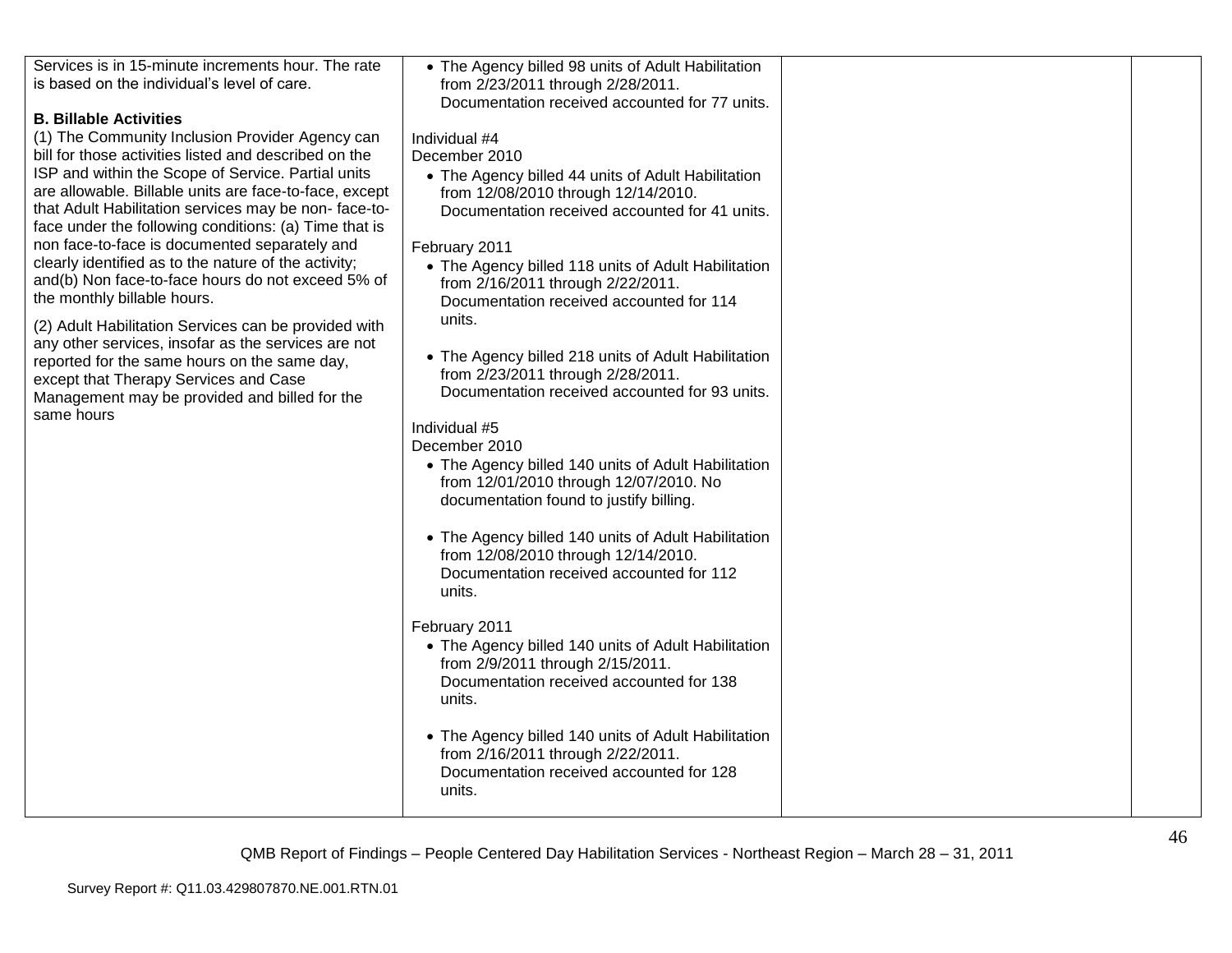| Individual #6<br>January 2011<br>• The Agency billed 102 units of Adult Habilitation<br>from 1/26/2011 through 1/31/2011.<br>Documentation received accounted for 42.25<br>units.  |  |
|------------------------------------------------------------------------------------------------------------------------------------------------------------------------------------|--|
| February 2011<br>• The Agency billed 65 units of Adult Habilitation<br>from 2/02/2011 through 2/08/2011.<br>Documentation received accounted for 45 units.                         |  |
| • The Agency billed 115 units of Adult Habilitation<br>from 2/09/2011 through 2/15/2011.<br>Documentation received accounted for 26 units.                                         |  |
| • The Agency billed 126 units of Adult Habilitation<br>from 2/16/2011 through 2/22/2011.<br>Documentation received accounted for 77 units.                                         |  |
| • The Agency billed 123 units of Adult Habilitation<br>from 2/23/2011 through 2/28/2011.<br>Documentation received accounted for 93 units.                                         |  |
| Individual #8<br>December 2010<br>• The Agency billed 125 units of Adult Habilitation<br>from 12/01/2010 through 12/07/2010.<br>Documentation received accounted for 121<br>units. |  |
| • The Agency billed 135 units of Adult Habilitation<br>from12/08/2010 through 12/14/2010.<br>Documentation received accounted for 125<br>units.                                    |  |
| January 2011<br>• The Agency billed 24 units of Adult Habilitation<br>from 1/01/2011 through 1/04/2011. No<br>documentation found to justify billing.                              |  |
| February 2011                                                                                                                                                                      |  |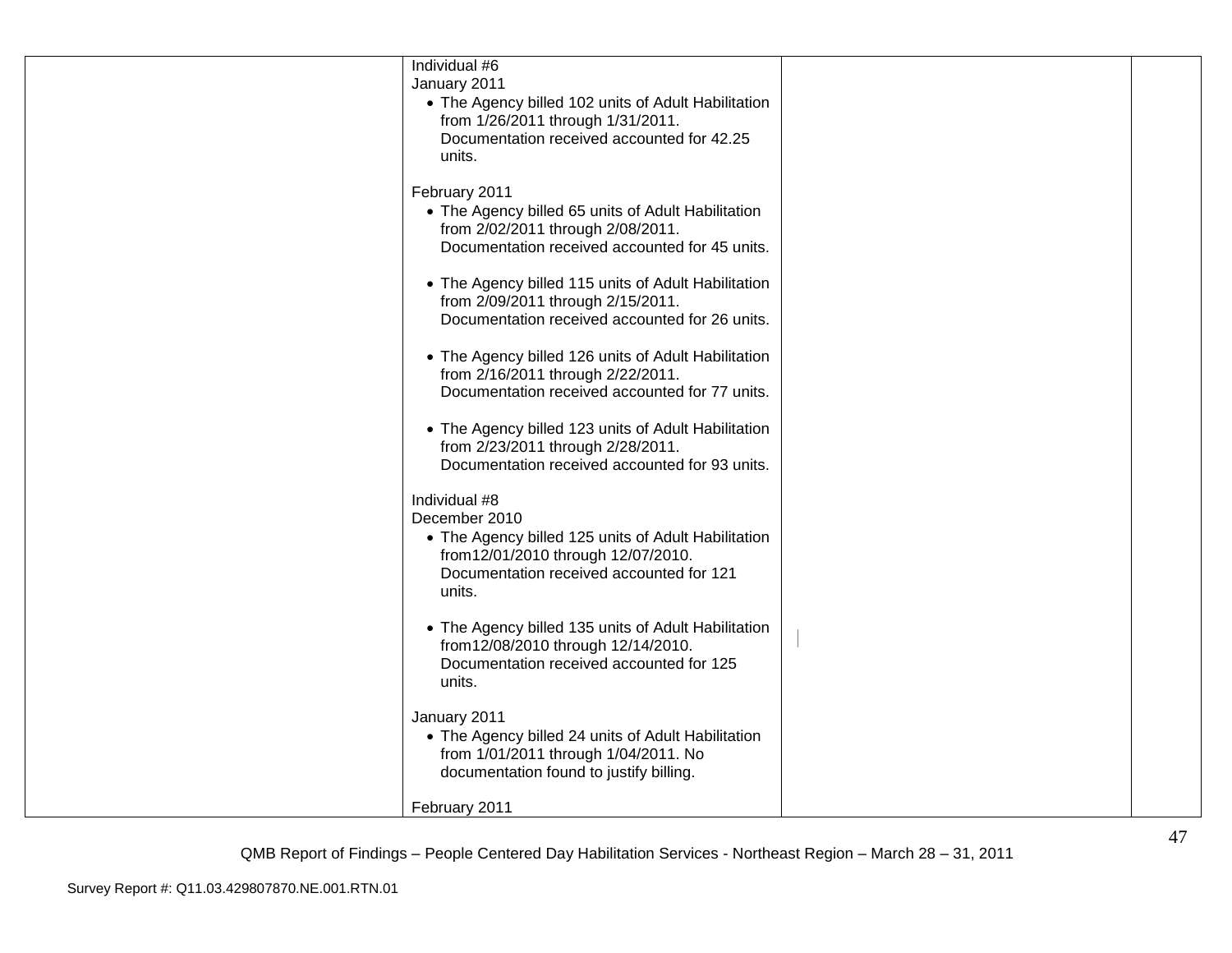| • The Agency billed 129 units of Adult Habilitation<br>from2/23/2011 through 2/28/2011.<br>Documentation received accounted for 104<br>units. |  |
|-----------------------------------------------------------------------------------------------------------------------------------------------|--|
|                                                                                                                                               |  |

| Date:             | June 22, 2011                                                                     |
|-------------------|-----------------------------------------------------------------------------------|
| To:               | Manish Gaur, Executive Director                                                   |
| Provider:         | People Centered Day Habilitation Services                                         |
| Address:          | 509 Camino de Los Marquez #4                                                      |
| State/Zip:        | Santa Fe, New Mexico 87505                                                        |
| E-mail Address:   | manishgaur@netzero.com                                                            |
| Region:           | <b>Northeast</b>                                                                  |
| Survey Date:      | March 28 - 31, 2011                                                               |
| Program Surveyed: | Developmental Disabilities Waiver                                                 |
| Service Surveyed: | Community Inclusion (Adult Habilitation, Community Access & Supported Employment) |
| Survey Type:      | Routine                                                                           |

RE: Request for an Informal Reconsideration of Findings

## Dear Mr. Gaur,

Your request for a Reconsideration of Findings was received on June 3, 2011. Your request and the supporting evidence provided have been reviewed. Based on the review of applicable standards and regulations, review of the survey process and the evidence you provided, the following determinations have been made:

## Regarding Tags # 1A08 - 1A08.1 - 1A25 - 1A28.2 - 1A15.2/5I09 and 1A32